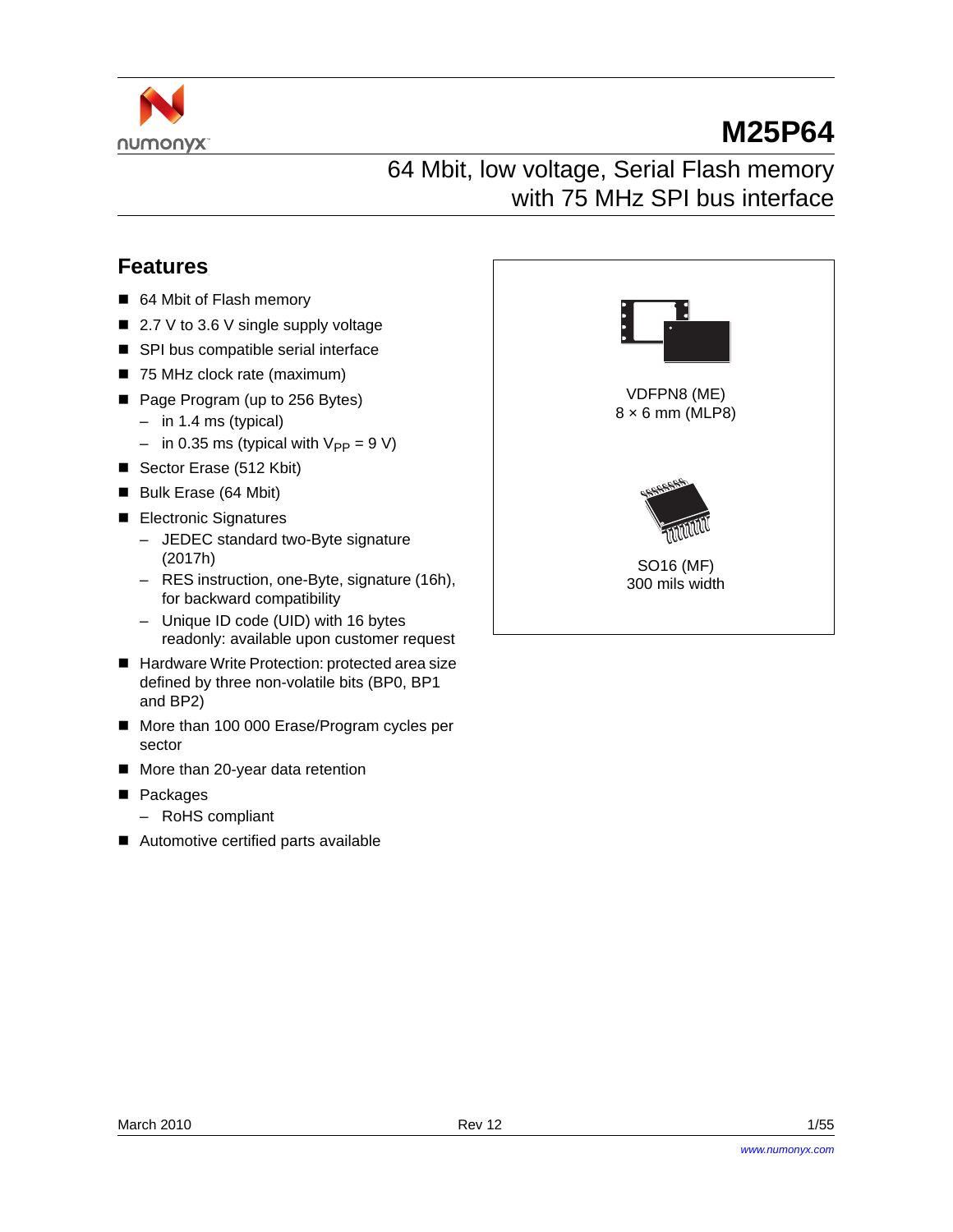# **Contents**

| 1              |     |                                                                       |
|----------------|-----|-----------------------------------------------------------------------|
| $\overline{2}$ |     |                                                                       |
|                | 2.1 |                                                                       |
|                | 2.2 |                                                                       |
|                | 2.3 |                                                                       |
|                | 2.4 |                                                                       |
|                | 2.5 |                                                                       |
|                | 2.6 | Write Protect/Enhanced Program supply voltage (W/V <sub>PP</sub> ) 10 |
|                | 2.7 |                                                                       |
|                | 2.8 |                                                                       |
| 3              |     |                                                                       |
| 4              |     |                                                                       |
|                | 4.1 |                                                                       |
|                | 4.2 |                                                                       |
|                | 4.3 |                                                                       |
|                | 4.4 |                                                                       |
|                | 4.5 | Active Power and Standby Power modes  14                              |
|                | 4.6 |                                                                       |
|                | 4.7 |                                                                       |
|                | 4.8 |                                                                       |
| 5              |     |                                                                       |
| 6              |     |                                                                       |
|                | 6.1 |                                                                       |
|                | 6.2 |                                                                       |
|                | 6.3 |                                                                       |
|                | 6.4 |                                                                       |
|                |     | 6.4.1                                                                 |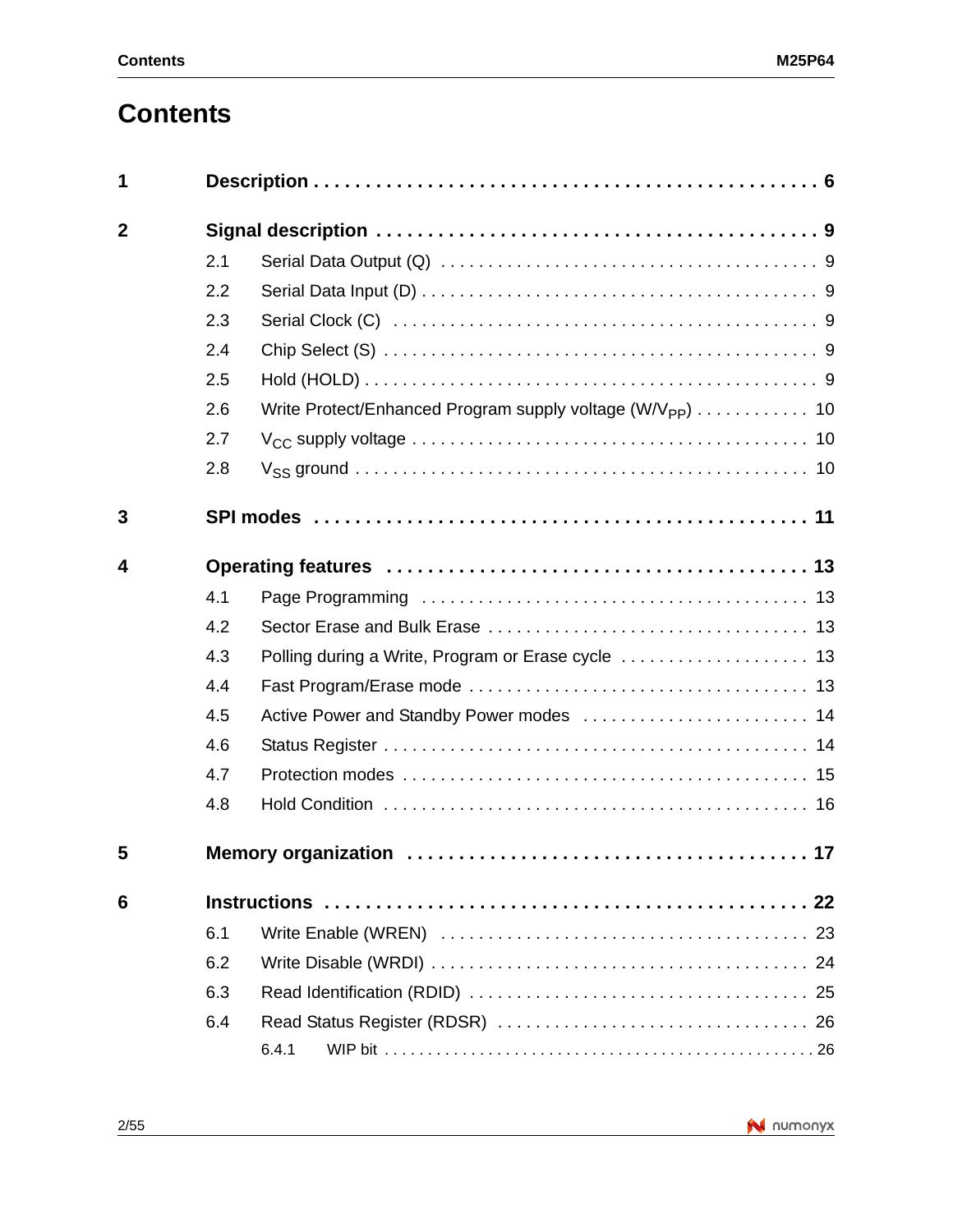|                |      | 6.4.2 |                                                |  |
|----------------|------|-------|------------------------------------------------|--|
|                |      | 6.4.3 |                                                |  |
|                |      | 6.4.4 |                                                |  |
|                | 6.5  |       |                                                |  |
|                | 6.6  |       |                                                |  |
|                | 6.7  |       | Read Data Bytes at Higher Speed (FAST_READ) 31 |  |
|                | 6.8  |       |                                                |  |
|                | 6.9  |       |                                                |  |
|                | 6.10 |       |                                                |  |
|                | 6.11 |       |                                                |  |
| $\overline{7}$ |      |       |                                                |  |
| 8              |      |       |                                                |  |
|                |      |       |                                                |  |
| 9              |      |       |                                                |  |
| 10             |      |       |                                                |  |
| 11             |      |       |                                                |  |
| 12             |      |       | Ordering Information, Standard Parts  50       |  |
| 13             |      |       | Ordering Information, Automotive Parts  52     |  |

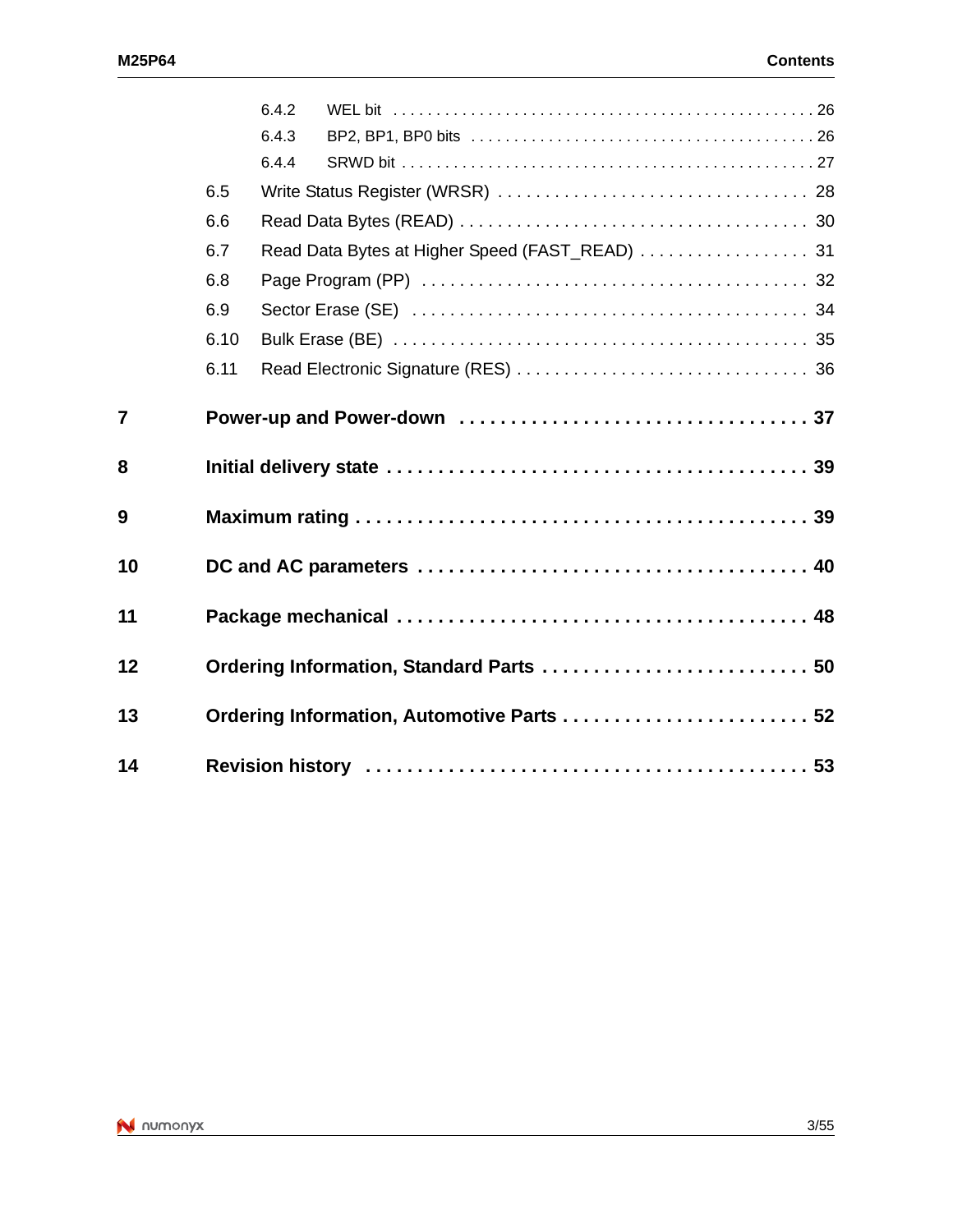## **List of tables**

| Table 1.  |                                                                     |  |
|-----------|---------------------------------------------------------------------|--|
| Table 2.  |                                                                     |  |
| Table 3.  |                                                                     |  |
| Table 4.  |                                                                     |  |
| Table 5.  |                                                                     |  |
| Table 6.  |                                                                     |  |
| Table 7.  |                                                                     |  |
| Table 8.  |                                                                     |  |
| Table 9.  |                                                                     |  |
| Table 10. |                                                                     |  |
| Table 11. |                                                                     |  |
| Table 12. |                                                                     |  |
| Table 13. |                                                                     |  |
| Table 14. |                                                                     |  |
| Table 15. |                                                                     |  |
| Table 16. |                                                                     |  |
| Table 17. |                                                                     |  |
| Table 18. | VDFPN8 (MLP8) 8-lead Very thin Dual Flat Package No lead, 8 x 6 mm, |  |
|           |                                                                     |  |
| Table 19. | SO16 wide - 16 lead Plastic Small Outline, 300 mils body width,     |  |
|           |                                                                     |  |
| Table 20. |                                                                     |  |
| Table 21. |                                                                     |  |
| Table 22. |                                                                     |  |
|           |                                                                     |  |

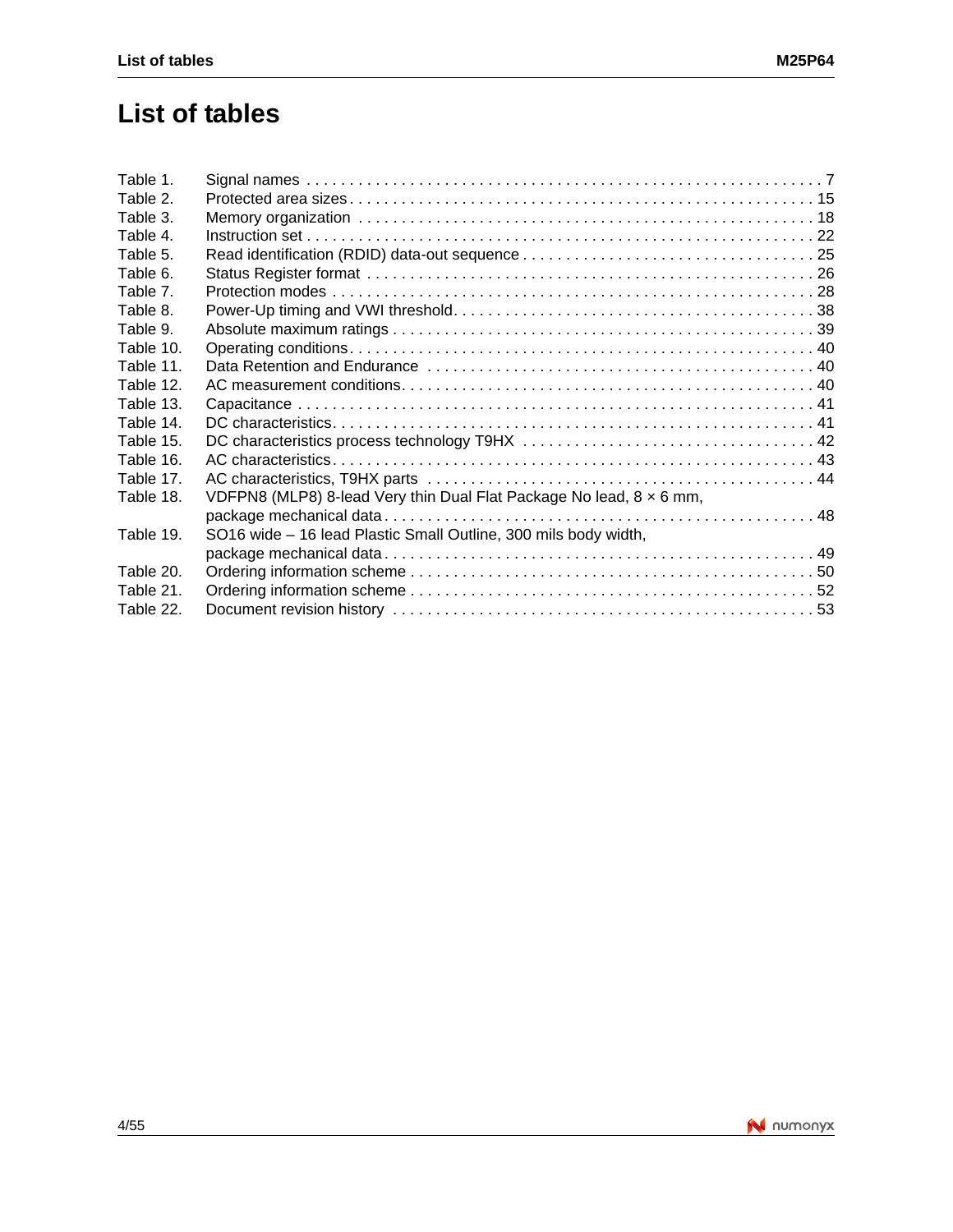# **List of figures**

| Figure 1.  |                                                                                                     |  |
|------------|-----------------------------------------------------------------------------------------------------|--|
| Figure 2.  |                                                                                                     |  |
| Figure 3.  |                                                                                                     |  |
| Figure 4.  | Bus master and memory devices on the SPI bus11                                                      |  |
| Figure 5.  |                                                                                                     |  |
| Figure 6.  |                                                                                                     |  |
| Figure 7.  |                                                                                                     |  |
| Figure 8.  |                                                                                                     |  |
| Figure 9.  |                                                                                                     |  |
| Figure 10. | Read Identification (RDID) instruction sequence and data-out sequence 26                            |  |
| Figure 11. | Read Status Register (RDSR) instruction sequence and data-out sequence  27                          |  |
| Figure 12. |                                                                                                     |  |
| Figure 13. | Read Data Bytes (READ) instruction sequence and data-out sequence 30                                |  |
| Figure 14. | Read Data Bytes at Higher Speed (FAST_READ) instruction and data-out sequence 31                    |  |
| Figure 15. |                                                                                                     |  |
| Figure 16. |                                                                                                     |  |
| Figure 17. |                                                                                                     |  |
| Figure 18. | Read Electronic Signature (RES) instruction sequence and data-out sequence 36                       |  |
| Figure 19. |                                                                                                     |  |
| Figure 20. |                                                                                                     |  |
| Figure 21. |                                                                                                     |  |
| Figure 22. | Write Protect setup and hold timing during WRSR when SRWD = $1, \ldots, \ldots, \ldots, \ldots, 46$ |  |
| Figure 23. |                                                                                                     |  |
| Figure 24. |                                                                                                     |  |
| Figure 25. |                                                                                                     |  |
| Figure 26. | VDFPN8 (MLP8) 8-lead Very thin Dual Flat Package No lead, 8 x 6 mm,                                 |  |
|            |                                                                                                     |  |
| Figure 27. | SO16 wide - 16 lead Plastic Small Outline, 300 mils body width 49                                   |  |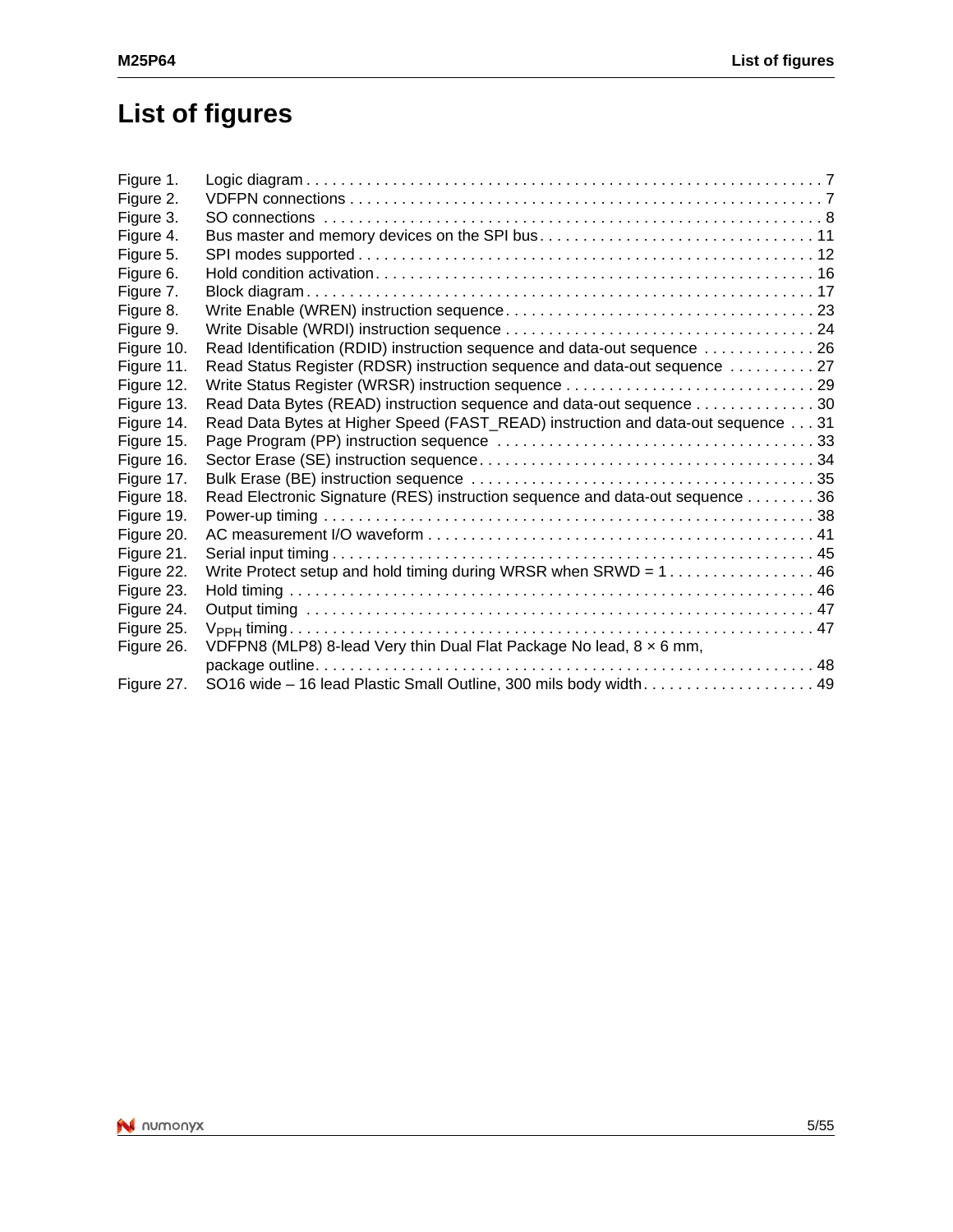## **1 Description**

The M25P64 is a 64 Mbit (8M x 8) Serial Flash Memory, with advanced write protection mechanisms, accessed by a high speed SPI-compatible bus instructions allowing clock frequency up to 75 MHz. $(1)$ 

The memory can be programmed 1 to 256 bytes at a time, using the Page Program instruction.

An enhanced Fast Program/Erase mode is available to speed up operations in factory environment. The device enters this mode whenever the V<sub>PPH</sub> voltage is applied to the Write Protect/Enhanced Program Supply Voltage pin ( $\overline{W}/V_{\text{PP}}$ ).<sup>(2)</sup>

The memory is organized as 128 sectors, each containing 256 pages. Each page is 256 bytes wide. Thus, the whole memory can be viewed as consisting of 32768 pages, or 8388608 bytes.

The whole memory can be erased using the Bulk Erase instruction, or a sector at a time, using the Sector Erase instruction.

In order to meet environmental requirements, Numonyx offers the M25P64 in Lead-free and RoHS compliant packages.

*Note: Important: This datasheet details the functionality of the M25P64 devices, based on the previous process or based on the current T9HX process (available since March 2008). The new device in T9HX is backward compatible with the old one and it includes these additional features:*

- improved max frequency (Fast Read) to 75 MHz

- UID/CFD protection feature

<sup>2.</sup> Avoid applying VPPH to the W/VPP pin during Bulk Erase with process technology T9HX devices, identified by process identification digit "4" in the device marking.



<sup>1. 75</sup> MHz operation is available only for process technology T9HX devices, identified by process identification digit "4" in the device marking.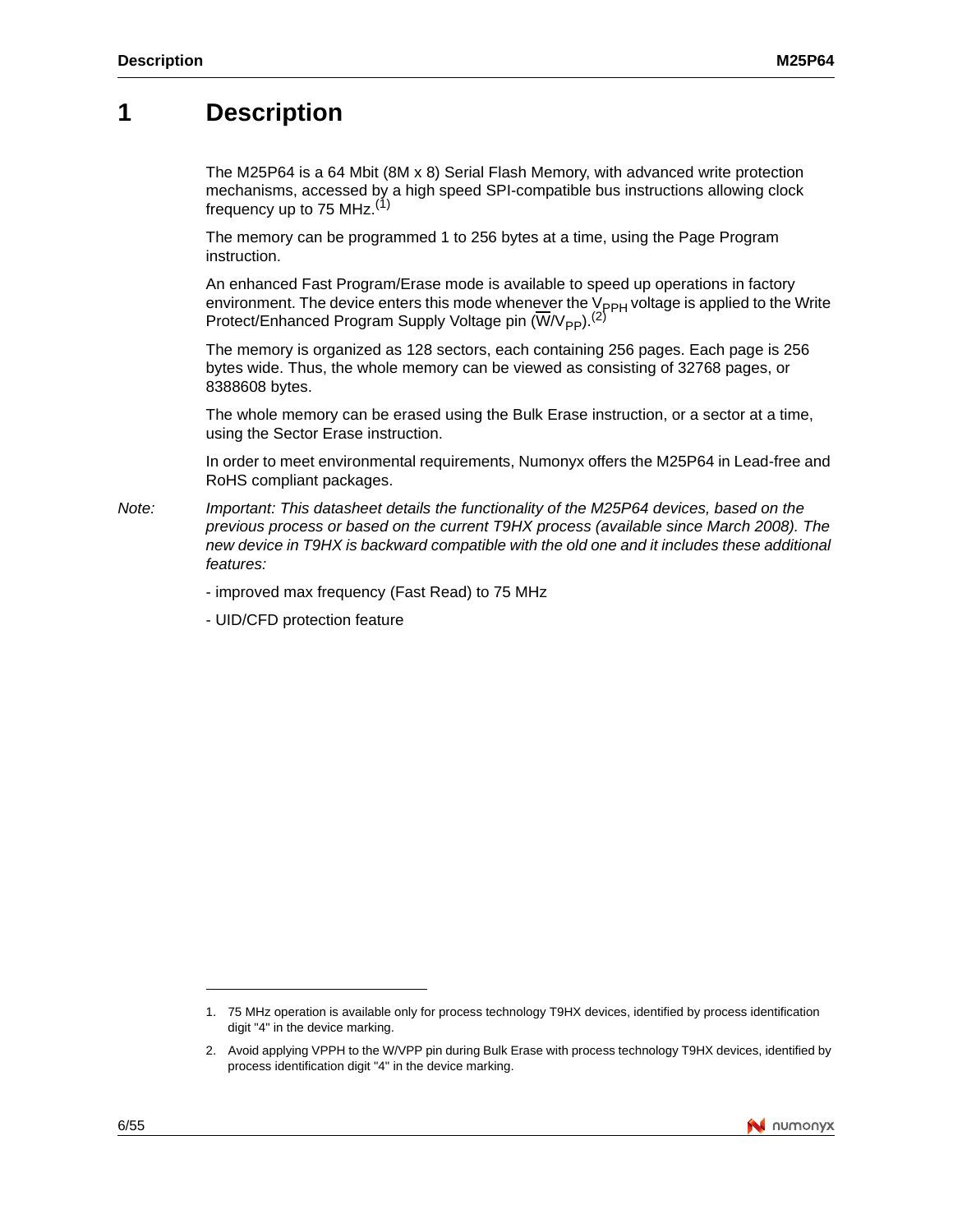



#### Table 1. **Signal names**

| Signal name           | <b>Function</b>                               | <b>Direction</b> |
|-----------------------|-----------------------------------------------|------------------|
| C                     | Serial Clock                                  | Input            |
| D                     | Serial Data Input                             | Input            |
| $\overline{Q}$        | Serial Data Output                            | Output           |
| $\mathsf{s}$          | <b>Chip Select</b>                            | Input            |
| $\overline{W}/V_{PP}$ | Write Protect/Enhanced Program Supply Voltage | Input            |
| <b>HOLD</b>           | Hold                                          | Input            |
| $V_{CC}$              | Supply Voltage                                |                  |
| V <sub>SS</sub>       | Ground                                        |                  |

### **Figure 2. VDFPN connections**

| M25P64                                                                                         |                                                                        |  |  |  |
|------------------------------------------------------------------------------------------------|------------------------------------------------------------------------|--|--|--|
| sч<br>$Q$ <sup><math>q</math></sup> $2$<br>$\overline{W}/V_{PP}$ 4 3<br>$V_{SS}$ $\frac{1}{4}$ | 8<br>P <sub>VC</sub><br>7 <b>P</b> HOLD<br>6PC<br>$5$ $\overline{p}$ D |  |  |  |
|                                                                                                | AI08595B                                                               |  |  |  |

1. Ther[e is an exposed central pad on th](#page-47-0)e underside of the VDFPN package. This is pulled, internally, to V<sub>SS</sub>, and must not be allowed to be connected to any other voltage or signal line on the PCB.

2. See *Section 11: Package mechanical* for package dimensions, and how to identify pin-1.

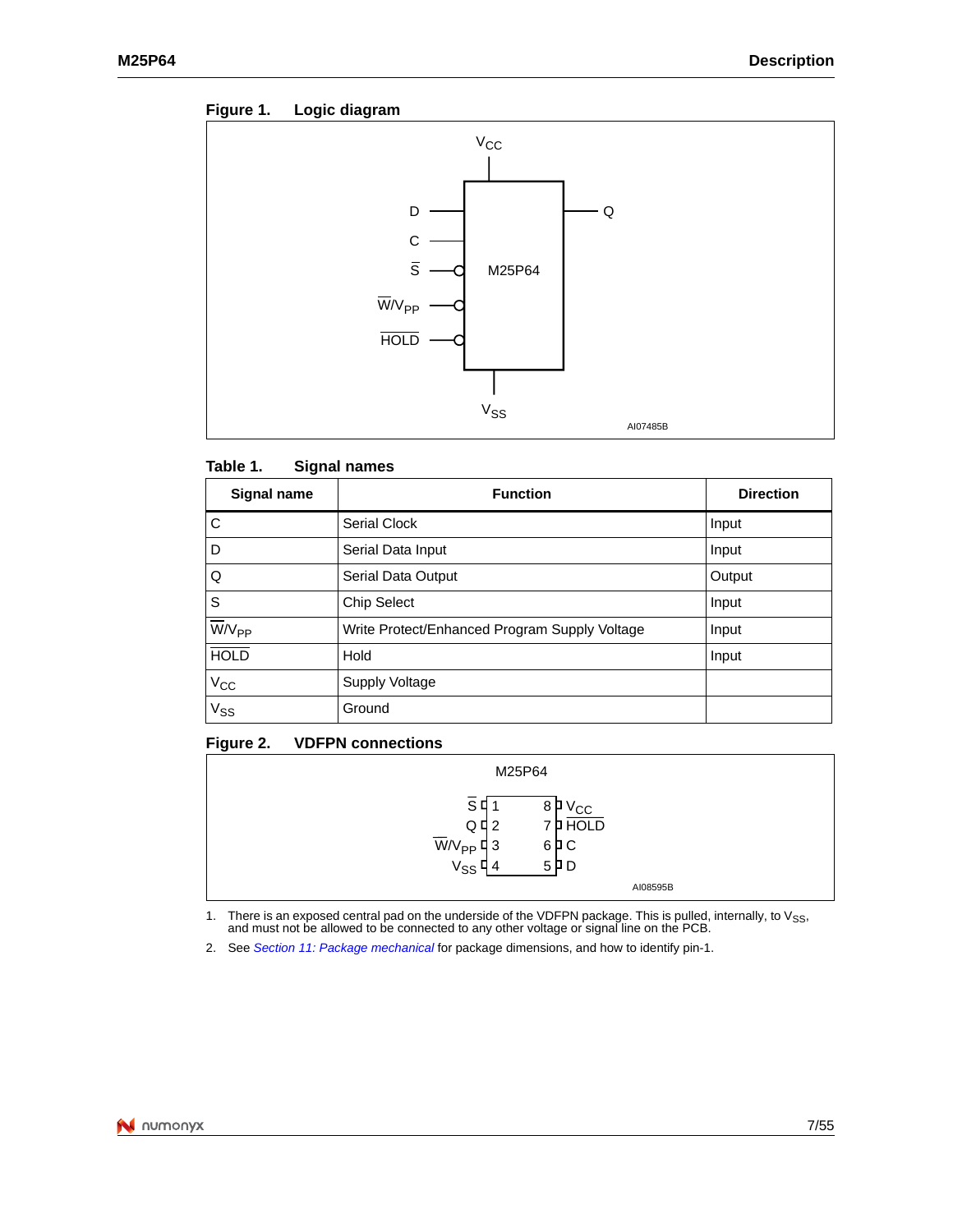| $\check{ }$ |                                                                                                                             |                                                                                                               |  |
|-------------|-----------------------------------------------------------------------------------------------------------------------------|---------------------------------------------------------------------------------------------------------------|--|
|             |                                                                                                                             | M25P64                                                                                                        |  |
|             | <b>HOLD</b><br>ப<br>$V_{\rm CC}$<br>-2<br>ப<br><b>DU</b><br>-3<br>口<br>DU<br>□<br>4<br><b>DU</b><br>□<br>-5<br>DU<br>6<br>ப | 16<br>C<br>□<br>15 <sub>1</sub><br>D<br>DU<br>14 $\Box$<br>DU<br>13<br>$\mathbf{L}$<br>12 □<br>DU<br>DU<br>11 |  |
|             | $\overline{s}$<br>口<br>Q<br>8<br>ப                                                                                          | 10<br>$V_{SS}$<br>W/V <sub>PP</sub><br>9                                                                      |  |
|             |                                                                                                                             | AI07486C                                                                                                      |  |

<span id="page-7-0"></span>

1. DU = Don't Use

2. See *Section 11: Package mechanical* for package dimensions, and how to identify pin-1.

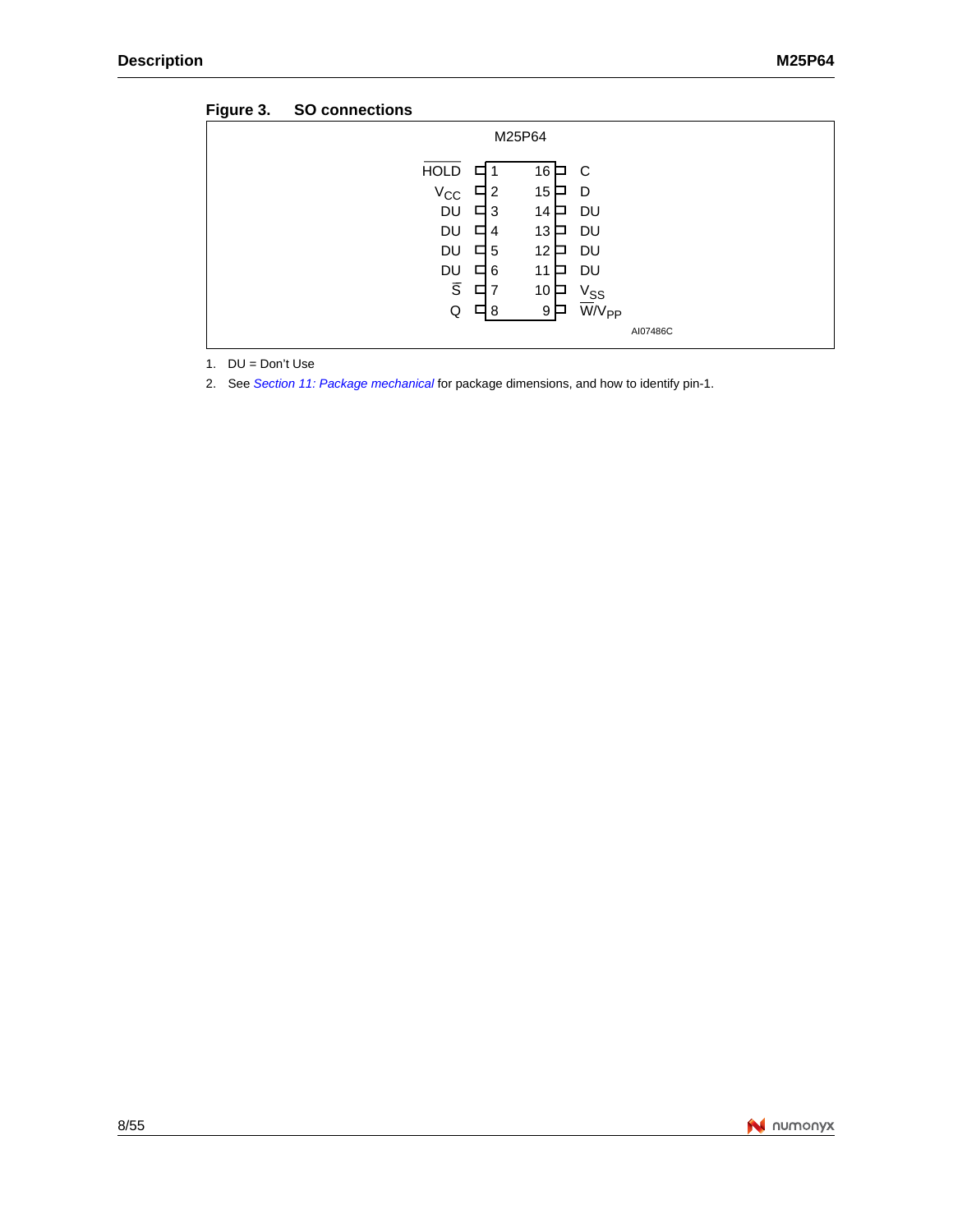## <span id="page-8-1"></span><span id="page-8-0"></span>**2 Signal description**

## **2.1 Serial Data Output (Q)**

This output signal is used to transfer data serially out of the device. Data is shifted out on the falling edge of Serial Clock (C).

## <span id="page-8-2"></span>**2.2 Serial Data Input (D)**

This input signal is used to transfer data serially into the device. It receives instructions, addresses, and the data to be programmed. Values are latched on the rising edge of Serial Clock (C).

## <span id="page-8-3"></span>**2.3 Serial Clock (C)**

This input signal provides the timing of the serial interface. Instructions, addresses, or data present at Serial Data Input (D) are latched on the rising edge of Serial Clock (C). Data on Serial Data Output (Q) changes after the falling edge of Serial Clock (C).

## <span id="page-8-4"></span>**2.4 Chip Select (S)**

When this input signal is High, the device is deselected and Serial Data Output (Q) is at high impedance. Unless an internal Program, Erase or Write Status Register cycle is in progress, the device will be in the Standby Power mode. Driving Chip Select (S) Low selects the device, placing it in the Active Power mode.

After Power-up, a falling edge on Chip Select (S) is required prior to the start of any instruction.

## <span id="page-8-5"></span>**2.5 Hold (HOLD)**

The Hold (HOLD) signal is used to pause any serial communications with the device without deselecting the device.

During the Hold condition, the Serial Data Output (Q) is high impedance, and Serial Data Input (D) and Serial Clock (C) are Don't Care.

To start the Hold condition, the device must be selected, with Chip Select  $(\overline{S})$  driven Low.

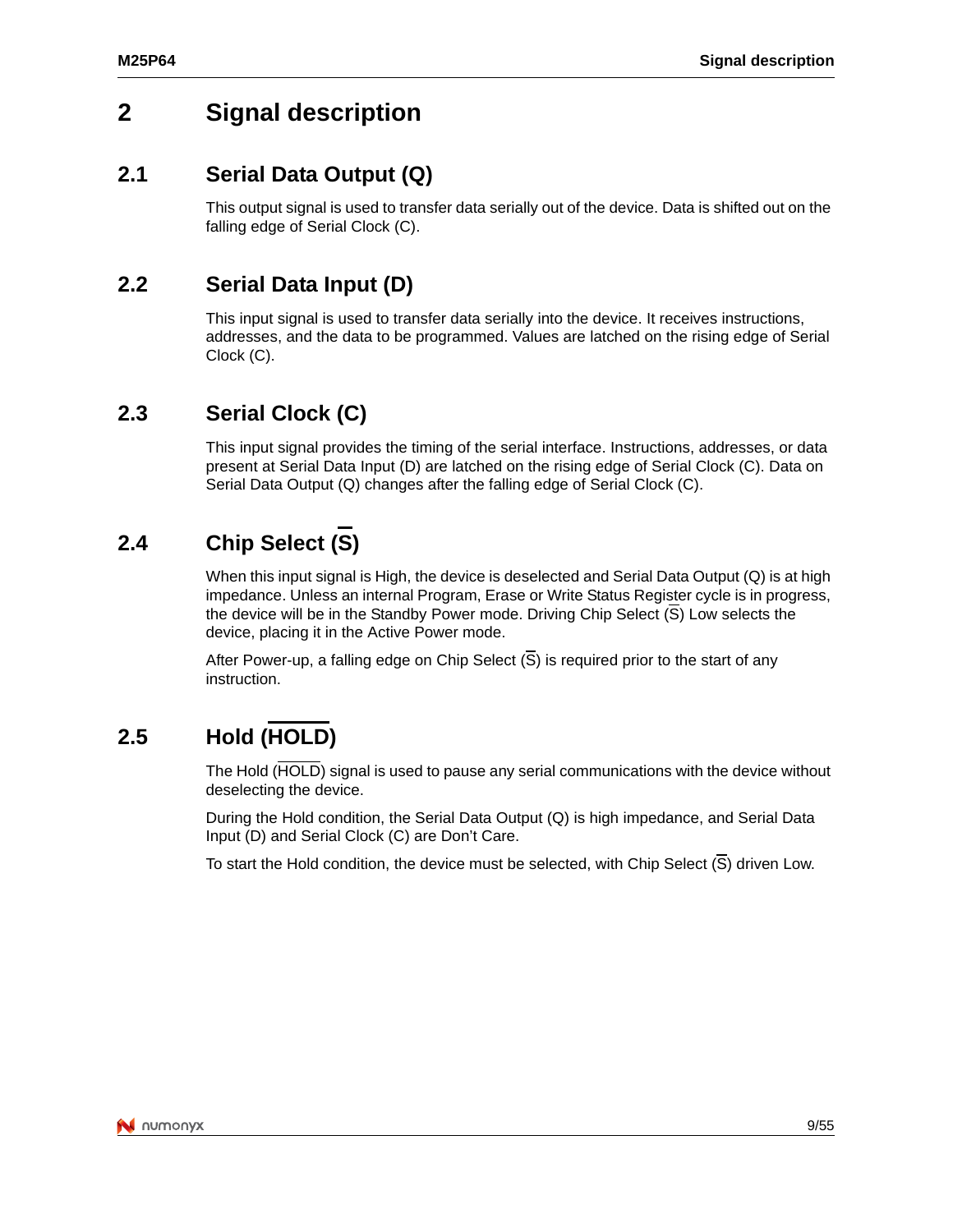## <span id="page-9-0"></span>2.6 Write Protect/Enhanced Program supply voltage (W/V<sub>PP</sub>)

 $\overline{W}/V_{PP}$  is both a control input and a power supply pin. The two functions are selected by the voltage range applied to the pin.

If the  $\overline{W}/V_{PP}$  input is kept in a low voltage range (0V to  $V_{CC}$ ) the pin is seen as a control input. This input signal is used to freeze the size of the area of memory that is protected against program or erase instructions (as specified by the values in the BP2, BP1 and BP0 bits of the Status Register).

If  $V_{PP}$  is in the range of  $V_{PPH}$  it acts as an additional power supply pin. In this case  $V_{PP}$  must be stable until the Program/Erase algorithm is completed.<sup>(1)</sup>

## <span id="page-9-1"></span>2.7 V<sub>CC</sub> supply voltage

 $V_{CC}$  is the supply voltage.

## <span id="page-9-2"></span>2.8 V<sub>SS</sub> ground

 $V_{SS}$  is the reference for the  $V_{CC}$  supply voltage.

<sup>1.</sup> Avoid applying VPPH to the W/VPP pin during Bulk Erase with process technology T9HX devices, identified by process identification digit "4" in the device marking.

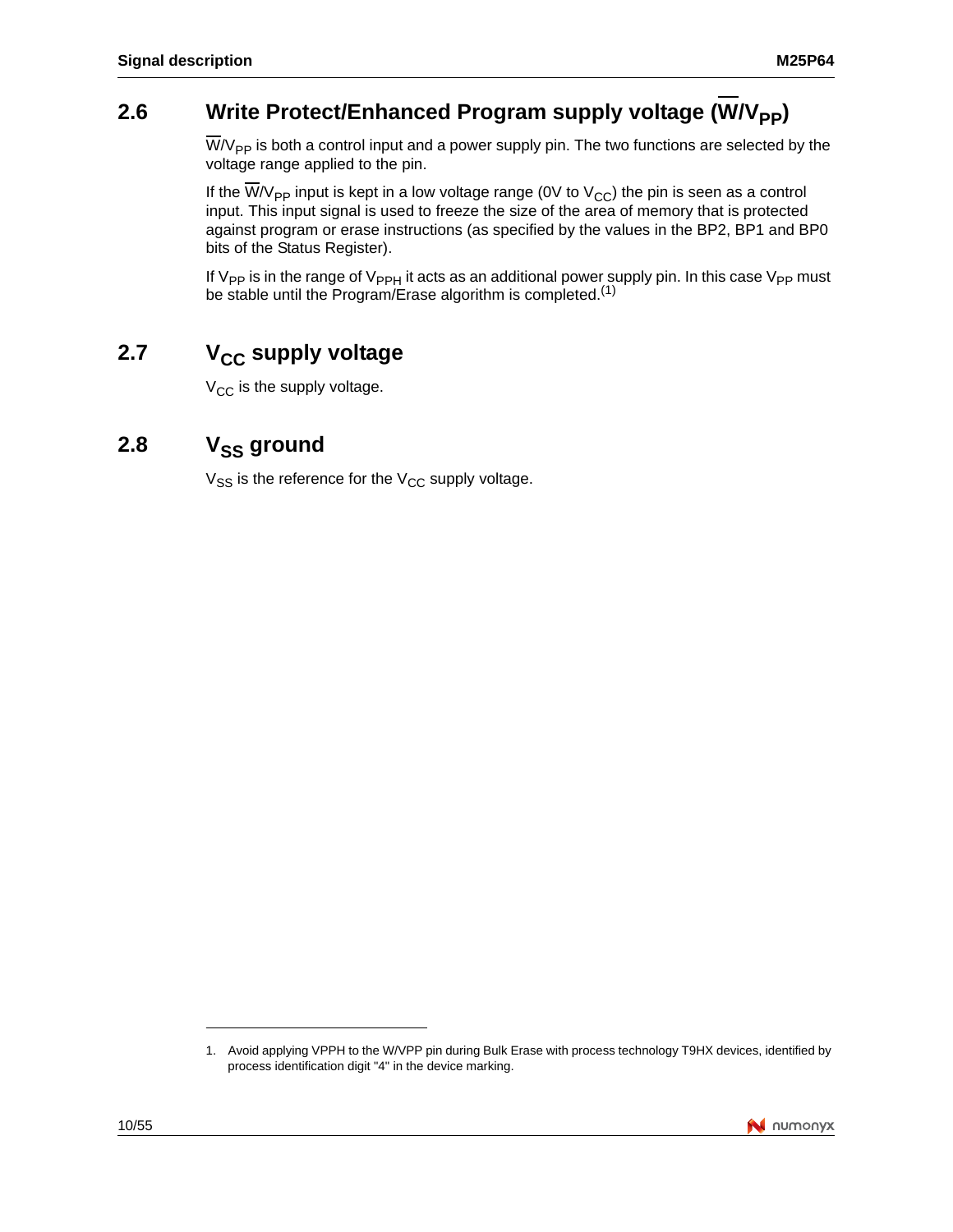## <span id="page-10-0"></span>**3 SPI modes**

These devices can be driven by a microcontroller with its SPI peripheral running in either of the two following modes:

- CPOL=0, CPHA=0
- CPOL=1, CPHA=1

For these two modes, input data is latched in on the [rising ed](#page-11-0)ge of Serial Clock (C), and output data is available from the falling edge of Serial Clock (C).

The difference between the two modes, as shown in *Figure 5*, is the clock polarity when the bus master is in Stand-by mode and not transferring data:

- C remains at 0 for (CPOL=0, CPHA=0)
- <span id="page-10-1"></span>C remains at 1 for (CPOL=1, CPHA=1)





1. The Write Protect  $(\overline{W}/V_{\text{PP}})$  and Hold ( $\overline{HOLD}$ ) signals should be driven, High or Low as appropriate.

*Figure 4* shows an example of three devices connected to an MCU, on an [SPI bus.](#page-10-1) Only one device is selected at a time, so only one device drives the Serial Data Output (Q) line at a time, the other devices are high impedance. Resistors R (represented in *Figure 4*) ensure that the M25P64 is not selected if the Bus Master leaves the S line in the high impedance state. As the Bus Master may enter a state where all inputs/outputs are in high impedance at the same time (for example, when the Bus Master is reset), the clock line (C) must be connected to an external pull-down resistor so that, when all inputs/outputs become high impedance, the S line is pulled High while the C line is pulled Low (thus ensuring that S and C do not become High at the same time, and so, that the  $t_{SHCH}$  requirement is met). The typical value of R is 100 kΩ, assuming that the time constant  $R^*C_p$  (C<sub>p</sub> = parasitic capacitance of the bus line) is shorter than the time during which the Bus Master leaves the SPI bus in high impedance.

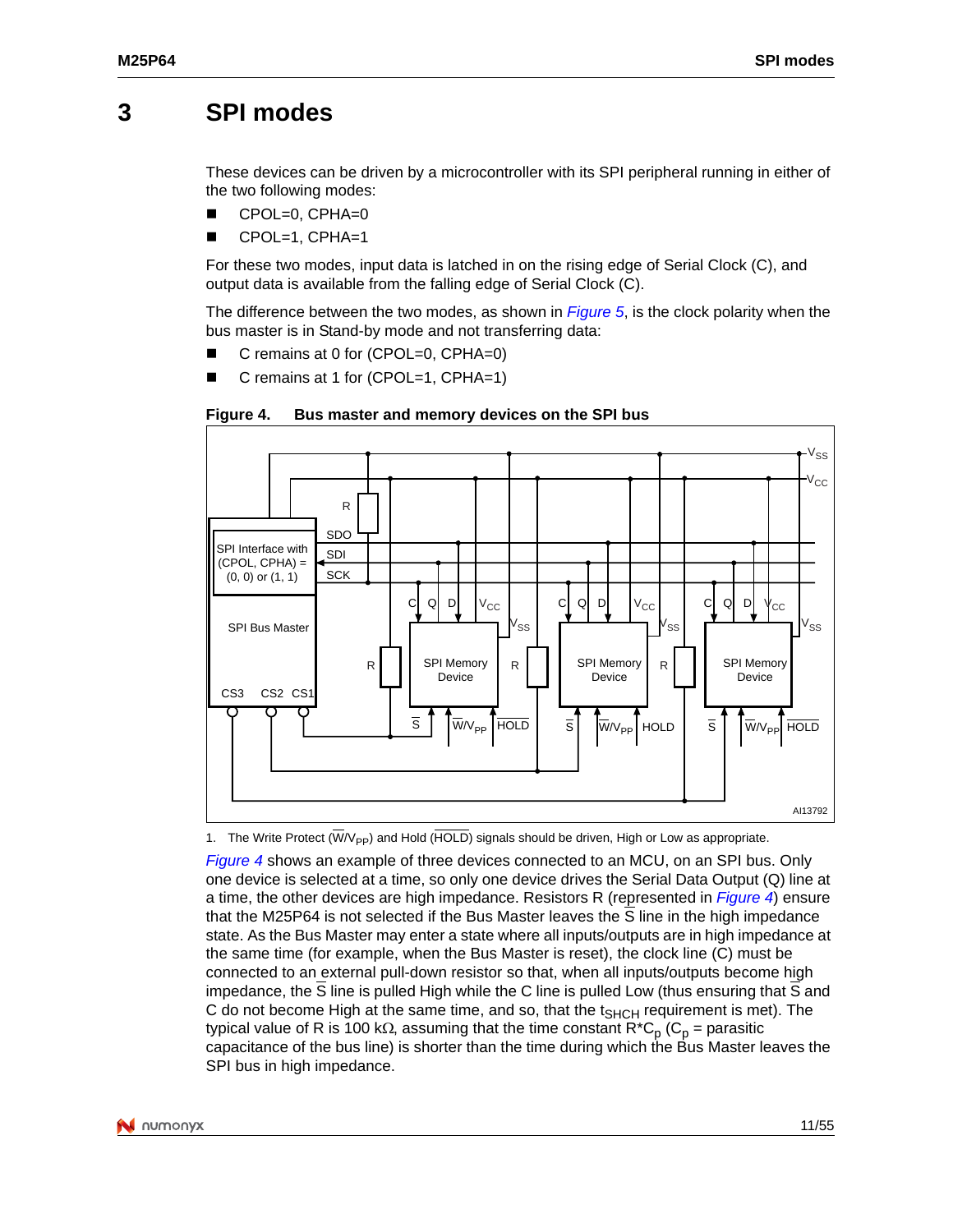<span id="page-11-0"></span>**Example:**  $C_p$  = 50 pF, that is  $R^*C_p$  = 5 µs <=> the application must ensure that the Bus Master never leaves the SPI bus in the high impedance state for a time period shorter than 5 µs.

**Figure 5. SPI modes supported**

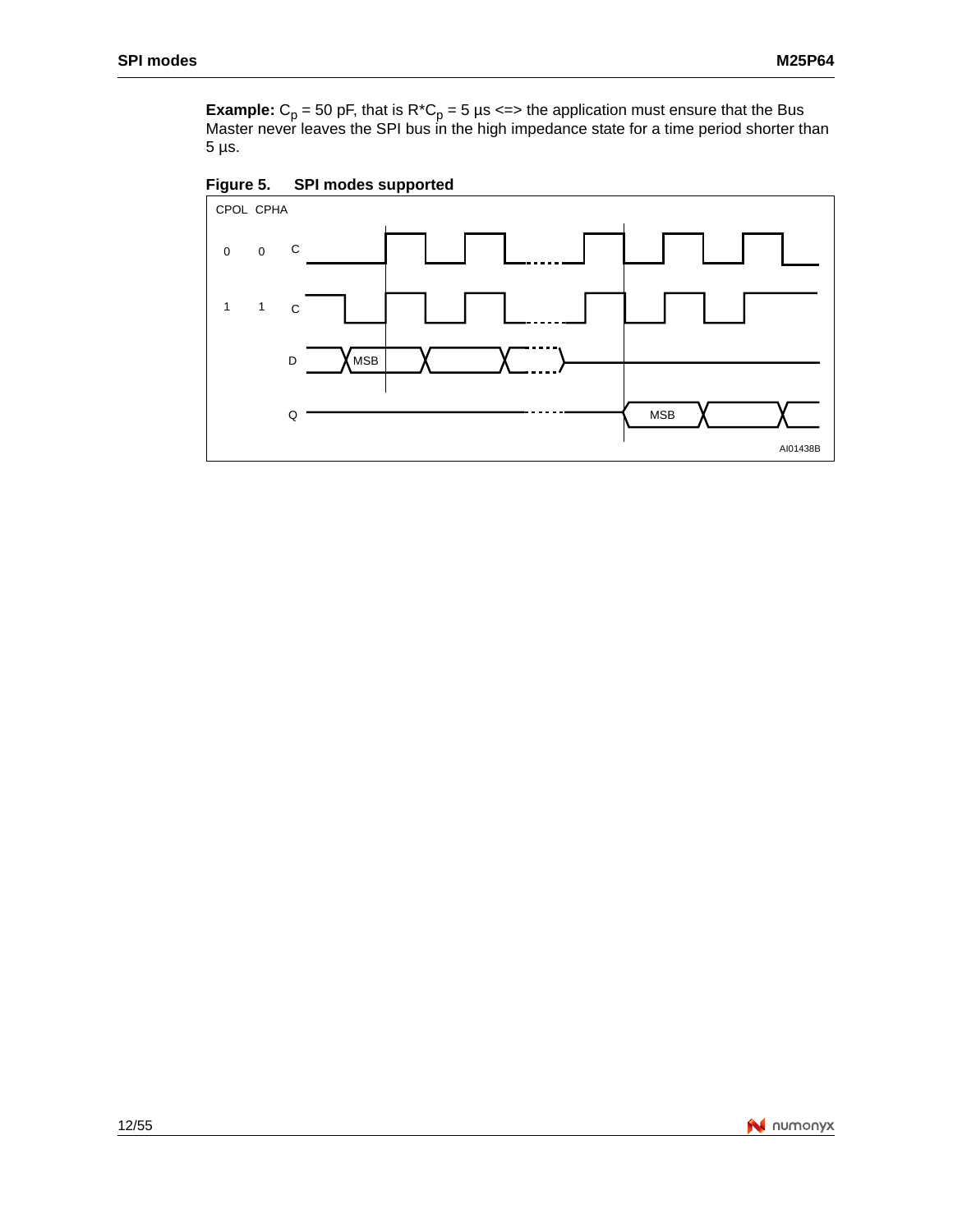## <span id="page-12-1"></span><span id="page-12-0"></span>**4 Operating features**

### **4.1 Page Programming**

To program one data byte, two instructions are required: Write Enable (WREN), which is one byte, and a Page Program (PP) sequence, which consists of four bytes plus data. This is followed by the internal Program cycle (of duration  $t_{\text{pp}}$ ).

To spread this overhead, the Page Program (PP) instruction allows up to 256 bytes to be programmed at a time (changing bits from 1 to 0), provided that they lie in consecutive addresses on the same page of memory.

For optimized timings, it is recommended to use the Page Program ([PP\) instruction to](#page-31-0)  pro[gram all consecutive targeted](#page-42-0) Bytes in a single sequence versus using several Page Program (PP) sequences with each containing only a few Bytes (see *Page Program (PP)* and *Table 16: AC characteristics*).

## <span id="page-12-2"></span>**4.2 Sector Erase and Bulk Erase**

The Page Program (PP) instruction allows bits to be reset from 1 to 0. Before this can be applied, the bytes of memory need to have been erased to all 1s (FFh). This can be achieved either a sector at a time, using the Sector Erase (SE) instruction, or throughout the entire memory, using the Bulk Erase (BE) instruction. This starts an internal Erase cycle (of duration  $t_{\text{SF}}$  or  $t_{\text{BF}}$ ).

The Erase instruction must be preceded by a Write Enable (WREN) instruction.

## <span id="page-12-3"></span>**4.3 Polling during a Write, Program or Erase cycle**

A further improvement in the time to Write Status Register (WRSR), Program (PP) or Erase (SE or BE) can be achieved by not waiting for the worst case delay ( $t_{W}$ ,  $t_{\text{PP}}$ ,  $t_{\text{SE}}$ , or  $t_{\text{BE}}$ ). The Write In Progress (WIP) bit is provided in the Status Register so that the application program can monitor its value, polling it to establish when the previous Write cycle, Program cycle or Erase cycle is complete.

## <span id="page-12-4"></span>**4.4 Fast Program/Erase mode**

The Fast Program/Erase mode is used to speed up programming/erasing. The device enters the Fast Program/Erase mode during the Page Program, Sector Erase, or Bulk Erase<sup>(1)</sup> instruction whenever a voltage equal to  $V_{PPH}$  is applied to the  $W/V_{PP}$  pin.

The use of the Fast Program/Erase mode requires specific operating [conditions](#page-39-1) in addition to the normal ones ( $V_{CC}$  must be within the normal operating range):

- the voltage applied to the  $\overline{W}/V_{PP}$  pin must be equal to  $V_{PPH}$  (see *Table 10*)
- ambient temperature,  $T_A$  must be 25°C ±10°C,
- the cumulated time during which W/V<sub>PP</sub> is at V<sub>PPH</sub> should be less than 80 hours

<sup>1.</sup> Avoid applying VPPH to the W/VPP pin during Bulk Erase with process technology T9HX devices, identified by process identification digit "4" in the device marking.

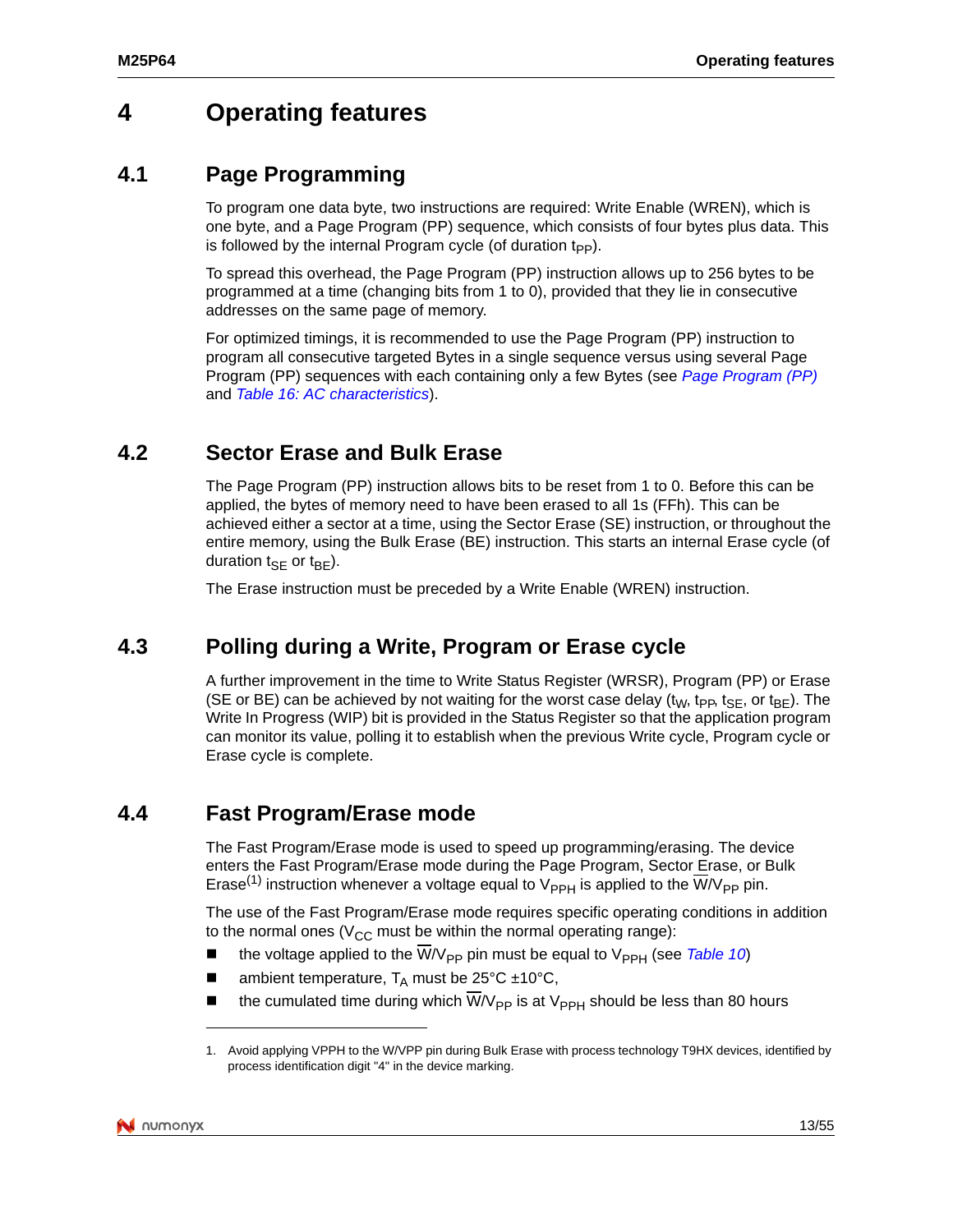## <span id="page-13-0"></span>**4.5 Active Power and Standby Power modes**

When Chip Select  $(\overline{S})$  is Low, the device is selected, and in the Active Power mode.

When Chip Select  $(\overline{S})$  is High, the device is deselected, but could remain in the Active Power mode until all internal cycles have completed (Program, Erase, Write Status Register). The device then goes in to the Standby Power mode. The device consumption drops to  $I_{CCA}$ .

## <span id="page-13-1"></span>**4.6 Status Register**

The [Status Register contains a number of statu](#page-25-0)s and control bits that can be read or set (as appropriate) by specific instructions. For a detailed description of the Status Register bits, see *Section 6.4: Read Status Register (RDSR)*.

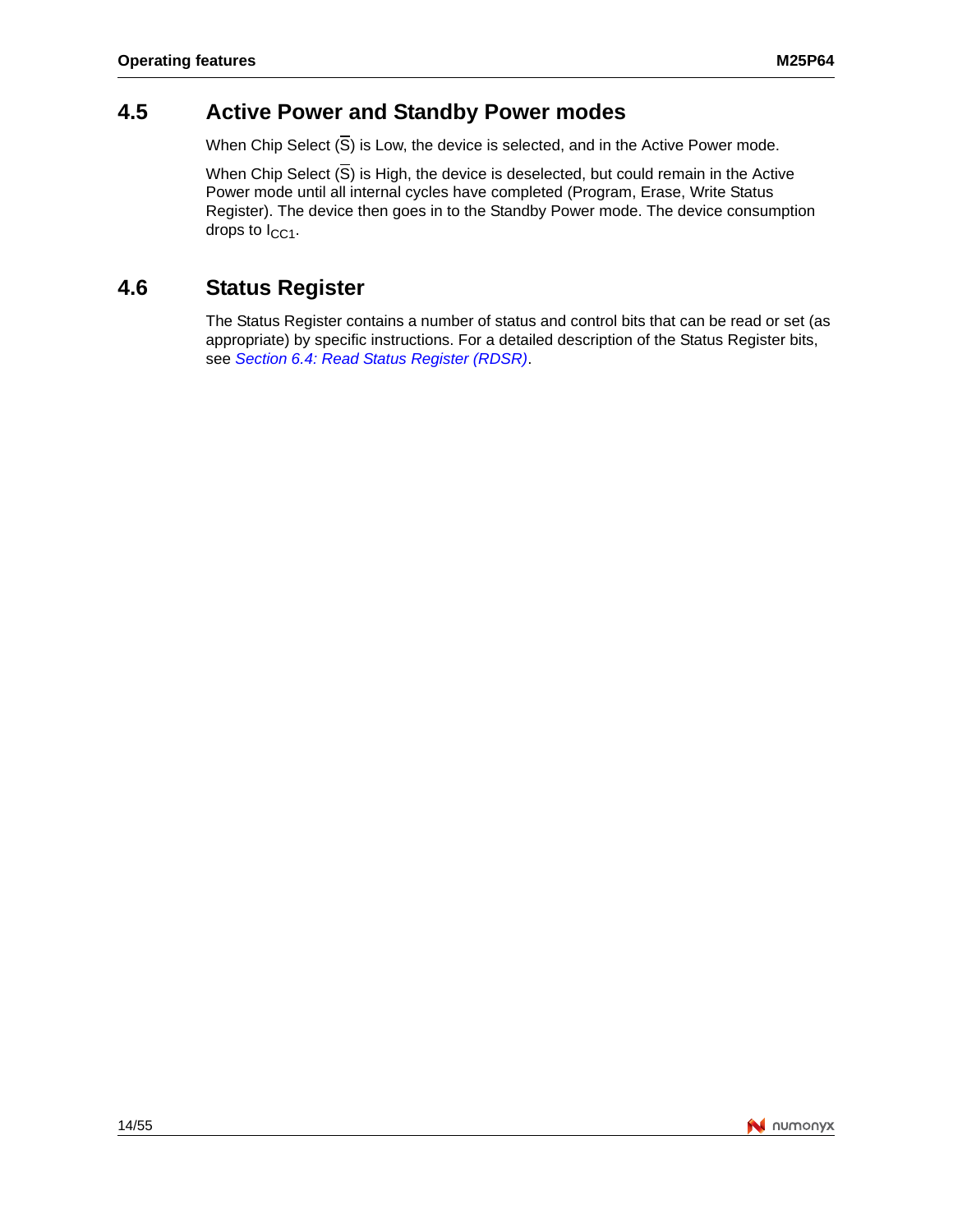### <span id="page-14-0"></span>**4.7 Protection modes**

The environments where non-volatile memory devices are used can be very noisy. No SPI device can operate correctly in the presence of excessive noise. To help combat this, the M25P64 features the following data protection mechanisms:

- **Power On Reset and an internal timer (t<sub>PUW</sub>) can provide protection against** inadvertant changes while the power supply is outside the operating specification.
- **Program, Erase and Write Status Register instructions are checked that they consist of** a number of clock pulses that is a multiple of eight, before they are accepted for execution.
- All instructions that modify data must be preceded by a Write Enable (WREN) instruction to set the Write Enable Latch (WEL) bit. This bit is returned to its reset state by the following events:
	- Power-up
	- Write Disable (WRDI) instruction completion
	- Write Status Register (WRSR) instruction completion
	- Page Program (PP) instruction completion
	- Sector Erase (SE) instruction completion
	- Bulk Erase (BE) instruction completion
- The Block Protect (BP2, BP1, BP0) bits allow part of the memory to be configured as read-only. This is the Software Protected Mode (SPM).
- <span id="page-14-1"></span>The Write Protect ( $\overline{W}/V_{\text{PP}}$ ) signal allows the Block Protect (BP2, BP1, BP0) bits and Status Register Write Disable (SRWD) bit to be protected. This is the Hardware Protected Mode (HPM).

| <b>Status Register</b><br>content |                        |                        | <b>Memory content</b>                      |                                                    |  |
|-----------------------------------|------------------------|------------------------|--------------------------------------------|----------------------------------------------------|--|
| BP <sub>2</sub><br>Bit            | BP <sub>1</sub><br>Bit | BP <sub>0</sub><br>Bit | <b>Protected area</b>                      | Unprotected area                                   |  |
| $\Omega$                          | 0                      | 0                      | none                                       | All sectors <sup>(1)</sup> (128 sectors: 0 to 127) |  |
| $\Omega$                          | 0                      | 1                      | Upper 64th (2 sectors: 126 and 127)        | Lower 63/64ths (126 sectors: 0 to 125)             |  |
| $\Omega$                          | 1                      | 0                      | Upper 32nd (4 sectors: 124 to 127)         | Lower 31/32nds (124 sectors: 0 to 123)             |  |
| $\Omega$                          | 1                      | 1                      | Upper sixteenth (8 sectors: 120 to<br>127) | Lower 15/16ths (120 sectors: 0 to 119)             |  |
| 1                                 | 0                      | 0                      | Upper eighth (16 sectors: 112 to 127)      | Lower seven-eighths (112 sectors: 0 to<br>111)     |  |
| 1                                 | $\Omega$               | 1                      | Upper quarter (32 sectors: 96 to 127)      | Lower three-quarters (96 sectors: 0 to<br>95)      |  |
| 1                                 | 1                      | 0                      | Upper half (64 sectors: 64 to 127)         | Lower half $(64$ sectors: 0 to $63)$               |  |
| 1                                 | 1                      | 1                      | All sectors (128 sectors: 0 to 127)        | none                                               |  |

Table 2. **Protected area sizes** 

1. The device is ready to accept a Bulk Erase instruction, if and only if, all Block Protect (BP2, BP1, BP0) are 0.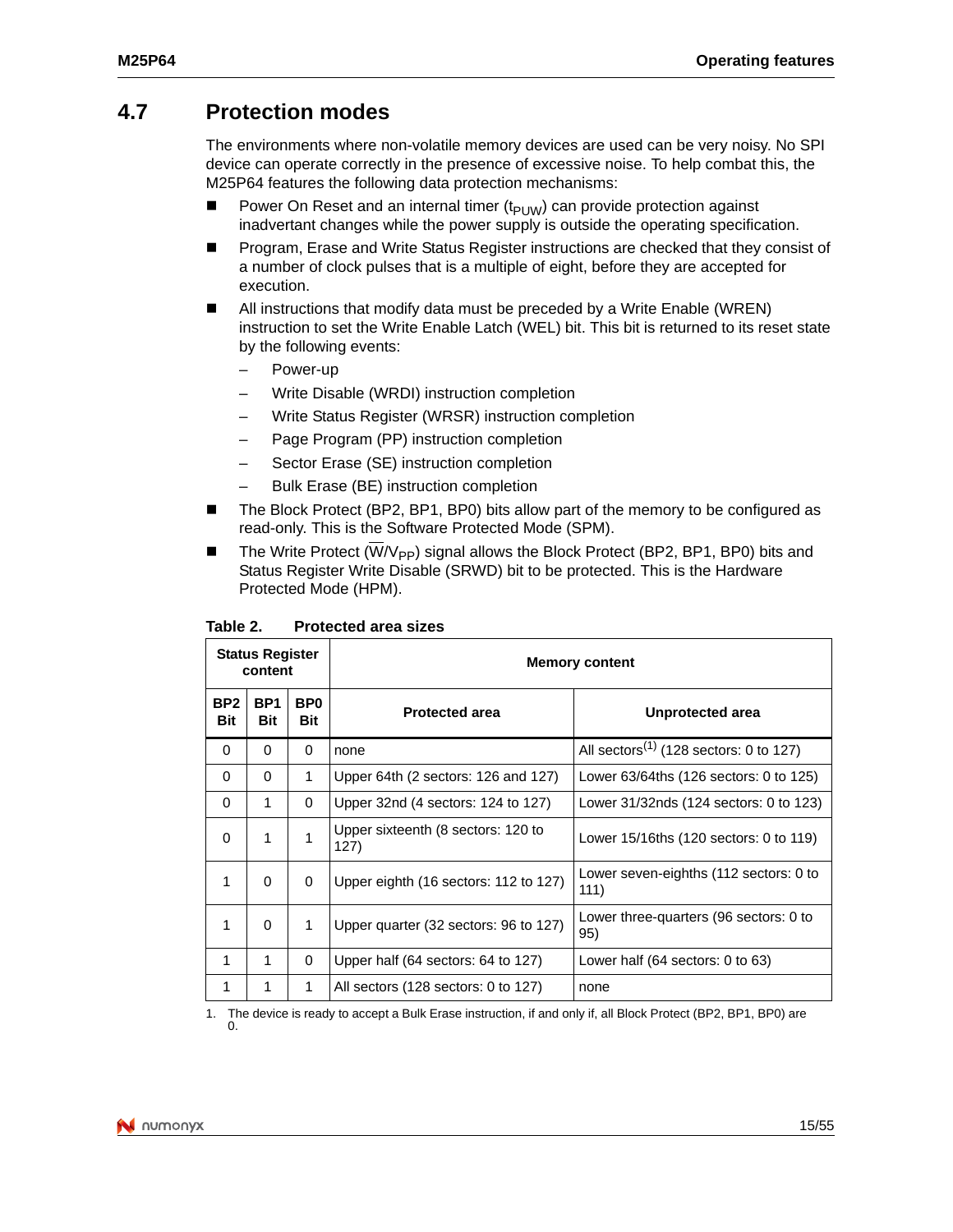### <span id="page-15-0"></span>**4.8 Hold Condition**

The Hold (HOLD) signal is used to pause any serial communications with the device without resetting the clocking sequence. However, taking this signal Low does not terminate any Write Status Register, Program or Erase cycle that is currently in progress.

To enter the Hold condition, the device must be selecte[d, with C](#page-15-1)hip Select (S) Low.

The Hold condition starts on the falling edge of the Hold (HOLD) signal, provided that this coincides with Serial Clock (C) being Low (as shown in *Figure 6*).

The Hold condition ends on the rising edge of the Hold (HOLD) signal, provided that this coincides with Serial Clock (C) being Low.

If the falling edge does not coincide with Serial Clock (C) being Low, the Hold condition starts after Serial Cloc[k \(C\) nex](#page-15-1)t goes Low. Similarly, if the rising edge does not coincide with Serial Clock (C) being Low, the Hold condition ends after Serial Clock (C) next goes Low. (This is shown in *Figure 6*).

During the Hold condition, the Serial Data Output (Q) is high impedance, and Serial Data Input (D) and Serial Clock (C) are Don't Care.

Normally, the device is kept selected, with Chip Select (S) driven Low, for the whole duration of the Hold condition. This is to ensure that the state of the internal logic remains unchanged from the moment of entering the Hold condition.

If Chip Select (S) goes High while the device is in the Hold condition, this has the effect of resetting the internal logic of the device. To restart communication with the device, it is necessary to drive Hold (HOLD) High, and then to drive Chip Select (S) Low. This prevents the device from going back to the Hold condition.



<span id="page-15-1"></span>

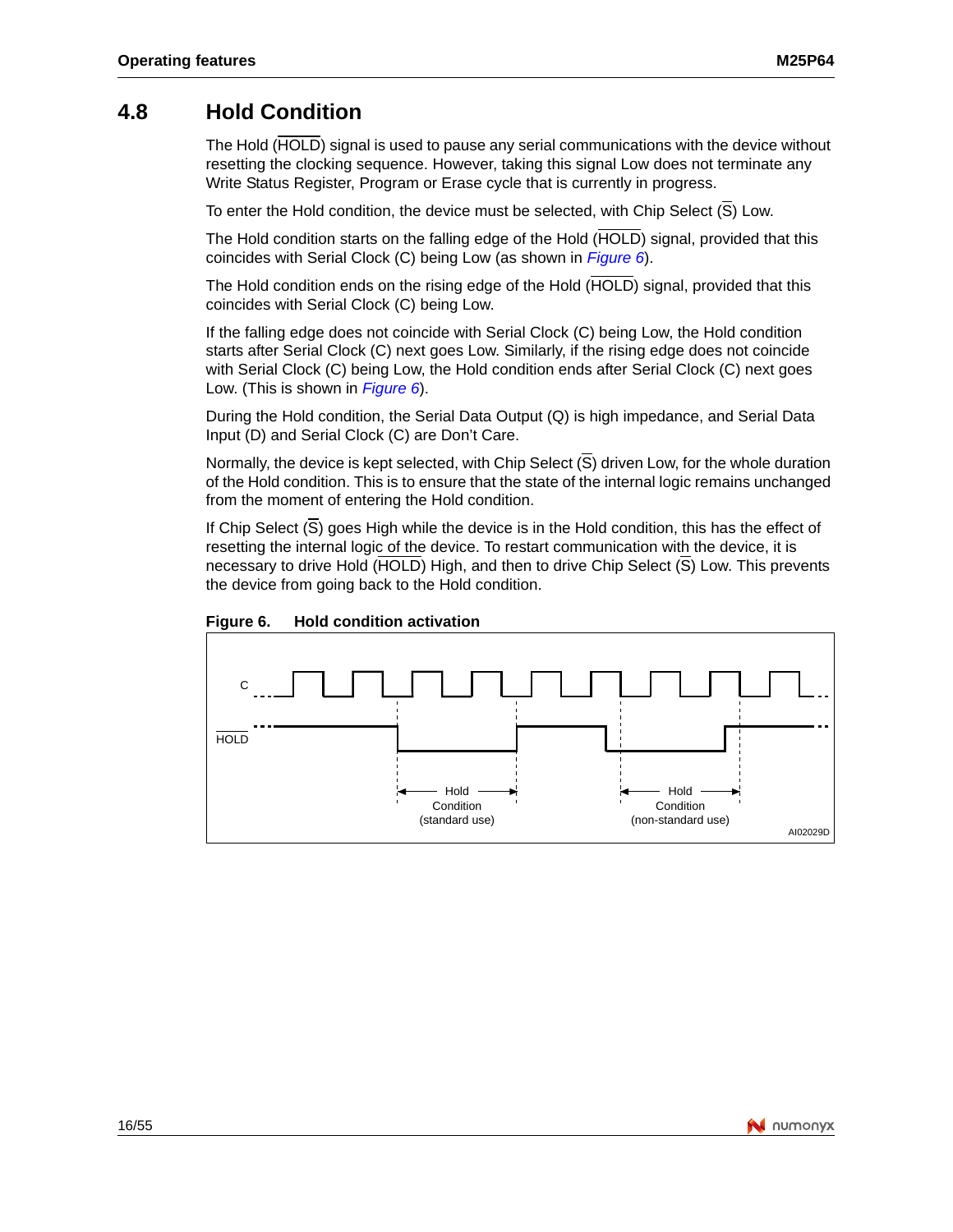## <span id="page-16-0"></span>**5 Memory organization**

The memory is organized as:

- 8388608 bytes (8 bits each)
- 128 sectors (512 Kbits, 65536 bytes each)
- 32768 pages (256 bytes each).

<span id="page-16-1"></span>Each page can be individually programmed (bits are programmed from 1 to 0). The device is Sector or Bulk Erasable (bits are erased from 0 to 1) but not Page Erasable.

**Figure 7. Block diagram**

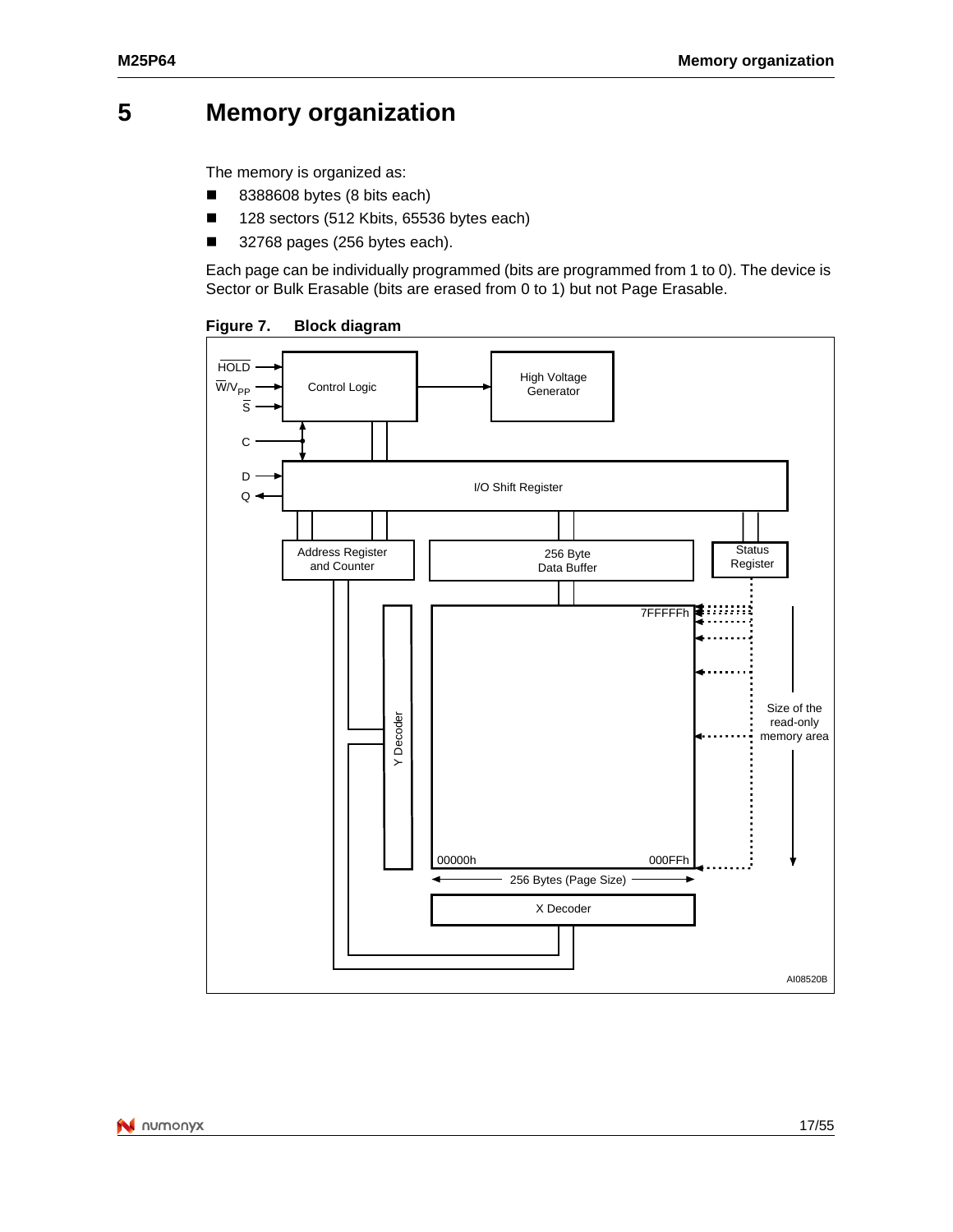| <b>Sector</b> | <b>Address range</b> |         |
|---------------|----------------------|---------|
| 127           | 7F0000h              | 7FFFFFh |
| 126           | 7E0000h              | 7EFFFFh |
| 125           | 7D0000h              | 7DFFFFh |
| 124           | 7C0000h              | 7CFFFFh |
| 123           | 7B0000h              | 7BFFFFh |
| 122           | 7A0000h              | 7AFFFFh |
| 121           | 790000h              | 79FFFFh |
| 120           | 780000h              | 78FFFFh |
| 119           | 770000h              | 77FFFFh |
| 118           | 760000h              | 76FFFFh |
| 117           | 750000h              | 75FFFFh |
| 116           | 740000h              | 74FFFFh |
| 115           | 730000h              | 73FFFFh |
| 114           | 720000h              | 72FFFFh |
| 113           | 710000h              | 71FFFFh |
| 112           | 700000h              | 70FFFFh |
| 111           | 6F0000h              | 6FFFFFh |
| 110           | 6E0000h              | 6EFFFFh |
| 109           | 6D0000h              | 6DFFFFh |
| 108           | 6C0000h              | 6CFFFFh |
| 107           | 6B0000h              | 6BFFFFh |
| 106           | 6A0000h              | 6AFFFFh |
| 105           | 690000h              | 69FFFFh |
| 104           | 680000h              | 68FFFFh |
| 103           | 670000h              | 67FFFFh |
| 102           | 660000h              | 66FFFFh |
| 101           | 650000h              | 65FFFFh |
| 100           | 640000h              | 64FFFFh |
| 99            | 630000h              | 63FFFFh |
| 98            | 620000h              | 62FFFFh |
| 97            | 610000h              | 61FFFFh |
| 96            | 600000h              | 60FFFFh |
| 95            | 5F0000h              | 5FFFFFh |
| 94            | 5E0000h              | 5EFFFFh |
| 93            | 5D0000h              | 5DFFFFh |

<span id="page-17-0"></span>Table 3. **Memory organization** 

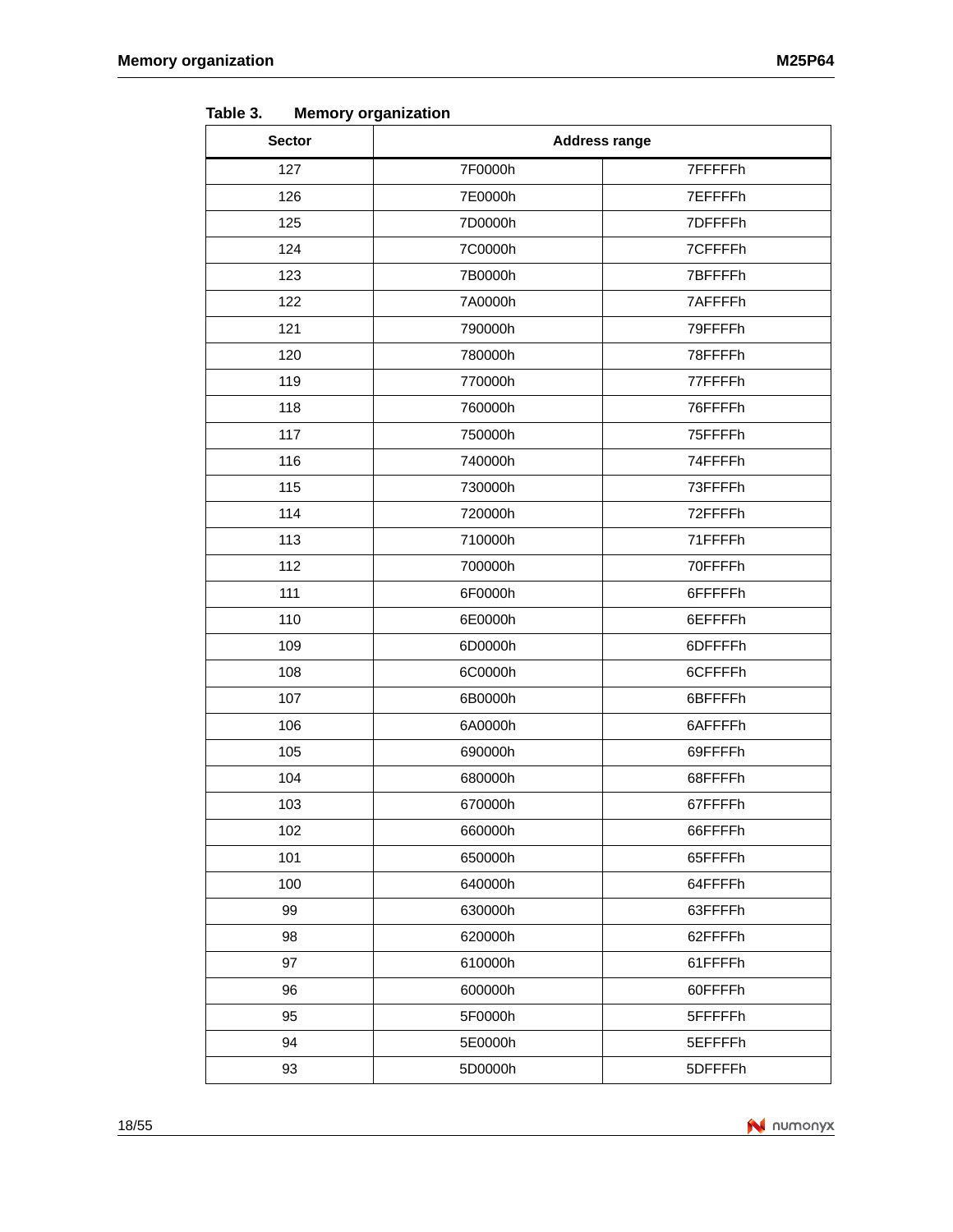| <b>Sector</b> | ----------<br><b>Address range</b> |          |  |
|---------------|------------------------------------|----------|--|
| 92            | 5C0000h                            | 5CFFFFh  |  |
| 91            | 5B0000h                            | 5BFFFFh  |  |
| 90            | 5A0000h                            | 5AFFFFh  |  |
| 89            | 590000h                            | 59FFFFh  |  |
| 88            | 580000h                            | 58FFFFh  |  |
| 87            | 570000h                            | 57FFFFh  |  |
| 86            | 560000h                            | 56FFFFh  |  |
| 85            | 550000h                            | 55FFFFh  |  |
| 84            | 540000h                            | 54FFFFh  |  |
| 83            | 530000h                            | 53FFFFh  |  |
| 82            | 520000h                            | 52FFFFh  |  |
| 81            | 510000h                            | 51FFFFh  |  |
| 80            | 500000h                            | 50FFFFh  |  |
| 79            | 4F0000h                            | 4FFFFFh  |  |
| 78            | 4E0000h                            | 4EFFFFh  |  |
| 77            | 4D0000h                            | 4DFFFFh  |  |
| 76            | 4C0000h                            | 4CFFFFh  |  |
| 75            | 4B0000h                            | 4BFFFFh  |  |
| 74            | 4A0000h                            | 4AFFFFh  |  |
| 73            | 490000h                            | 49FFFFh  |  |
| 72            | 480000h                            | 48FFFFh  |  |
| 71            | 470000h                            | 47FFFFh  |  |
| 70            | 460000h                            | 46FFFFh  |  |
| 69            | 450000h                            | 45FFFFh  |  |
| 68            | 440000h                            | 44FFFFh  |  |
| 67            | 430000h                            | 43FFFFh  |  |
| 66            | 420000h                            | 42FFFFh  |  |
| 65            | 410000h                            | 41FFFFh  |  |
| 64            | 400000h                            | 40FFFFh  |  |
| 63            | 3F0000h                            | 3FFFFFFh |  |
| 62            | 3E0000h                            | 3EFFFFh  |  |
| 61            | 3D0000h                            | 3DFFFFh  |  |
| 60            | 3C0000h                            | 3CFFFFh  |  |
| 59            | 3B0000h                            | 3BFFFFh  |  |
| 58            | 3A0000h                            | 3AFFFFh  |  |

**Table 3. Memory organization (continued)**

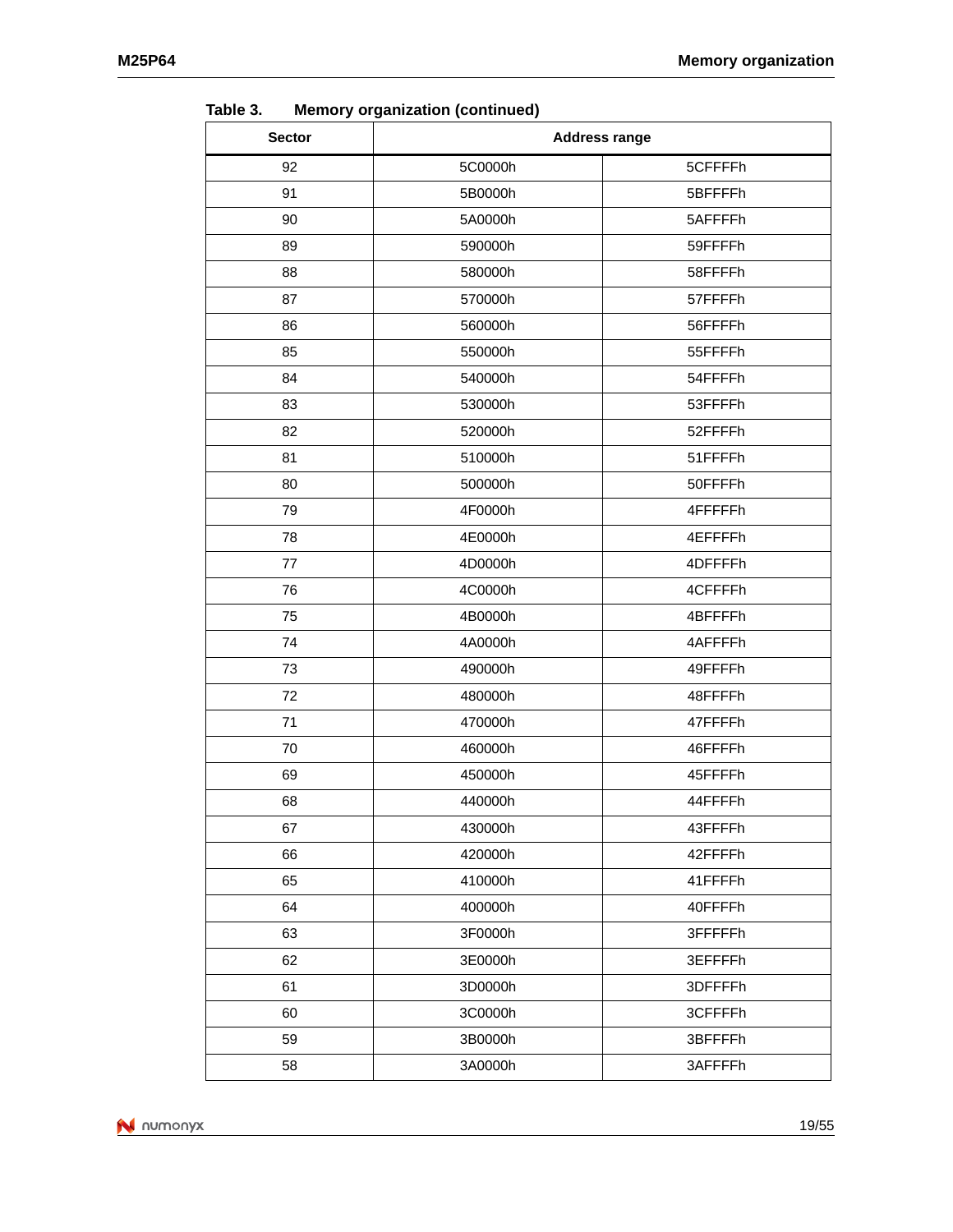| <b>Sector</b> | <b>Address range</b> |         |  |
|---------------|----------------------|---------|--|
| 57            | 390000h              | 39FFFFh |  |
| 56            | 380000h              | 38FFFFh |  |
| 55            | 370000h              | 37FFFFh |  |
| 54            | 360000h              | 36FFFFh |  |
| 53            | 350000h              | 35FFFFh |  |
| 52            | 340000h              | 34FFFFh |  |
| 51            | 330000h              | 33FFFFh |  |
| 50            | 320000h              | 32FFFFh |  |
| 49            | 310000h              | 31FFFFh |  |
| 48            | 300000h              | 30FFFFh |  |
| 47            | 2F0000h              | 2FFFFFh |  |
| 46            | 2E0000h              | 2EFFFFh |  |
| 45            | 2D0000h              | 2DFFFFh |  |
| 44            | 2C0000h              | 2CFFFFh |  |
| 43            | 2B0000h              | 2BFFFFh |  |
| 42            | 2A0000h              | 2AFFFFh |  |
| 41            | 290000h              | 29FFFFh |  |
| 40            | 280000h              | 28FFFFh |  |
| 39            | 270000h              | 27FFFFh |  |
| 38            | 260000h              | 26FFFFh |  |
| 37            | 250000h              | 25FFFFh |  |
| 36            | 240000h              | 24FFFFh |  |
| 35            | 230000h              | 23FFFFh |  |
| 34            | 220000h              | 22FFFFh |  |
| 33            | 210000h              | 21FFFFh |  |
| 32            | 200000h              | 20FFFFh |  |
| 31            | 1F0000h              | 1FFFFFh |  |
| 30            | 1E0000h              | 1EFFFFh |  |
| 29            | 1D0000h              | 1DFFFFh |  |
| 28            | 1C0000h              | 1CFFFFh |  |
| 27            | 1B0000h              | 1BFFFFh |  |
| 26            | 1A0000h              | 1AFFFFh |  |
| 25            | 190000h              | 19FFFFh |  |
| 24            | 180000h              | 18FFFFh |  |
| 23            | 170000h              | 17FFFFh |  |

**Table 3. Memory organization (continued)**

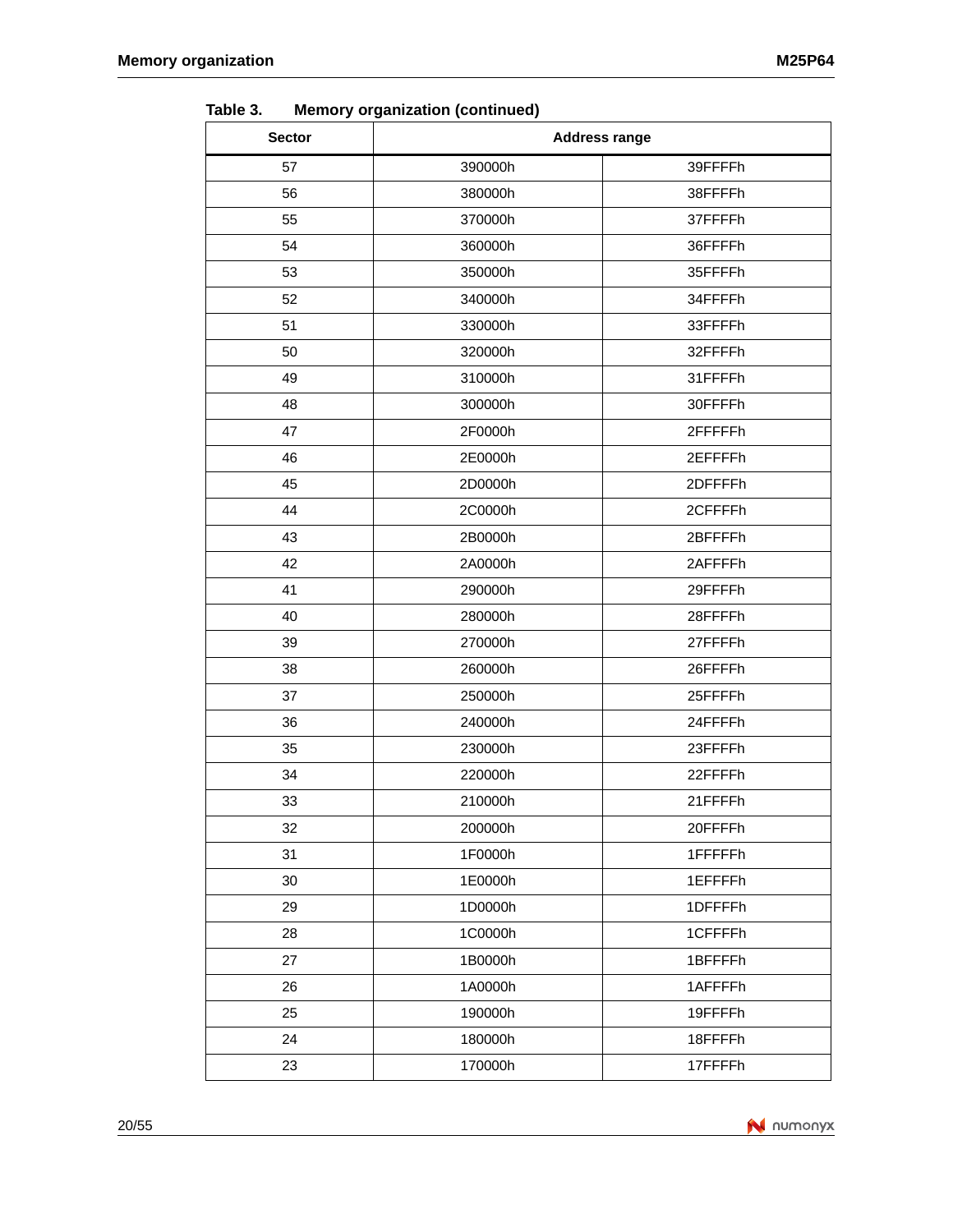| <b>Sector</b>  | `<br><b>Address range</b> |                 |
|----------------|---------------------------|-----------------|
| 22             | 160000h                   | 16FFFFh         |
| 21             | 150000h                   | 15FFFFh         |
| 20             | 140000h                   | 14FFFFh         |
| 19             | 130000h                   | 13FFFFh         |
| 18             | 120000h                   | 12FFFFh         |
| 17             | 110000h                   | 11FFFFh         |
| 16             | 100000h                   | 10FFFFh         |
| 15             | 0F0000h                   | <b>OFFFFFFh</b> |
| 14             | 0E0000h                   | <b>OEFFFFh</b>  |
| 13             | 0D0000h                   | 0DFFFFh         |
| 12             | 0C0000h                   | <b>OCFFFFh</b>  |
| 11             | 0B0000h                   | 0BFFFFh         |
| 10             | 0A0000h                   | 0AFFFFh         |
| 9              | 090000h                   | 09FFFFh         |
| 8              | 080000h                   | 08FFFFh         |
| $\overline{7}$ | 070000h                   | 07FFFFh         |
| 6              | 060000h                   | 06FFFFh         |
| 5              | 050000h                   | 05FFFFh         |
| 4              | 040000h                   | 04FFFFh         |
| 3              | 030000h                   | 03FFFFh         |
| $\overline{2}$ | 020000h                   | 02FFFFh         |
| $\mathbf{1}$   | 010000h                   | 01FFFFh         |
| 0              | 000000h                   | 00FFFFh         |

**Table 3. Memory organization (continued)**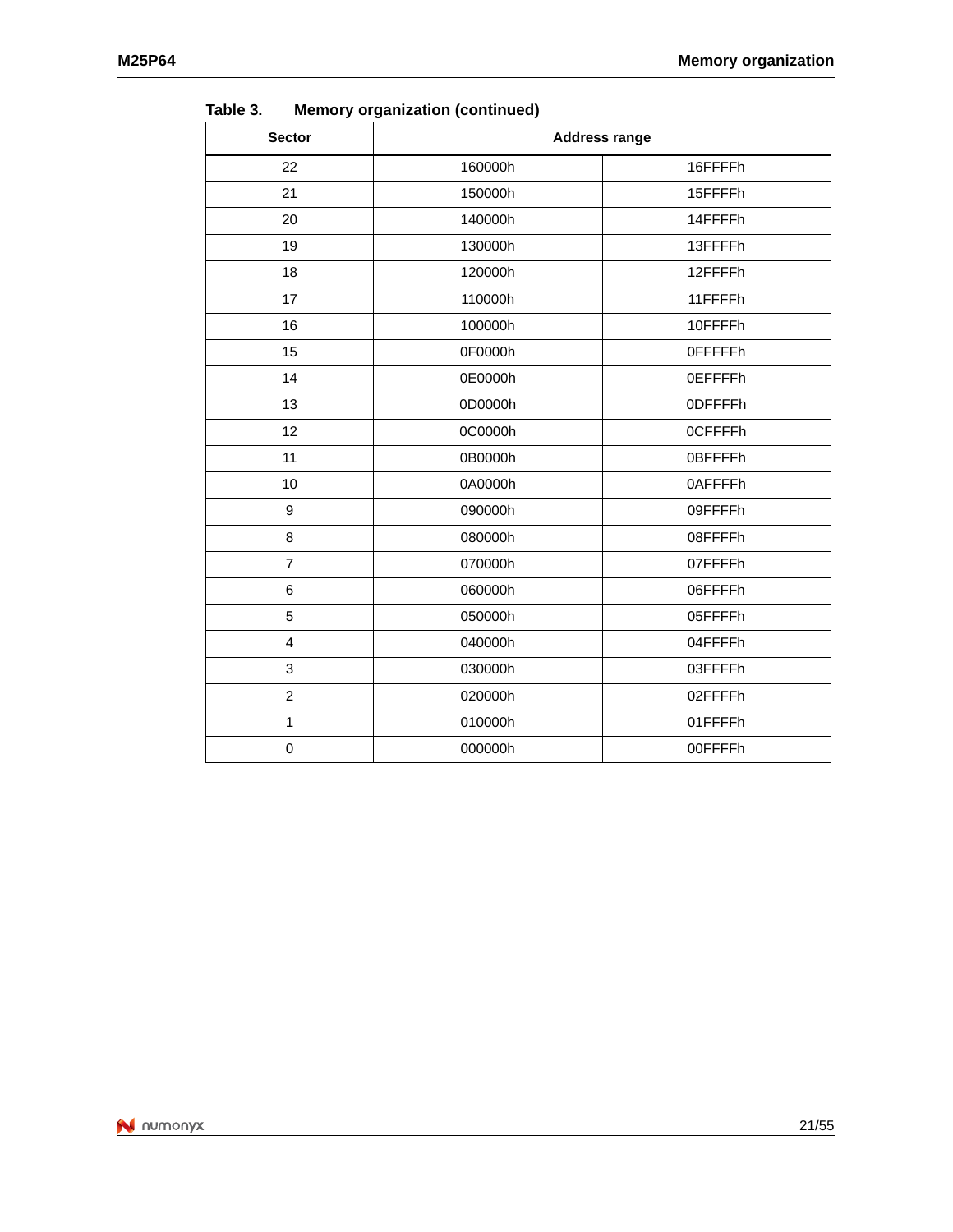## <span id="page-21-0"></span>**6 Instructions**

All instructions, addresses and data are shifted in and out of the device, most significant bit first.

Serial Data Input (D) is sampled on the first rising edge of Serial Clock (C) after Chip Select (S) is driven Low. Then, the one-byte instruction code must be shifted in to the device, most significant bit first, on Serial [Data Inpu](#page-21-1)t (D), each bit being latched on the rising edges of Serial Clock (C).

The instruction set is listed in *Table 4*.

Every instruction sequence starts with a one-byte instruction code. Depending on the instruction, this might be followed by address bytes, or by data bytes, or by both or none.

In the case of a Read Data Bytes (READ), Read Data Bytes at Higher Speed (Fast\_Read), Read Status Register (RDSR), Read Identification (RDID) or Read Electronic Signature (RES) instruction, the shifted-in instruction sequence is followed by a data-out sequence. Chip Select (S) can be driven High after any bit of the data-out sequence is being shifted out.

In the case of a Page Program (PP), Sector Erase (SE), Bulk Erase (BE), Write Status Register (WRSR), Write Enable (WREN) or Write Disable (WRDI), Chip Select (S) must be driven High exactly at a byte boundary, otherwise the instruction is rejected, and is not executed. That is, Chip Select (S) must driven High when the number of clock pulses after Chip Select (S) being driven Low is an exact multiple of eight.

<span id="page-21-1"></span>All attempts to access the memory array during a Write Status Register cycle, Program cycle or Erase cycle are ignored, and the internal Write Status Register cycle, Program cycle or Erase cycle continues unaffected.

| <b>Instruction</b> | <b>Description</b>                        | One-byte instruction<br>code |                  | <b>Address</b><br>bytes | Dummy<br>bytes | Data<br>bytes |
|--------------------|-------------------------------------------|------------------------------|------------------|-------------------------|----------------|---------------|
| <b>WREN</b>        | <b>Write Enable</b>                       | 0000 0110                    | 06h              | $\Omega$                | $\Omega$       | $\Omega$      |
| <b>WRDI</b>        | Write Disable                             | 0000 0100                    | 04h              | $\Omega$                | 0              | 0             |
| <b>RDID</b>        | Read Identification                       | 1001 1111                    | 9Fh              | 0                       | $\Omega$       | 1 to $3$      |
| <b>RDSR</b>        | <b>Read Status Register</b>               | 0000 0101                    | 05h              | $\Omega$                | $\Omega$       | 1 to $\infty$ |
| <b>WRSR</b>        | Write Status Register                     | 0000 0001                    | 01h              | $\Omega$                | 0              | 1             |
| <b>READ</b>        | Read Data Bytes                           | 0000 0011                    | 03h              | 3                       | $\Omega$       | 1 to $\infty$ |
| FAST_READ          | Read Data Bytes at<br><b>Higher Speed</b> | 0000 1011                    | 0Bh              | 3                       | 1              | 1 to $\infty$ |
| PP.                | Page Program                              | 0000 0010                    | 02 <sub>h</sub>  | 3                       | $\Omega$       | 1 to<br>256   |
| <b>SE</b>          | Sector Erase                              | 1101 1000                    | D <sub>8</sub> h | 3                       | $\Omega$       | 0             |
| <b>BE</b>          | <b>Bulk Erase</b>                         | 1100 0111                    | C7h              | $\Omega$                | $\Omega$       | $\Omega$      |
| <b>RES</b>         | <b>Read Electronic Signature</b>          | 1010 1011                    | ABh              | 0                       | 3              | 1 to $\infty$ |

Table 4. **Instruction set** 

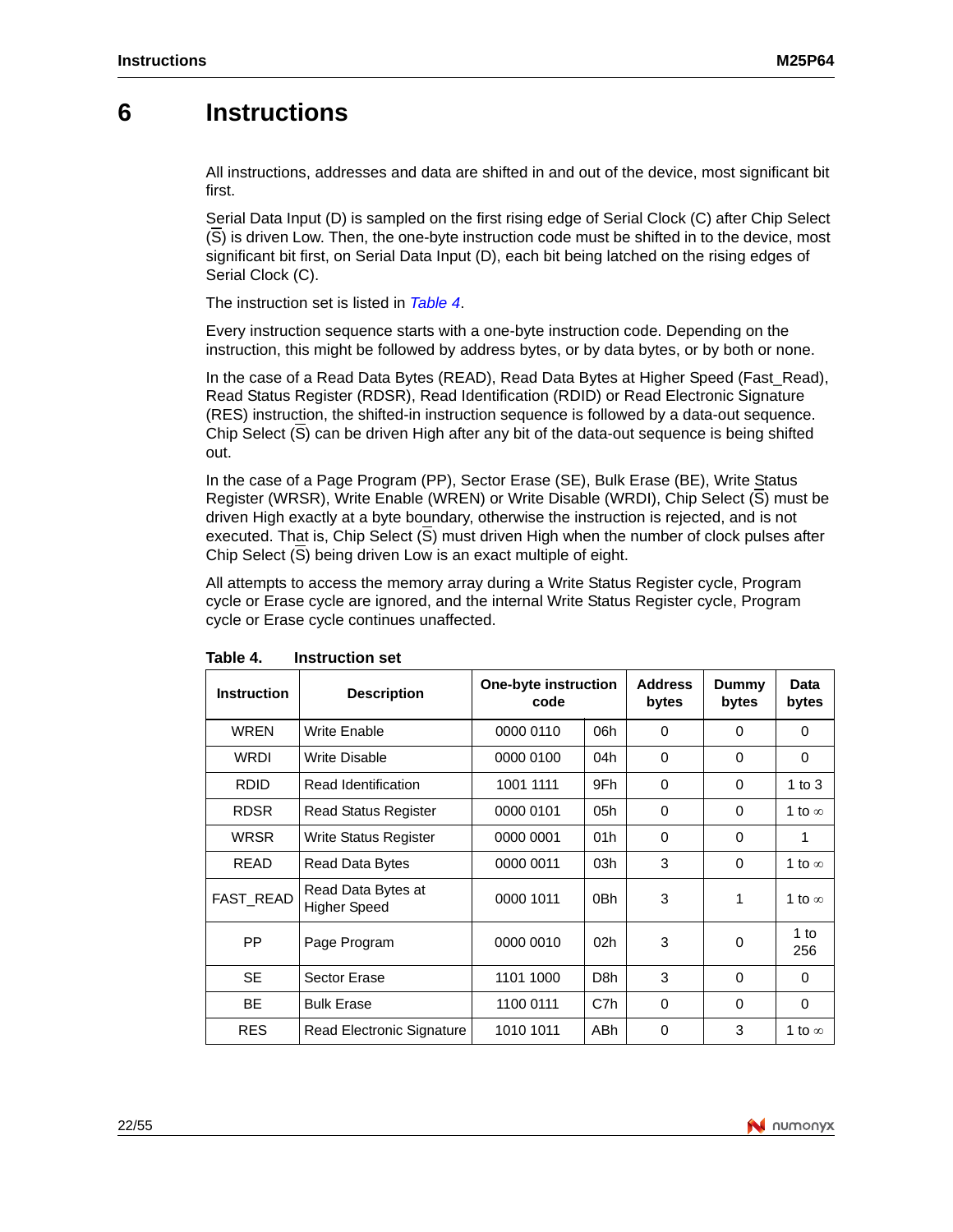## <span id="page-22-0"></span>**6.1 Write Enable (WREN)**

The Write Enable (WREN) instruction (*Figure 8*) sets the Write Enable Latch (WEL) bit.

The Write Enable Latch (WEL) bit must be set prior to every Page Program (PP), Sector Erase (SE), Bulk Erase (BE) and Write Status Register (WRSR) instruction.

<span id="page-22-1"></span>The Write Enable (WREN) instruction is entered by driving Chip Select  $(\overline{S})$  Low, sending the instruction code, and then driving Chip Select  $(\overline{S})$  High.

**Figure 8. Write Enable (WREN) instruction sequence**

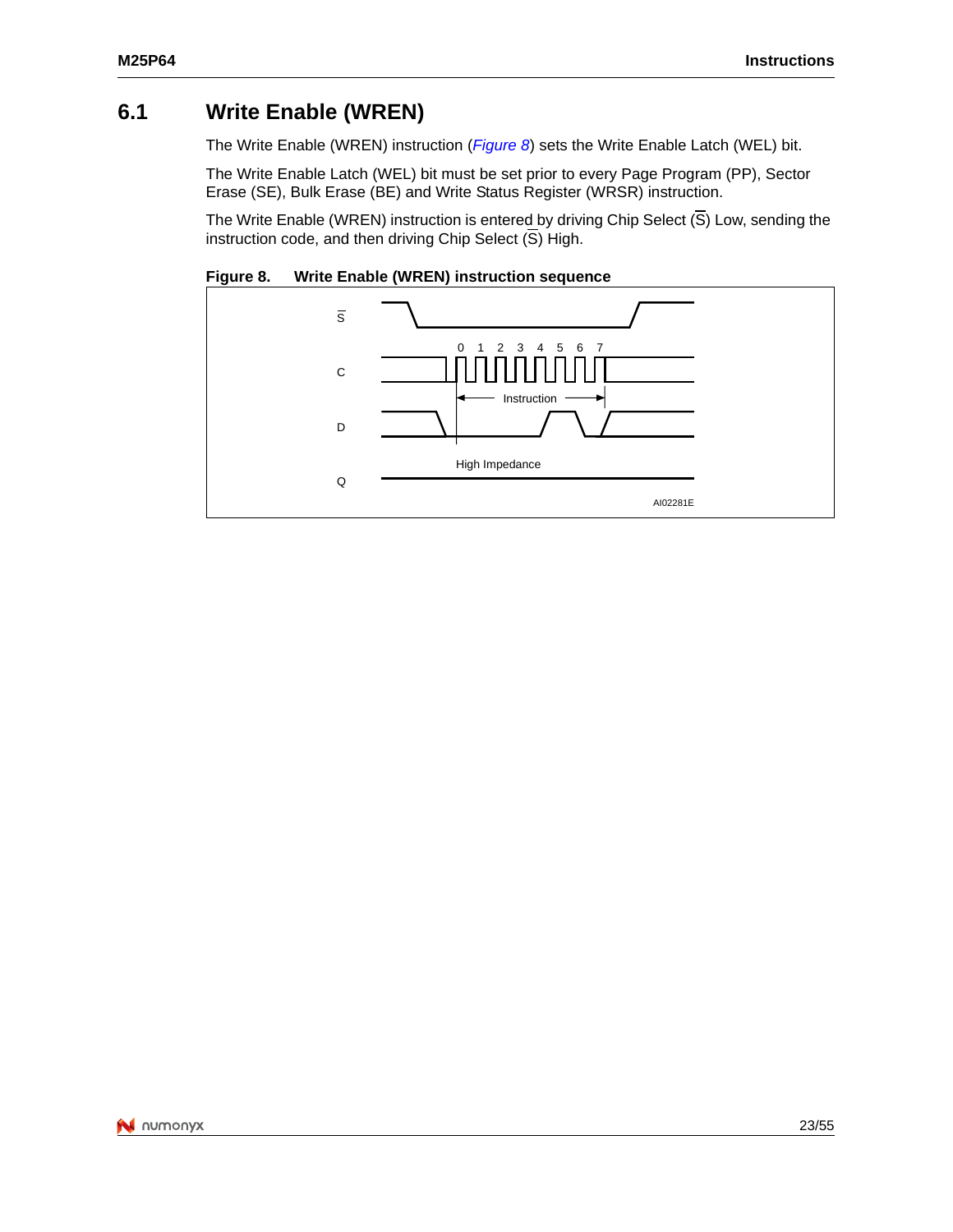## <span id="page-23-0"></span>**6.2 Write Disable (WRDI)**

The Write Disable (WRDI) instruction (*Figure 9*) resets the Write Enable Latch (WEL) bit.

The Write Disable (WRDI) instruction is entered by driving Chip Select  $(\overline{S})$  Low, sending the instruction code, and then driving Chip Select  $(\overline{S})$  High.

The Write Enable Latch (WEL) bit is reset under the following conditions:

- Power-up
- Write Disable (WRDI) instruction completion
- Write Status Register (WRSR) instruction completion
- Page Program (PP) instruction completion
- Sector Erase (SE) instruction completion
- <span id="page-23-1"></span>■ Bulk Erase (BE) instruction completion

#### **Figure 9. Write Disable (WRDI) instruction sequence**

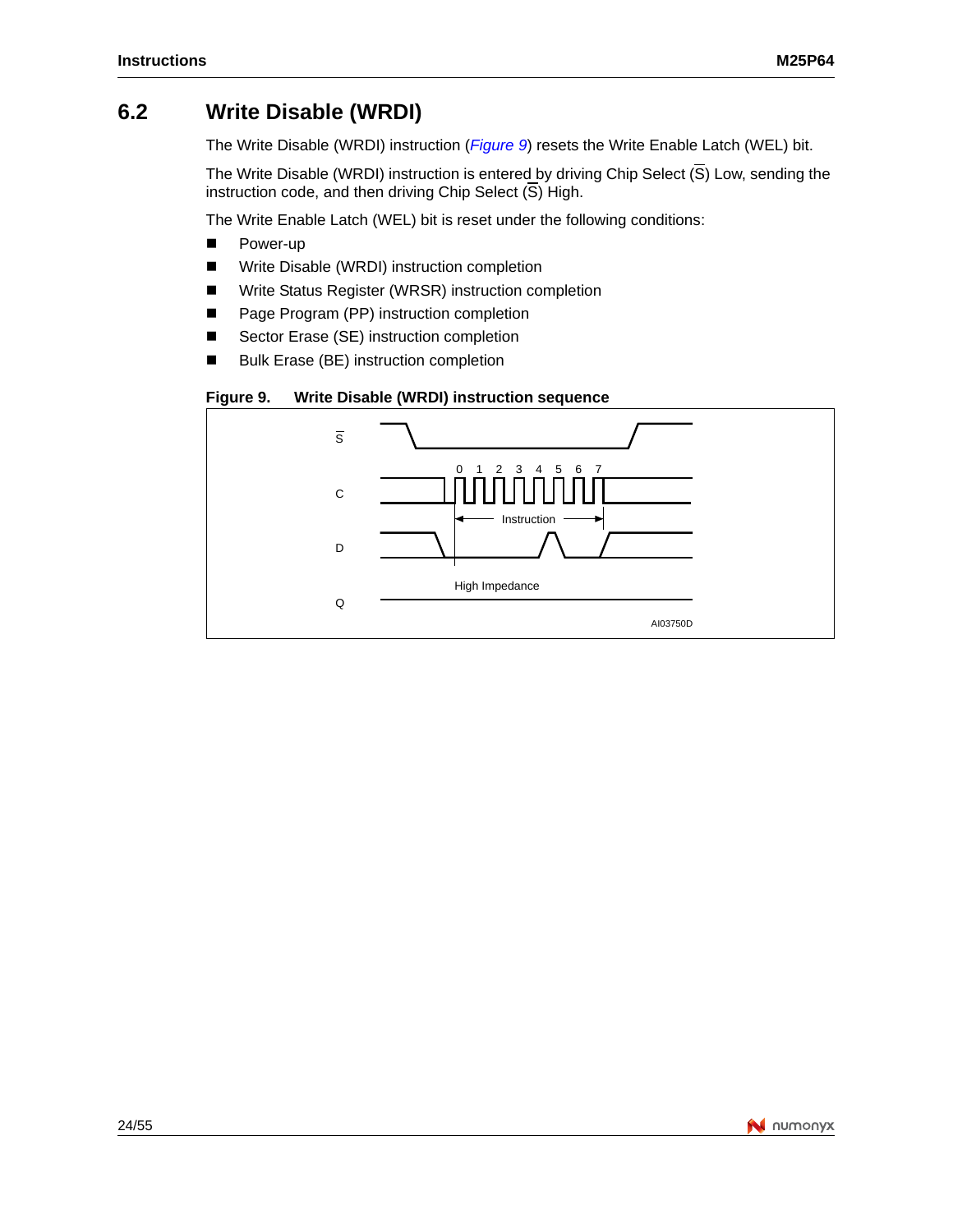## <span id="page-24-0"></span>**6.3 Read Identification (RDID)**

The read identification (RDID) instruction allows to read the device identification data:

- Manufacturer identification (1 byte)
- Device identification (2 bytes)
- A unique ID code (UID) (17 bytes, of which 16 available upon customer request).<sup>(1)</sup>

The manufacturer identification is assigned by JEDEC, and has the value 20h for Numonyx. The device identification is assigned by the device manufacturer, and indicates the memory type in the first byte (20h), and the memory capacity of the device in the second byte (17h). The UID contains the length of the following data in the first byte (set to 10h) and 16 bytes of the optional customized factory data (CFD) content. The CFD bytes are read-only and can be programmed with customers data upon their demand. If the customers do not make requests, the devices are shipped with all the CFD bytes programmed to zero (00h).

Any read identification (RDID) instruction while an erase or program cycle is in progress, is not decoded, and has no effect on the cycle that is in progress.

The read identification (RDID) instruction should not be issued while the device is in deep power-down mode.

The device is first selected by driving Chip Select (S) Low. Then, the 8-bit instruction code for the instruction is shifted in. After this, the 24-bit device identification, stored in the memory, the 8-bit CFD length followe[d by 16 by](#page-25-5)tes of CFD content will be shifted out on serial data output (DQ1). Each bit is shifted out during the falling edge of Serial Clock (C). The instruction sequence is shown in *Figure 10*.

The read identification (RDID) instruction is terminated by driving Chip Select  $(\overline{S})$  High at any time during data output. When Chip Select  $(S)$  is driven High, the device is put in the standby power mode. Once in the standby power mode, the device waits to be selected so that it can receive, decode, and execute instructions.

#### <span id="page-24-1"></span>**Table 5. Read identification (RDID) data-out sequence**

| <b>Manufacturer identification</b> |             | Device identification  | UID               |                    |  |
|------------------------------------|-------------|------------------------|-------------------|--------------------|--|
|                                    | Memory type | <b>Memory capacity</b> | <b>CFD length</b> | <b>CFD content</b> |  |
| 20 <sub>h</sub>                    | 20h         | 17h                    | 10h               | 16 bytes           |  |

<sup>1.</sup> The UID feature is available only for process technology T9HX devices, identified by process identification digit "4" in the device marking.

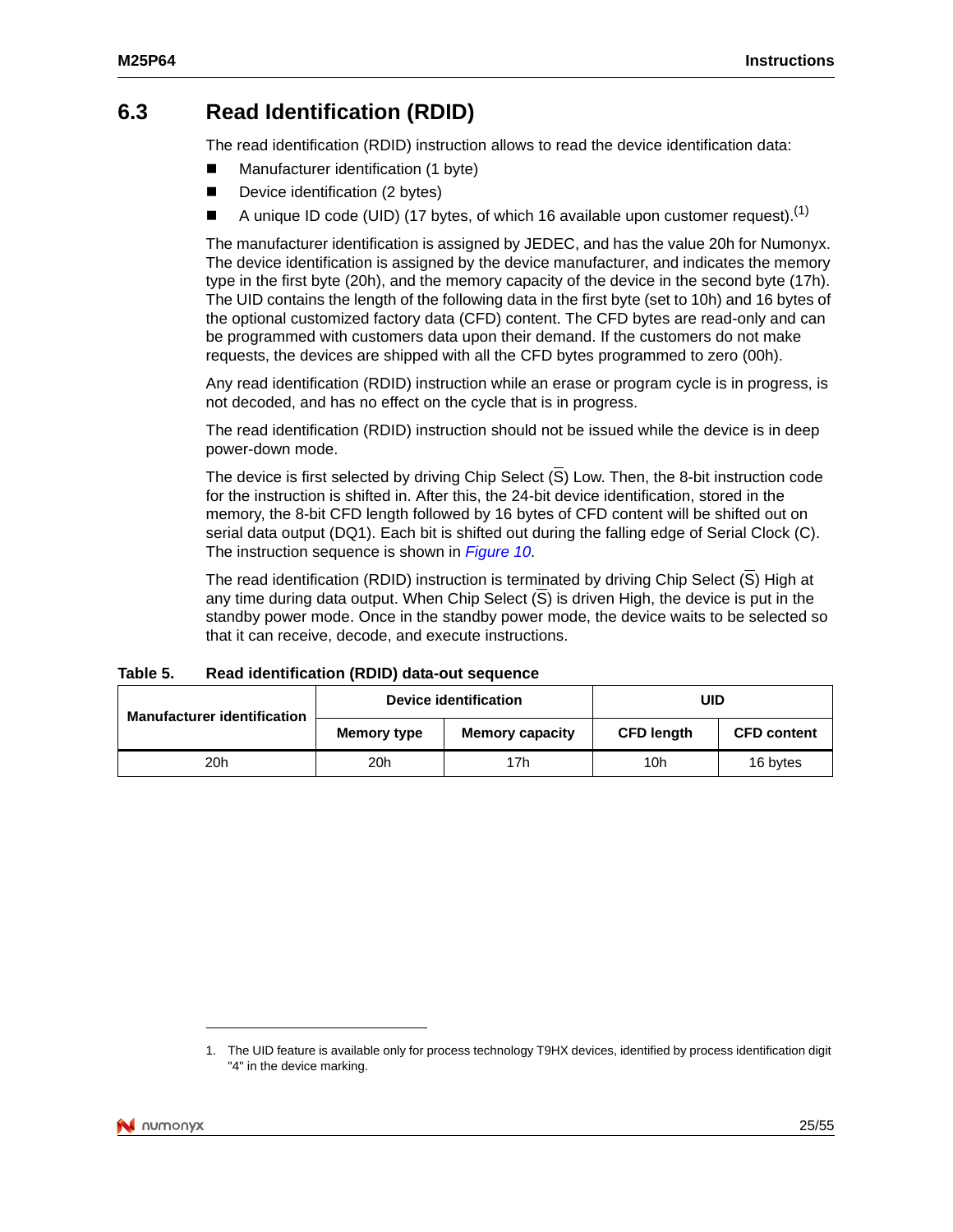

#### <span id="page-25-5"></span>**Figure 10. Read Identification (RDID) instruction sequence and data-out sequence**

## <span id="page-25-0"></span>**6.4 Read Status Register (RDSR)**

The Read Status Register (RDSR) instruction allows the Status Register to be read. The Status Register may be read at any time, even while a Program, Erase or Write Status Register cycle is in progress. When one of these cycles is in progre[ss, it is rec](#page-26-1)ommended to check the Write In Progress (WIP) bit before sending a new instruction to the device. It is also possible to read the Status Register continuously, as shown in *Figure 11*.



#### <span id="page-25-4"></span>Table 6. **Status Register format**

The status and control bits of the Status Register are as follows:

### <span id="page-25-1"></span>**6.4.1 WIP bit**

The Write In Progress (WIP) bit indicates whether the memory is busy with a Write Status Register, Program or Erase cycle. When set to 1, such a cycle is in progress, when reset to 0 no such cycle is in progress.

### <span id="page-25-2"></span>**6.4.2 WEL bit**

The Write Enable Latch (WEL) bit indicates the status of the internal Write Enable Latch. When set to 1 the internal Write Enable Latch is set, when set to 0 the internal Write Enable Latch is reset and no Write Status Register, Program or Erase instruction is accepted.

### <span id="page-25-3"></span>**6.4.3 BP2, BP1, BP0 bits**

The Block Protect (BP2, BP1, BP0) bits are non-volatile. They define the size of the area to be software protected against Program and Erase instructions. These bits are written with

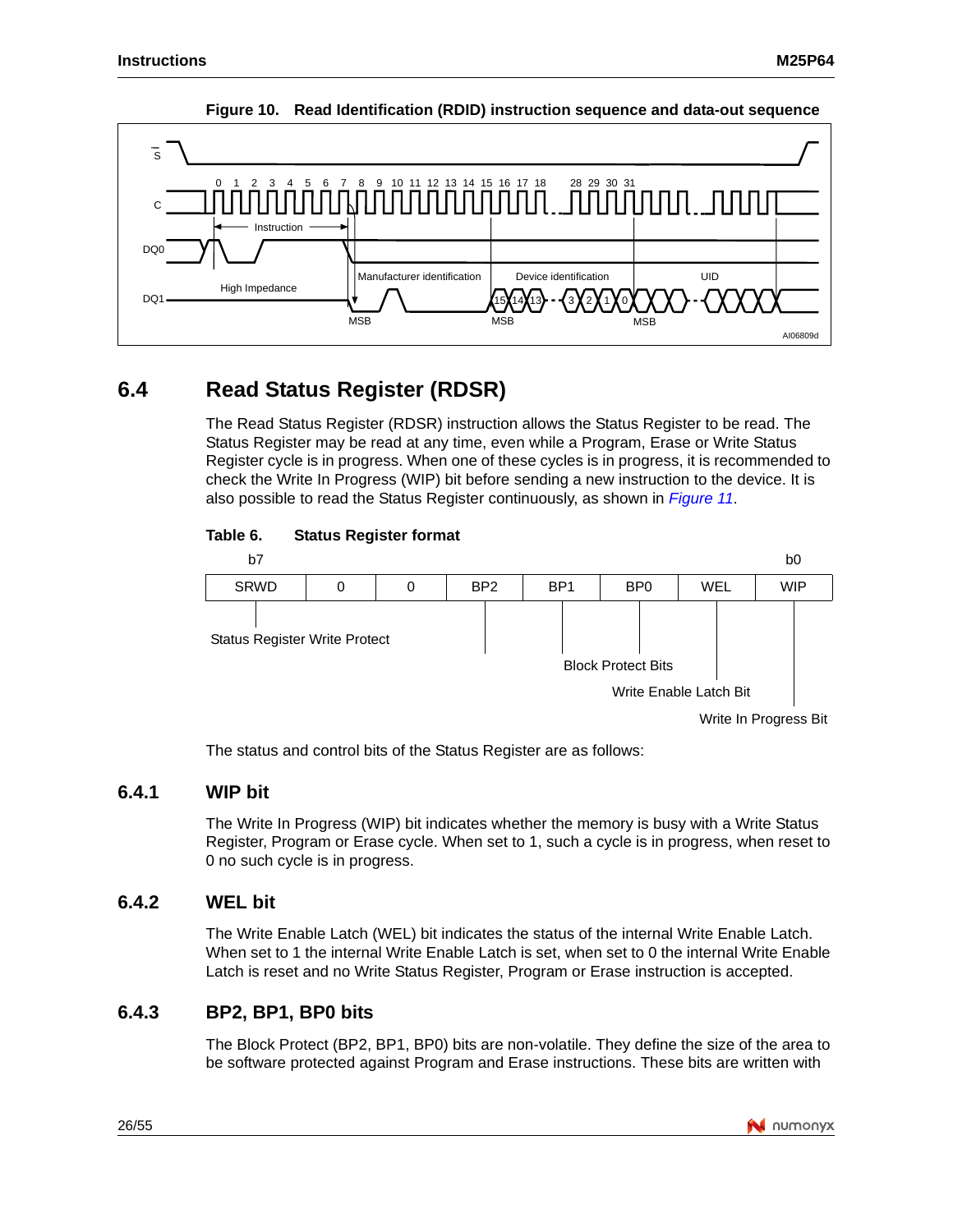the Write Status Register (WRSR) instruction. When one or more of the Block Protect (BP2, BP1, BP0) bits is set to 1, the relevant memory area (as defined in *Table 2*) becomes protected against Page Program (PP) and Sector Erase (SE) instructions. The Block Protect (BP2, BP1, BP0) bits can be written provided that the Hardware Protected mode has not been set. The Bulk Erase (BE) instruction is executed if, and only if, all Block Protect (BP2, BP1, BP0) bits are 0.

### <span id="page-26-0"></span>**6.4.4 SRWD bit**

The Status Register Write Disable (SRWD) bit is operated in conjunction with the Write Protect  $(W/V_{\text{PP}})$  signal. The Status Register Write Disable (SRWD) bit and Write Protect  $(\overline{W}/V_{\text{PP}})$  signal allow the device to be put in the Hardware Protected mode (when the Status Register Write Disable (SRWD) bit is set to 1, and Write Protect  $(\overline{W/V_{\text{PP}}})$  is driven Low). In this mode, the non-volatile bits of the Status Register (SRWD, BP2, BP1, BP0) become read-only bits and the Write Status Register (WRSR) instruction is no longer accepted for execution.



<span id="page-26-1"></span>**Figure 11. Read Status Register (RDSR) instruction sequence and data-out sequence**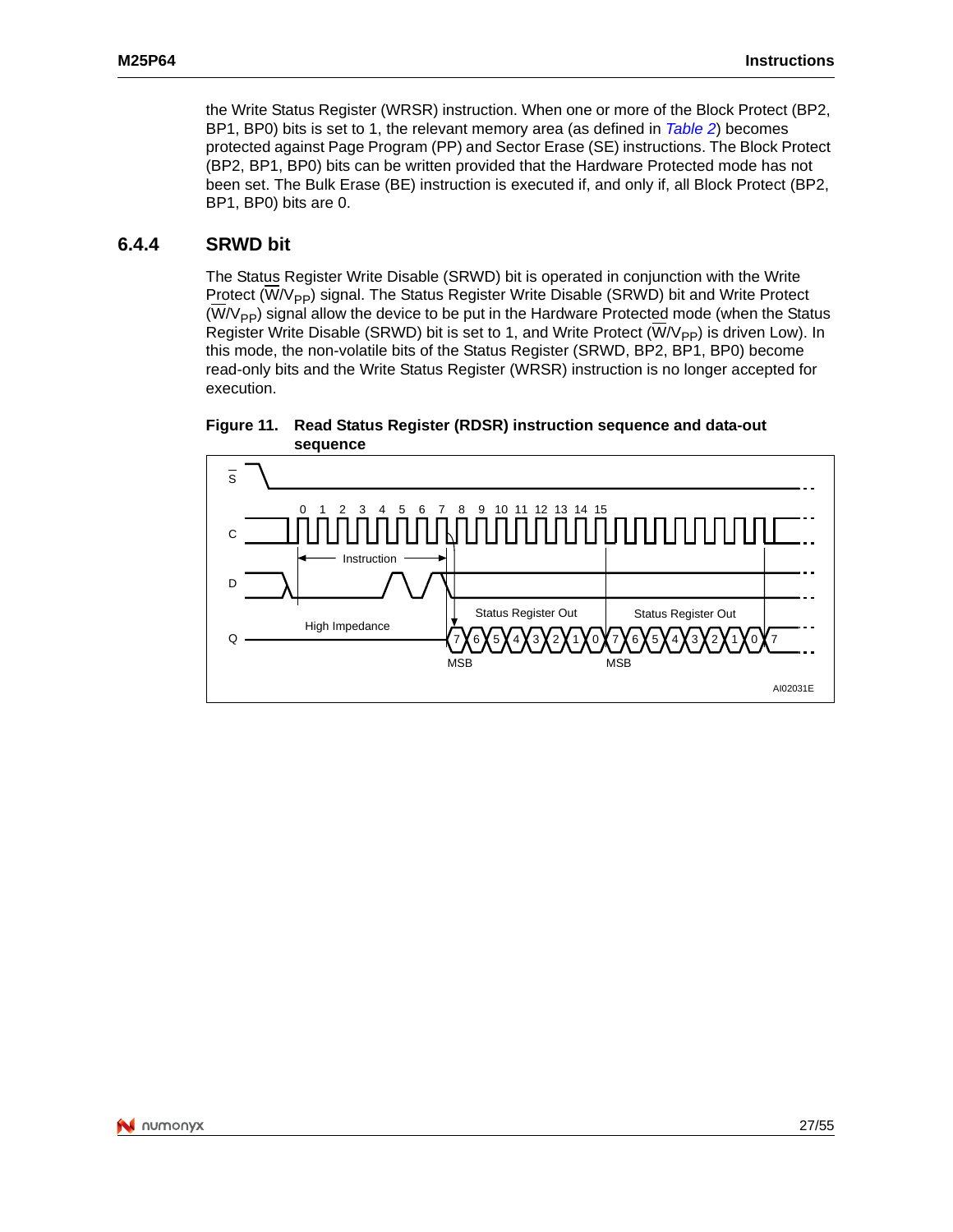## <span id="page-27-0"></span>**6.5 Write Status Register (WRSR)**

The Write Status Register (WRSR) instruction allows new values to be written to the Status Register. Before it can be accepted, a Write Enable (WREN) instruction must previously have been executed. After the Write Enable (WREN) instruction has been decoded and executed, the device sets the Write Enable Latch (WEL).

The Write Status Register (WRSR) in[struction is](#page-28-0) entered by driving Chip Select (S) Low, followed by the instruction code and the data byte on Serial Data Input (D).

The instruction sequence is shown in *Figure 12*.

The Write Status Register (WRSR) instruction has no effect on b6, b5, b1 and b0 of the Status Register. b6 and b5 are always read as 0.

Chip Select (S) must be driven High after the eighth bit of the data byte has been latched in. If not, the Write Status Register (WRSR) instruction is not executed. As soon as Chip Select (S) is driven High, the self-timed Write Status Register cycle (whose duration is  $t_{W}$ ) is initiated. While the Write Status Register cycle is in progress, the Status Register may still be read to check the value of the Write In Progress (WIP) bit. The Write In Progress (WIP) bit is 1 during the self-timed Write Status Register cycle, and is 0 when it is completed. When the cycle is completed, the Write Enable Latch (WEL) is reset.

The Write Status Regist[er \(WRS](#page-14-1)R) instruction allows the user to change the values of the Block Protect (BP2, BP1, BP0) bits, to define the size of the area that is to be treated as read-only, as defined in *Table 2*. The Write Status Register (WRSR) instruction also allows the user to set or reset the Status Register Write Disable (SRWD) bit in accordance with the Write Protect (W/ $V_{\text{PP}}$ ) signal. The Status Register Write Disable (SRWD) bit and Write Protect  $(W/V_{\text{PP}})$  signal allow the device to be put in the Hardware Protected Mode (HPM). The Write Status Register (WRSR) instruction is not executed once the Hardware Protected Mode (HPM) is entered.

| <b>W/V<sub>PP</sub></b> | <b>SRWD</b> | <b>Mode</b>                        | <b>Write Protection of the</b>                                                                                          | <b>Memory content</b>                                                       |                                                                     |  |
|-------------------------|-------------|------------------------------------|-------------------------------------------------------------------------------------------------------------------------|-----------------------------------------------------------------------------|---------------------------------------------------------------------|--|
| signal                  | bit         |                                    | <b>Status Register</b>                                                                                                  | Protected area <sup>(1)</sup>                                               | Unprotected area <sup>(1)</sup>                                     |  |
|                         | $\Omega$    |                                    | Status Register is Writable                                                                                             |                                                                             |                                                                     |  |
| $\Omega$                | $\Omega$    | Software                           | (if the WREN instruction)<br>has set the WEL bit)                                                                       | Protected against<br>Page Program,                                          | Ready to accept<br>Page Program and                                 |  |
|                         |             | Protected<br>(SPM)                 | The values in the SRWD,<br>BP2, BP1 and BP0 bits<br>can be changed                                                      | Sector Erase and<br><b>Bulk Erase</b>                                       | Sector Erase<br>instructions                                        |  |
| $\Omega$                |             | Hardwar<br>e<br>Protected<br>(HPM) | Status Register is<br>Hardware write protected<br>The values in the SRWD,<br>BP2, BP1 and BP0 bits<br>cannot be changed | Protected against<br>Page Program,<br>Sector Erase and<br><b>Bulk Erase</b> | Ready to accept<br>Page Program and<br>Sector Erase<br>instructions |  |

<span id="page-27-1"></span>Table 7. **Protection modes** 

1. As defined by the values in the Block Protect (BP2, BP1, BP0) bits [of the Sta](#page-27-1)tus Register, as shown in *Table 2*.

The protection features of the device are summarized in *Table 7*.

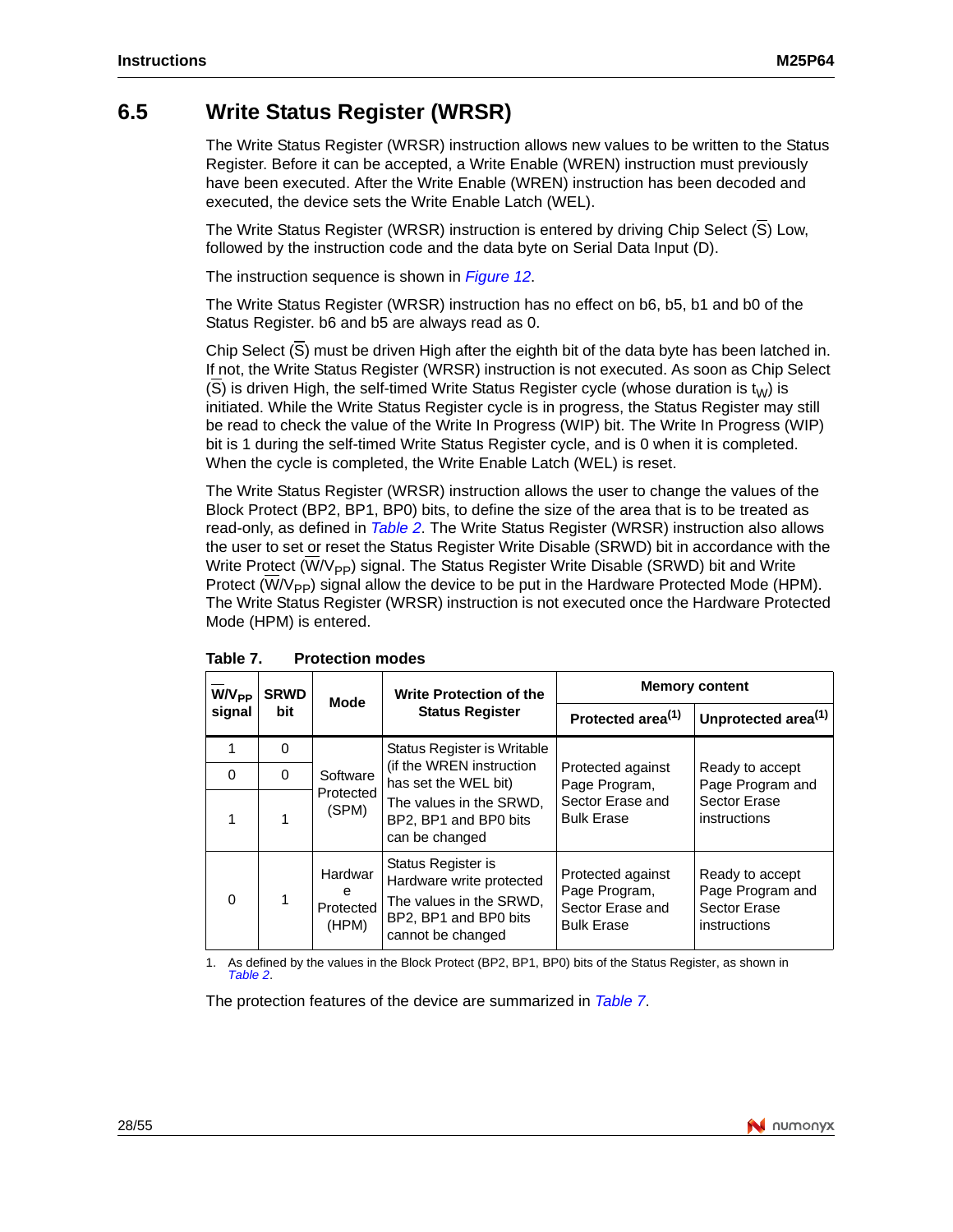When the Status Register Write Disable (SRWD) bit of the Status Register is 0 (its initial delivery state), it is possible to write to the Status Register provided that the Write Enable Latch (WEL) bit has previously been set by a Write Enable (WREN) instruction, regardless of the whether Write Protect ( $\overline{W}/V_{\text{PP}}$ ) is driven High or Low.

When the Status Register Write Disable (SRWD) bit of the Status Register is set to 1, two cases need to be considered, depending on the state of Write Protect  $(\overline{W}/V_{\text{PP}})$ :

- If Write Protect ( $\overline{W}/V_{\text{PP}}$ ) is driven High, it is possible to write to the Status Register provided that the Write Enable Latch (WEL) bit has previously been set by a Write Enable (WREN) instruction.
- If Write Protect  $(W/V_{\text{PP}})$  is driven Low, it is *not* possible to write to the Status Register *even* if the Write Enable Latch (WEL) bit has previously been set by a Write Enable (WREN) instruction. (Attempts to write to the Status Register are rejected, and are not accepted for execution). As a consequence, all the data bytes in the memory area that are software protected (SPM) by the Block Protect (BP2, BP1, BP0) bits of the Status Register, are also hardware protected against data modification.

Regardless of the order of the two events, the Hardware Protected Mode (HPM) can be entered:

- by setting the Status Register Write Disable (SRWD) bit after driving Write Protect  $(\overline{W}/V_{PP})$  Low
- or by driving Write Protect ( $\overline{W}/V_{\text{PP}}$ ) Low after setting the Status Register Write Disable (SRWD) bit.

The only way to exit the Hardware Protected Mode (HPM) once entered is to pull Write Protect/ (W/V<sub>PP</sub>) High.

<span id="page-28-0"></span>If Write Protect/  $(W/V_{PP})$  is permanently tied High, the Hardware Protected Mode (HPM) can never be activated, and only the Software Protected Mode (SPM), using the Block Protect (BP2, BP1, BP0) bits of the Status Register, can be used.



**Figure 12. Write Status Register (WRSR) instruction sequence**

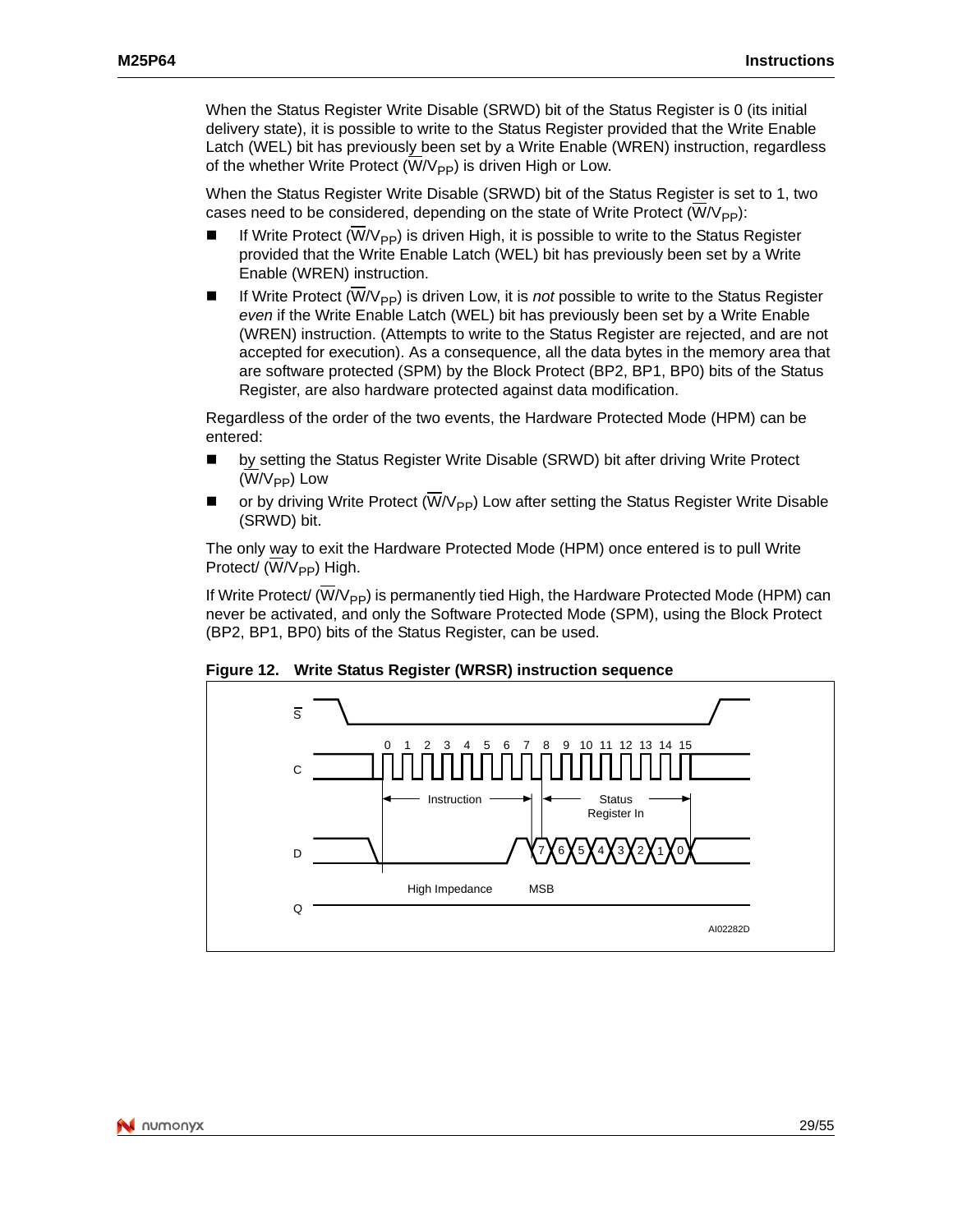## <span id="page-29-0"></span>**6.6 Read Data Bytes (READ)**

The device is first selected by driving Chip Select  $(\overline{S})$  Low. The instruction code for the Read Data Bytes (READ) instruction is followed by a 3-byte address (A23-A0), each bit being latched-in during the rising edge of Serial Clock (C). Then the memory contents, at that address, is shifted out on Serial Data [Output \(Q](#page-29-1)), each bit being shifted out, at a maximum frequency  $f_R$ , during the falling edge of Serial Clock (C).

The instruction sequence is shown in *Figure 13*.

The first byte addressed can be at any location. The address is automatically incremented to the next higher address after each byte of data is shifted out. The whole memory can, therefore, be read with a single Read Data Bytes (READ) instruction. When the highest address is reached, the address counter rolls over to 000000h, allowing the read sequence to be continued indefinitely.

The Read Data Bytes (READ) instruction is terminated by driving Chip Select (S) High. Chip Select (S) can be driven High at any time during data output. Any Read Data Bytes (READ) instruction, while an Erase, Program or Write cycle is in progress, is rejected without having any effects on the cycle that is in progress.



<span id="page-29-1"></span>**Figure 13. Read Data Bytes (READ) instruction sequence and data-out sequence**

1. Address bit A23 is Don't Care.

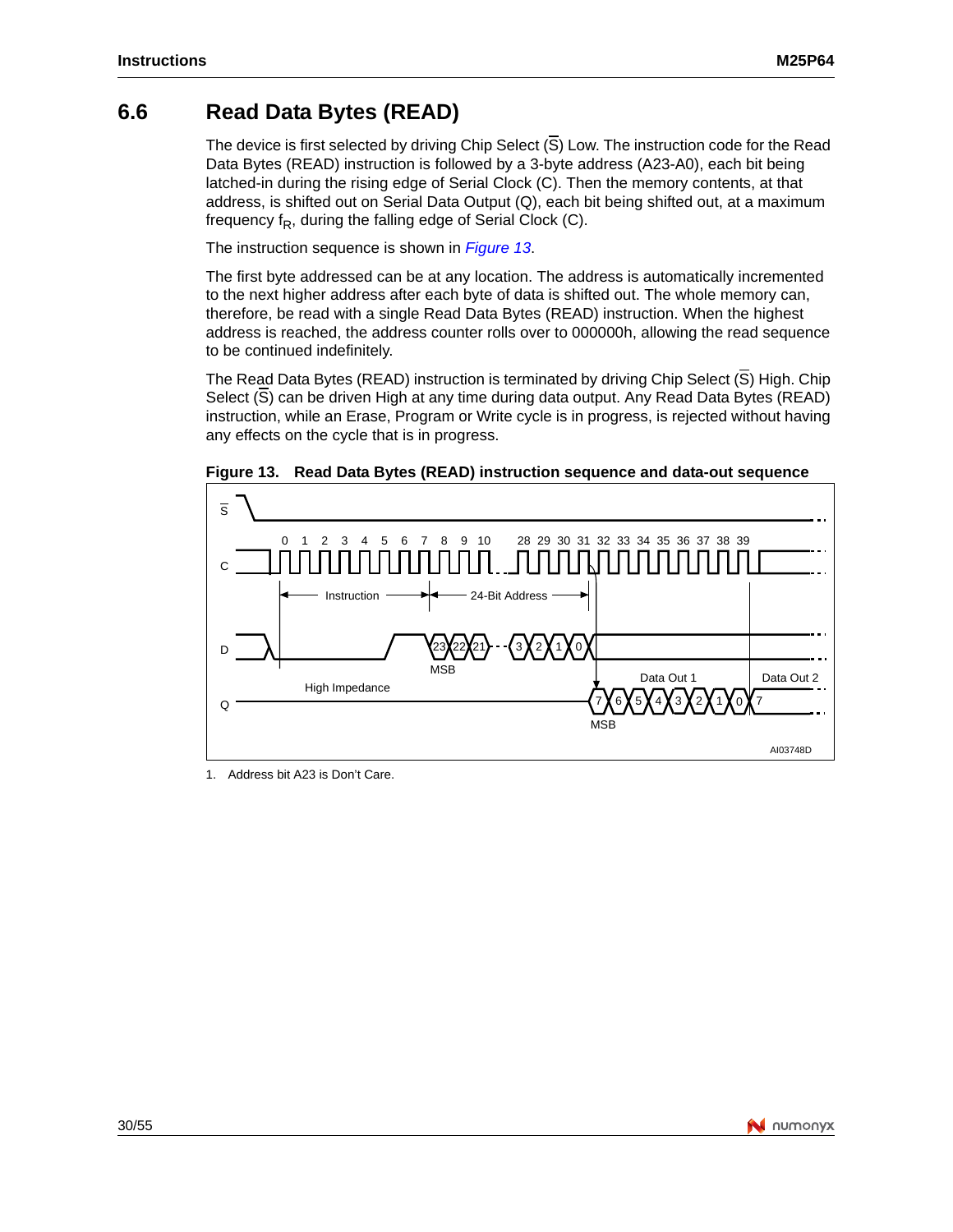## <span id="page-30-0"></span>**6.7 Read Data Bytes at Higher Speed (FAST\_READ)**

The device is first selected by driving Chip Select  $(\overline{S})$  Low. The instruction code for the Read Data Bytes at Higher Speed (FAST\_READ) instruction is followed by a 3-byte address (A23-A0) and a dummy byte, each bit being latched-in during the rising edge of Serial Clock (C). Then the memory contents, at that ad[dress, is s](#page-30-1)hifted out on Serial Data Output (Q), each bit being shifted out, at a maximum frequency  $f<sub>C</sub>$ , during the falling edge of Serial Clock (C).

The instruction sequence is shown in *Figure 14*.

The first byte addressed can be at any location. The address is automatically incremented to the next higher address after each byte of data is shifted out. The whole memory can, therefore, be read with a single Read Data Bytes at Higher Speed (FAST\_READ) instruction. When the highest address is reached, the address counter rolls over to 000000h, allowing the read sequence to be continued indefinitely.

The Read Data Bytes at Higher Speed (FAST\_READ) instruction is terminated by driving Chip Select (S) High. Chip Select (S) can be driven High at any time during data output. Any Read Data Bytes at Higher Speed (FAST\_READ) instruction, while an Erase, Program or Write cycle is in progress, is rejected without having any effects on the cycle that is in progress.

<span id="page-30-1"></span>**Figure 14. Read Data Bytes at Higher Speed (FAST\_READ) instruction and data-out sequence**



1. Address bit A23 is Don't Care.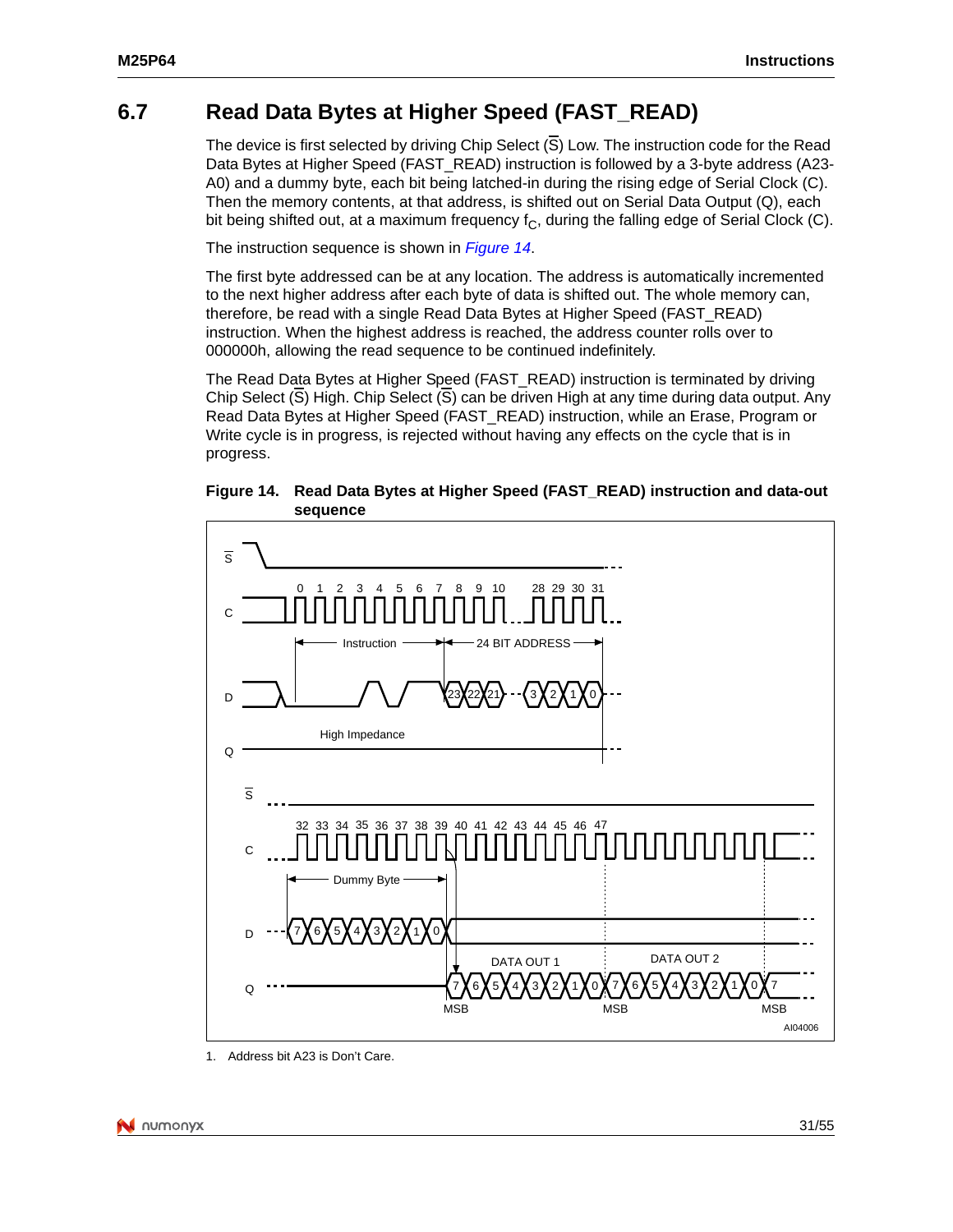### <span id="page-31-0"></span>**6.8 Page Program (PP)**

The Page Program (PP) instruction allows bytes to be programmed in the memory (changing bits from 1 to 0). Before it can be accepted, a Write Enable (WREN) instruction must previously have been executed. After the Write Enable (WREN) instruction has been decoded, the device sets the Write Enable Latch (WEL).

The Page Program (PP) instruction is entered by driving Chip Select  $(S)$  Low, followed by the instruction code, three address bytes and at least one data byte on Serial Data Input (D). If the 8 least significant address bits (A7-A0) are not all zero, all transmitted data that goes beyond the end of the current page are programmed from the start address of the same page (from the address whose 8 leas[t significan](#page-32-0)t bits (A7-A0) are all zero). Chip Select (S) must be driven Low for the entire duration of the sequence.

The instruction sequence is shown in *Figure 15*.

If more than 256 bytes are sent to the device, previously latched data are discarded and the last 256 data bytes are guaranteed to be programmed correctly within the same page. If less than 256 Data bytes are sent to device, they are correctly programmed at the requested addresses without having any effects on the other bytes of the same page.

For optimized timings, it is recommended to use the Page Program ([PP\) instruction to](#page-42-0)  [program all con](#page-42-0)secutive targeted Bytes in a single sequence versus using several Page Program (PP) sequences with each containing only a few Bytes (see *Table 16: AC characteristics*).

Chip Select (S) must be driven High after the eighth bit of the last data byte has been latched in, otherwise the Page Program (PP) instruction is not executed.

As soon as Chip Select (S) is driven High, the self-timed Page Program cycle (whose duration is  $t_{\text{pp}}$ ) is initiated. While the Page Program cycle is in progress, the Status Register may be read to check the value of the Write In Progress (WIP) bit. The Write In Progress (WIP) bit is 1 during the self-timed Page Program cycle, and is 0 when it is completed. At some unspecified time before the cycle is completed, the Write Enable Latch (WEL) bit is reset.

A Page Program (PP) instruction applied to a page which is protected by the Block Protect (BP2, BP1, BP0) bits (see *Table 2* and *Table 3*) is not executed.

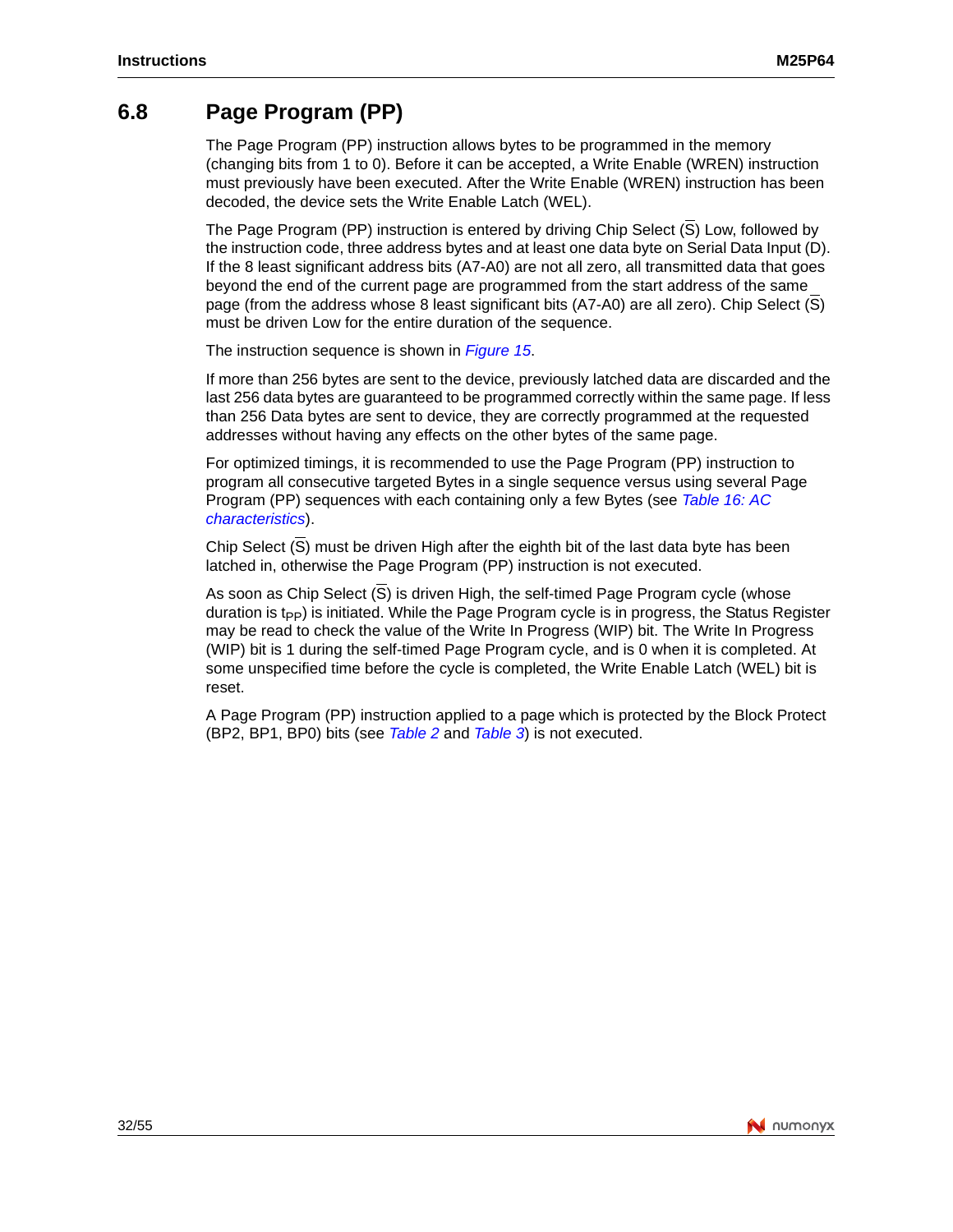

<span id="page-32-0"></span>**Figure 15. Page Program (PP) instruction sequence**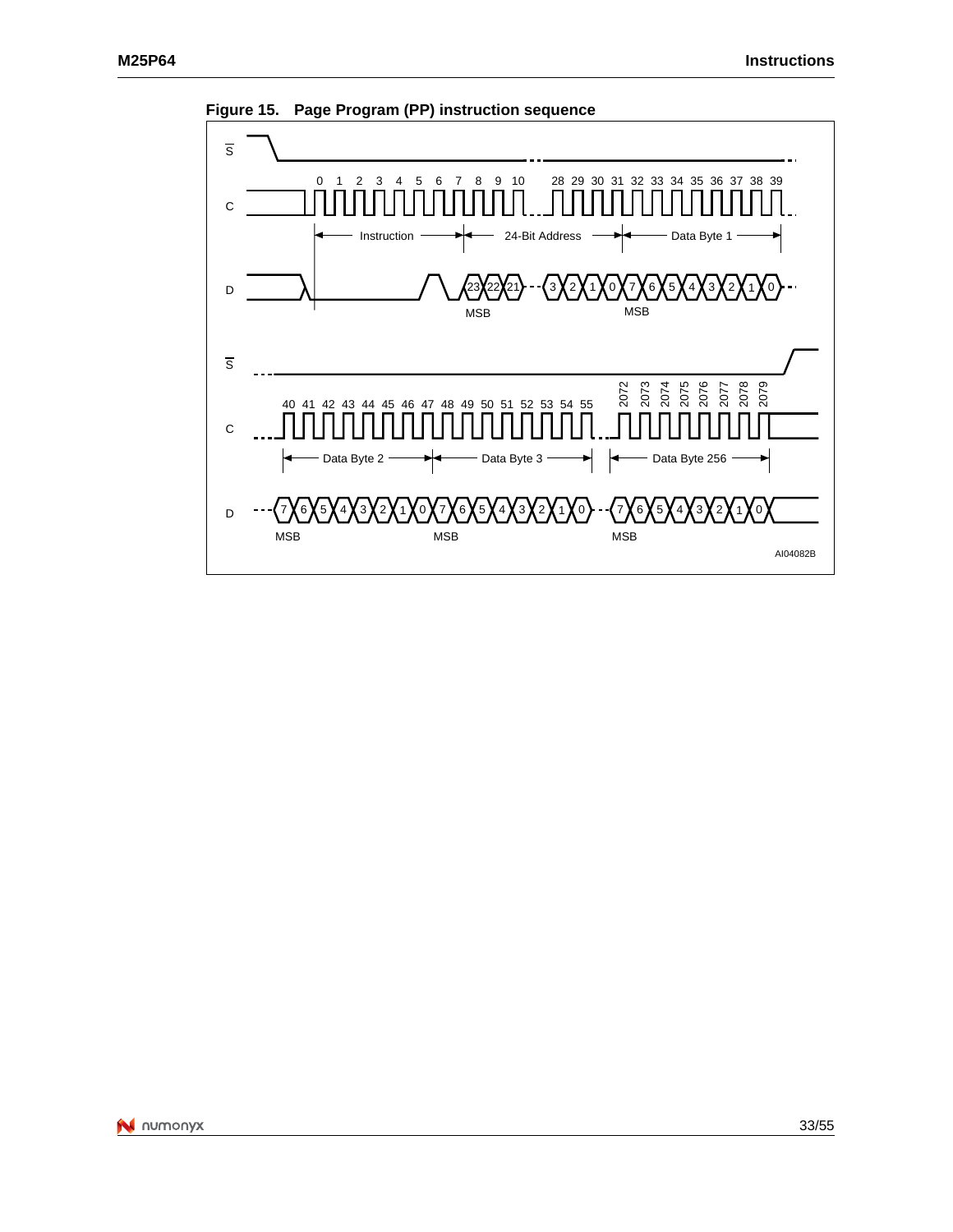### <span id="page-33-0"></span>**6.9 Sector Erase (SE)**

The Sector Erase (SE) instruction sets to 1 (FFh) all bits inside the chosen sector. Before it can be accepted, a Write Enable (WREN) instruction must previously have been executed. After the Write Enable (WREN) instruction has been decoded, the device sets the Write Enable Latch (WEL).

The Sector [Erase \(S](#page-17-0)E) instruction is entered by driving Chip Select  $(\overline{S})$  Low, followed by the instruction code, and three address bytes on Serial Data Input (D). Any address inside the Sector (see *Table 3*) is a valid addres[s for the Se](#page-33-1)ctor Erase (SE) instruction. Chip Select (S) must be driven Low for the entire duration of the sequence.

The instruction sequence is shown in *Figure 16*.

Chip Select (S) must be driven High after the eighth bit of the last address byte has been latched in, otherwise the Sector Erase (SE) instruction is not executed. As soon as Chip Select  $(\overline{S})$  is driven High, the self-timed Sector Erase cycle (whose duration is t<sub>SF</sub>) is initiated. While the Sector Erase cycle is in progress, the Status Register may be read to check the value of the Write In Progress (WIP) bit. The Write In Progress (WIP) bit is 1 during the self-timed Sector Erase cycle, and is 0 when it is completed. At some unspecified time before the cycle is co[mpleted](#page-14-1), the [Write E](#page-17-0)nable Latch (WEL) bit is reset.

<span id="page-33-1"></span>A Sector Erase (SE) instruction applied to a page which is protected by the Block Protect (BP2, BP1, BP0) bits (see *Table 2* and *Table 3*) is not executed.





1. Address bit A23 is Don't Care.

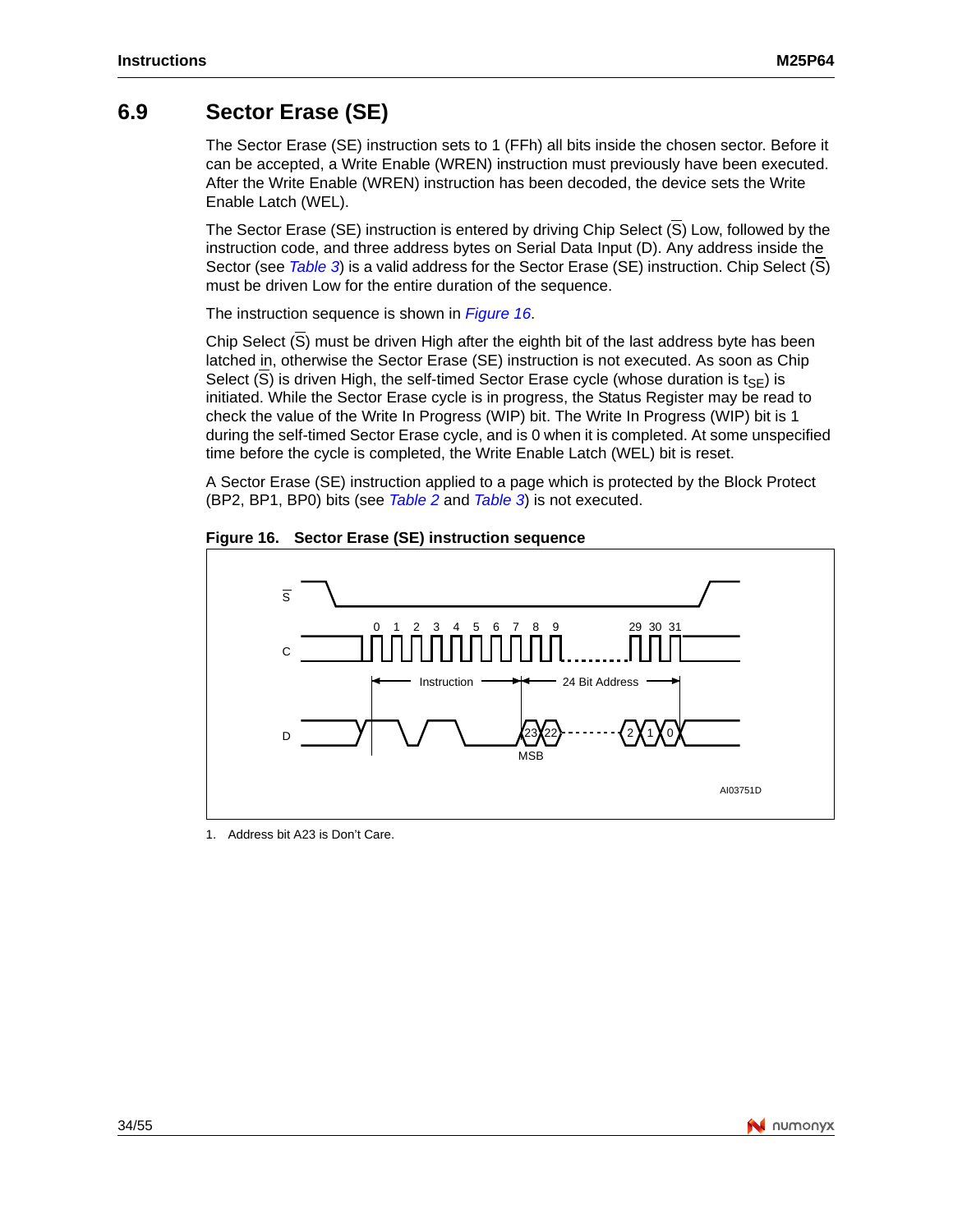### <span id="page-34-0"></span>**6.10 Bulk Erase (BE)**

The Bulk Erase (BE) instruction sets all bits to 1 (FFh). Before it can be accepted, a Write Enable (WREN) instruction must previously have been executed. After the Write Enable (WREN) instruction has been decoded, the device sets the Write Enable Latch (WEL).

The Bulk Erase (BE) instruction is entered by driving Chip Select (S) Low, followed by the instruction code on Serial Data Input [\(D\). Chip S](#page-34-1)elect  $(S)$  must be driven Low for the entire duration of the sequence.

The instruction sequence is shown in *Figure 17*.

Chip Select (S) must be driven High after the eighth bit of the instruction code has been latched in, otherwise the Bulk Erase instruction is not executed. As soon as Chip Select (S) is driven High, the self-timed Bulk Erase cycle (whose duration is  $t_{BF}$ ) is initiated. While the Bulk Erase cycle is in progress, the Status Register may be read to check the value of the Write In Progress (WIP) bit. The Write In Progress (WIP) bit is 1 during the self-timed Bulk Erase cycle, and is 0 when it is completed. At some unspecified time before the cycle is completed, the Write Enable Latch (WEL) bit is reset.

<span id="page-34-1"></span>The Bulk Erase (BE) instruction is executed only if all Block Protect (BP2, BP1, BP0) bits are 0. The Bulk Erase (BE) instruction is ignored if one, or more, sectors are protected.



**Figure 17. Bulk Erase (BE) instruction sequence**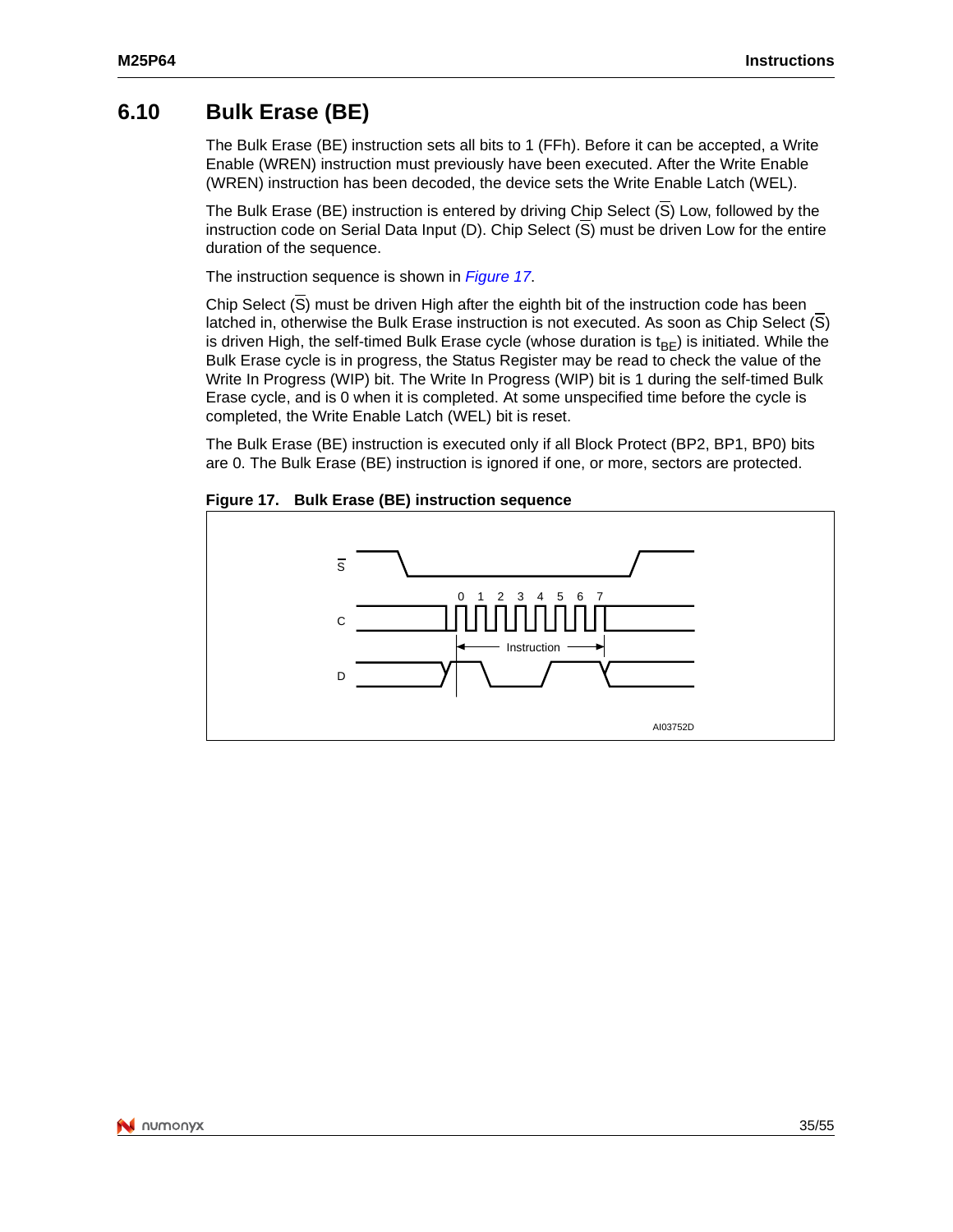## <span id="page-35-0"></span>**6.11 Read Electronic Signature (RES)**

The instruction is used to read, on Serial Data Output (Q), the old-style 8-bit Electronic Signature, whose value for the *M25P64* is *16h*.

Please note that this is not the same as, or even a subset of, the JEDEC 16-bit Electronic Signature that is read by the Read Identifier (RDID) instruction. The old-style Electronic Signature is supported for reasons of backward compatibility, only, and should not be used for new designs. New designs should, instead, make use of the JEDEC 16-bit Electronic Signature, and the Read Identifier (RDID) instruction.

The device is first selected by driving Chip Select (S) Low. The instruction code is followed by 3 dummy bytes, each bit being latched-in on Serial Data Input (D) during the rising edge of Serial Clock (C). Then, the old-style 8-bit Electronic Signature, stored in the memory, is shifted out on Serial Data Output (Q), [each bit b](#page-35-1)eing shifted out during the falling edge of Serial Clock (C).

The instruction sequence is shown in *Figure 18*.

The Read Electronic Signature (RES) instruction is terminated by driving Chip Select (S) High after the Electronic Signature has been read at least once. Sending additional clock cycles on Serial Clock (C), while Chip Select (S) is driven Low, cause the Electronic Signature to be output repeatedly.

When Chip Select (S) is driven High, the device is put in the Standby Power mode. Once in the Standby Power mode, the device waits to be selected, so that it can receive, decode and execute instructions.

Driving Chip Select (S) High after the 8-bit instruction byte has been received by the device, but before the whole of the 8-bit Electronic Signature has been transmitted for the first time, still ensures that the device is put into Standby Power mode. Once in the Standby Power mode, the device waits to be selected, so that it can receive, decode and execute instructions.

<span id="page-35-1"></span>



1. The value of the 8-bit Electronic Signature, for the M25P64, is 16h.

![](_page_35_Picture_13.jpeg)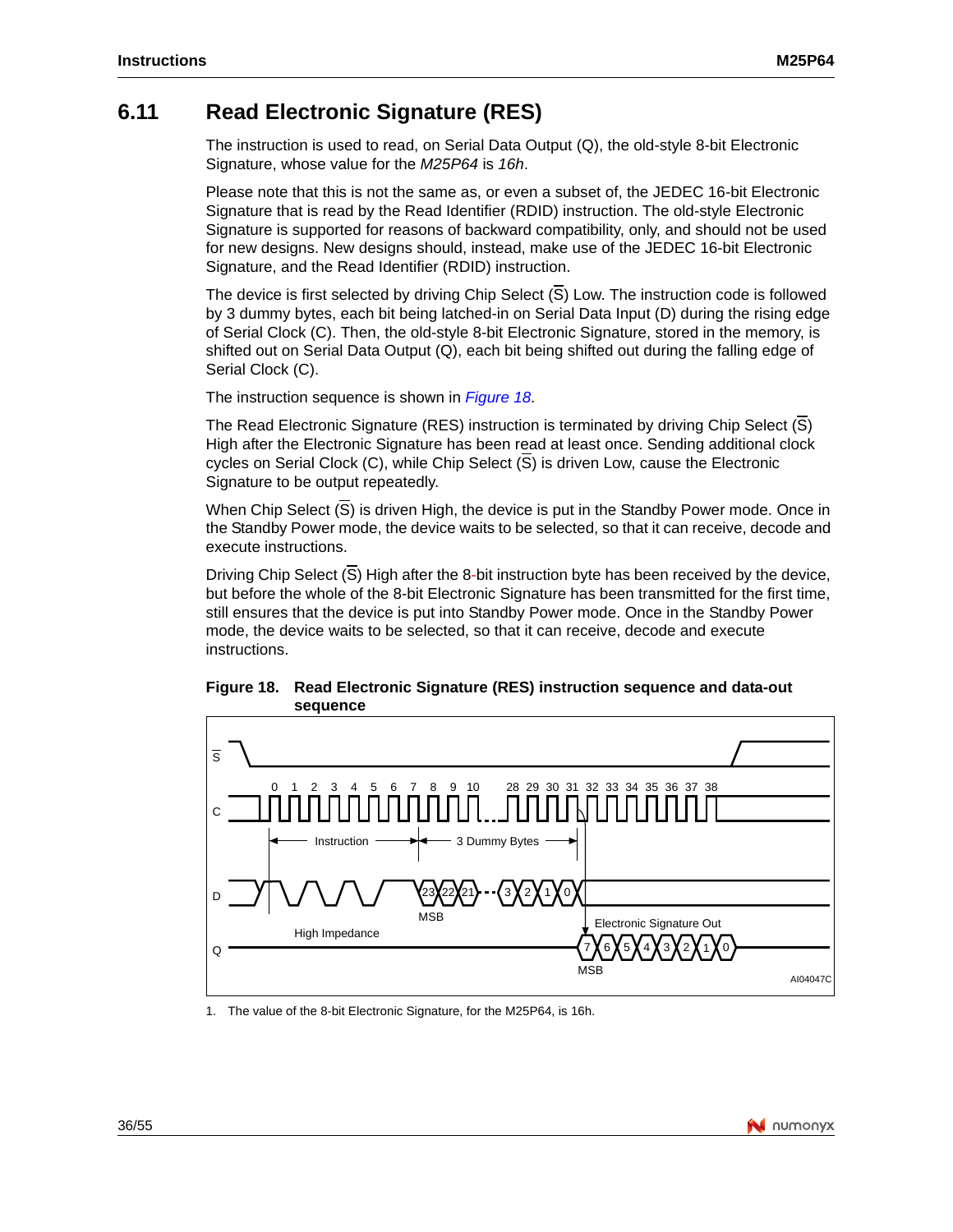## <span id="page-36-0"></span>**7 Power-up and Power-down**

At Power-up and Power-down, the device must not be selected (that is Chip Select (S) must follow the voltage applied on  $V_{CC}$ ) until  $V_{CC}$  reaches the correct value:

- $V_{CC}$ (min) at Power-up, and th[en for a further delay o](#page-10-0)f t<sub>VSL</sub>
- V<sub>SS</sub> at Power-down

A safe configuration is provided in *Section 3: SPI modes*.

To avoid data corruption and inadvertent write operations during Power-up, a Power On Reset (POR) circuit is included. The logic inside the device is held reset while  $V_{CC}$  is less than the Power On Reset (POR) threshold voltage,  $V_{\text{WI}}$  – all operations are disabled, and the device does not respond to any instruction.

Moreover, the device ignores all Write Enable (WREN), Page Program (PP), Sector Erase (SE), Bulk Erase (BE) and Write Status Register (WRSR) instructions until a time delay of  $t_{\text{PDW}}$  has elapsed after the moment that  $V_{\text{CC}}$  rises above the V<sub>WI</sub> threshold. However, the correct operation of the device is not guaranteed if, by this time,  $V_{CC}$  is still below  $V_{CC}(min)$ . No Write Status Register, Program or Erase instructions should be sent until the later of:

- $\blacksquare$  t<sub>PUW</sub> after V<sub>CC</sub> passed the V<sub>WI</sub> threshold
- $t_{VSI}$  after V<sub>CC</sub> passed the V<sub>CC</sub>(min) level

These values are specified in *Table 8*.

If the delay, t<sub>VSL</sub>, has elapsed, after V<sub>CC</sub> has risen above V<sub>CC</sub>(min), the device can be selected for READ instructions even if the  $t_{PI\,IW}$  delay is not yet fully elapsed.

At Power-up, the device is in the following state:

- <span id="page-36-1"></span>The device is in the Standby Power mode
- The Write Enable Latch (WEL) bit is reset
- The Write In Progress (WIP) bit is reset

Normal precautions must be taken for supply rail decoupling, to stabilize the  $V_{CC}$  supply. Each device in a system should have the  $V_{CC}$  rail decoupled by a suitable capacitor close to the package pins. (Generally, this capacitor is of the order of 100 nF).

At Power-down, when  $V_{CC}$  drops from the operating voltage, to below the Power On Reset (POR) threshold voltage,  $V_{WI}$ , all operations are disabled and the device does not respond to any instruction. (The designer needs to be aware that if a Power-down occurs while a Write, Program or Erase cycle is in progress, some data corruption can result.).

Power up sequencing for Fast program/erase mode:  $V_{CC}$  should attain  $V_{CCMM}$  before  $V_{PPH}$ is applied.

![](_page_36_Picture_20.jpeg)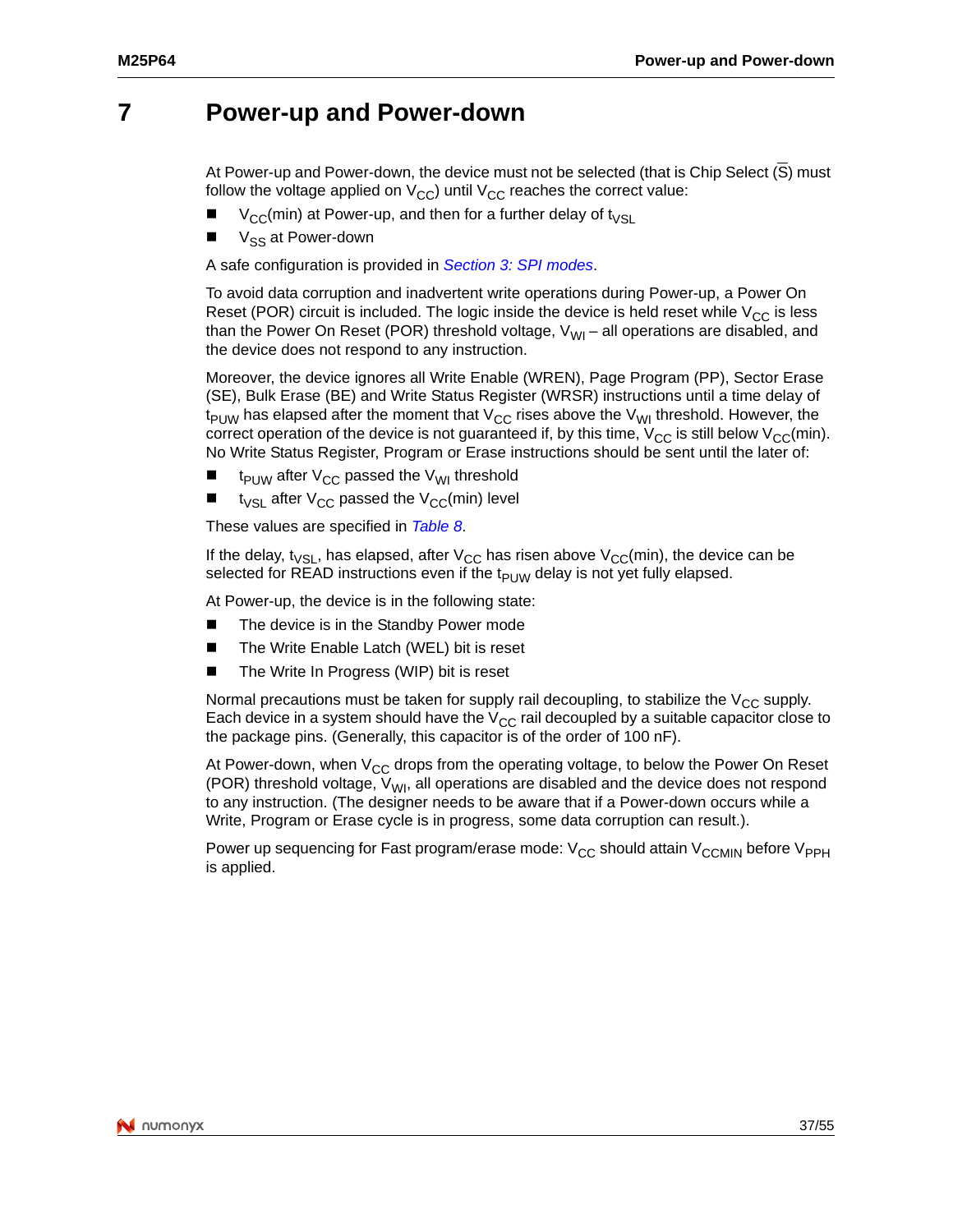![](_page_37_Figure_2.jpeg)

<span id="page-37-1"></span>**Figure 19. Power-up timing**

<span id="page-37-0"></span>

| Table 8. | Power-Up timing and VWI threshold |  |  |  |
|----------|-----------------------------------|--|--|--|
|          |                                   |  |  |  |

| Symbol                   | <b>Parameter</b>                | Min. | Max. | Unit |
|--------------------------|---------------------------------|------|------|------|
| $t_{\text{VSL}}^{(1)}$   | $V_{CC}$ (min) to S low         | 30   |      | μs   |
| $t_{PUW}$ <sup>(1)</sup> | Time delay to Write instruction |      | 10   | ms   |
| $V_{Wl}^{(1)}$           | Write Inhibit Voltage           | 1.5  | 2.5  |      |

1. These parameters are characterized only.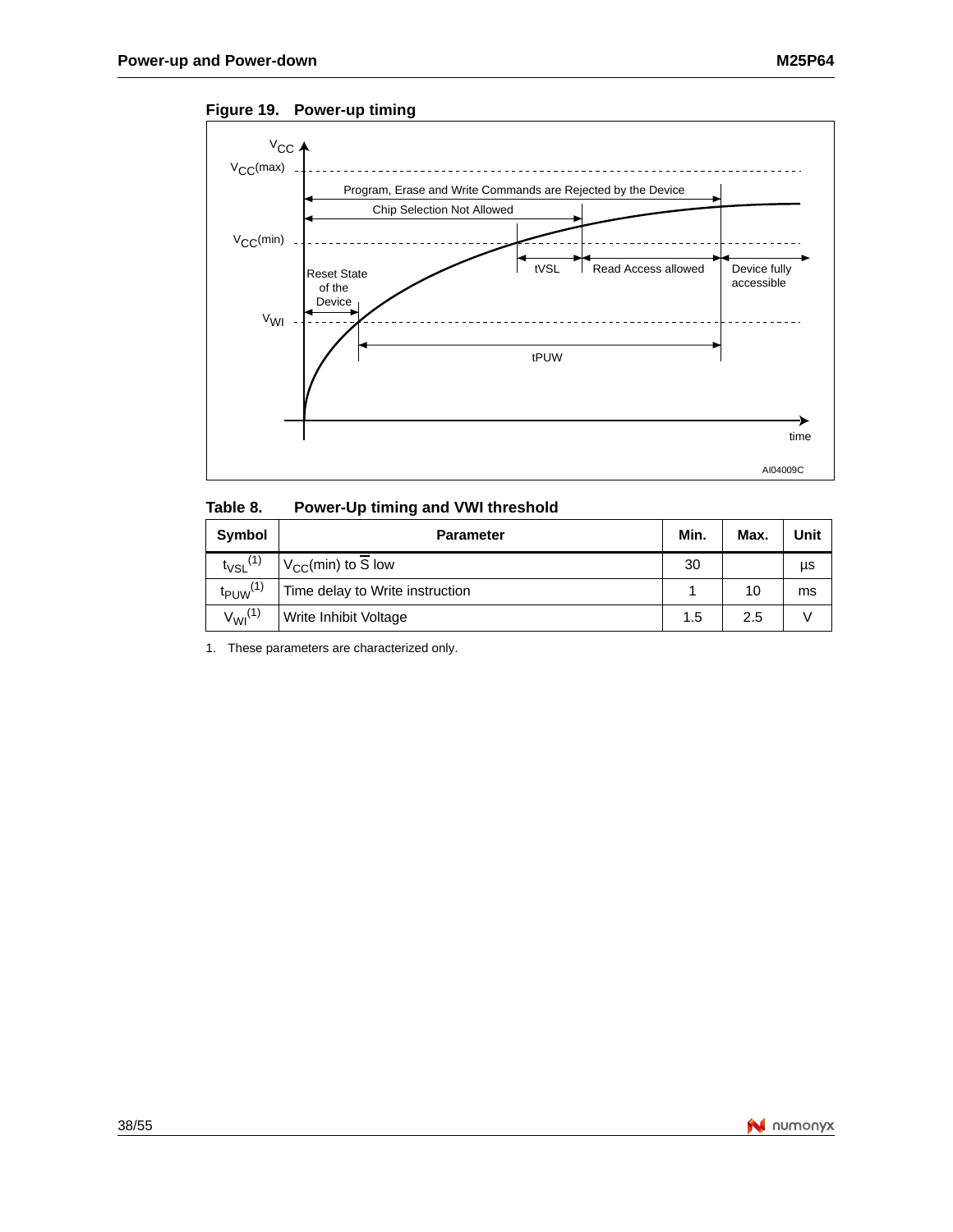## <span id="page-38-0"></span>**8 Initial delivery state**

The device is delivered with the memory array erased: all bits are set to 1 (each byte contains FFh). The Status Register contains 00h (all Status Register bits are 0).

## <span id="page-38-1"></span>**9 Maximum rating**

Stressing the device outside the ratings listed in *Table 9* may cause permanent damage to the device. These are stress ratings only, and operation of the device at these, or any other conditions outside those indicated in the Operating sections of this specification, is not implied. Exposure to Absolute Maximum Rating conditions for extended periods may affect device reliability. Refer also to the Numonyx SURE Program and other relevant quality documents.

| Symbol                    | <b>Parameter</b>                                                  | Min.         | Max.               | Unit |
|---------------------------|-------------------------------------------------------------------|--------------|--------------------|------|
| $\mathsf{T}_{\text{STG}}$ | Storage Temperature                                               | $-65$        | 150                | °C   |
| T <sub>LEAD</sub>         | Lead Temperature during Soldering                                 | See note (1) |                    | °C   |
| $V_{IO}$                  | Input and Output Voltage (with respect to Ground)                 | $-0.5$       | $V_{\rm CC} + 0.6$ | V    |
| $V_{CC}$                  | Supply Voltage                                                    | $-0.2$       | 4.0                |      |
| V <sub>PP</sub>           | Fast Program/Erase Voltage <sup>(2)</sup>                         | $-0.2$       | 10.0               | V    |
| $\rm V_{ESD}$             | Electrostatic Discharge Voltage (Human Body model) <sup>(3)</sup> | $-2000$      | 2000               | V    |

<span id="page-38-2"></span>Table 9. **Absolute maximum ratings** 

1. Compliant with JEDEC Std J-STD-020C (for small body, Sn-Pb or Pb assembly) and the European directive on Restrictions on Hazardous Substances (RoHS) 2002/95/EU

2. Avoid applying VPPH to the W/VPP pin during Bulk Erase with process technology T9HX devices, identified by process identification digit "4" in the device marking.

3. JEDEC Std JESD22-A114A (C1=100 pF, R1 = 1500  $\Omega$ , R2 = 500  $\Omega$ ).

![](_page_38_Picture_11.jpeg)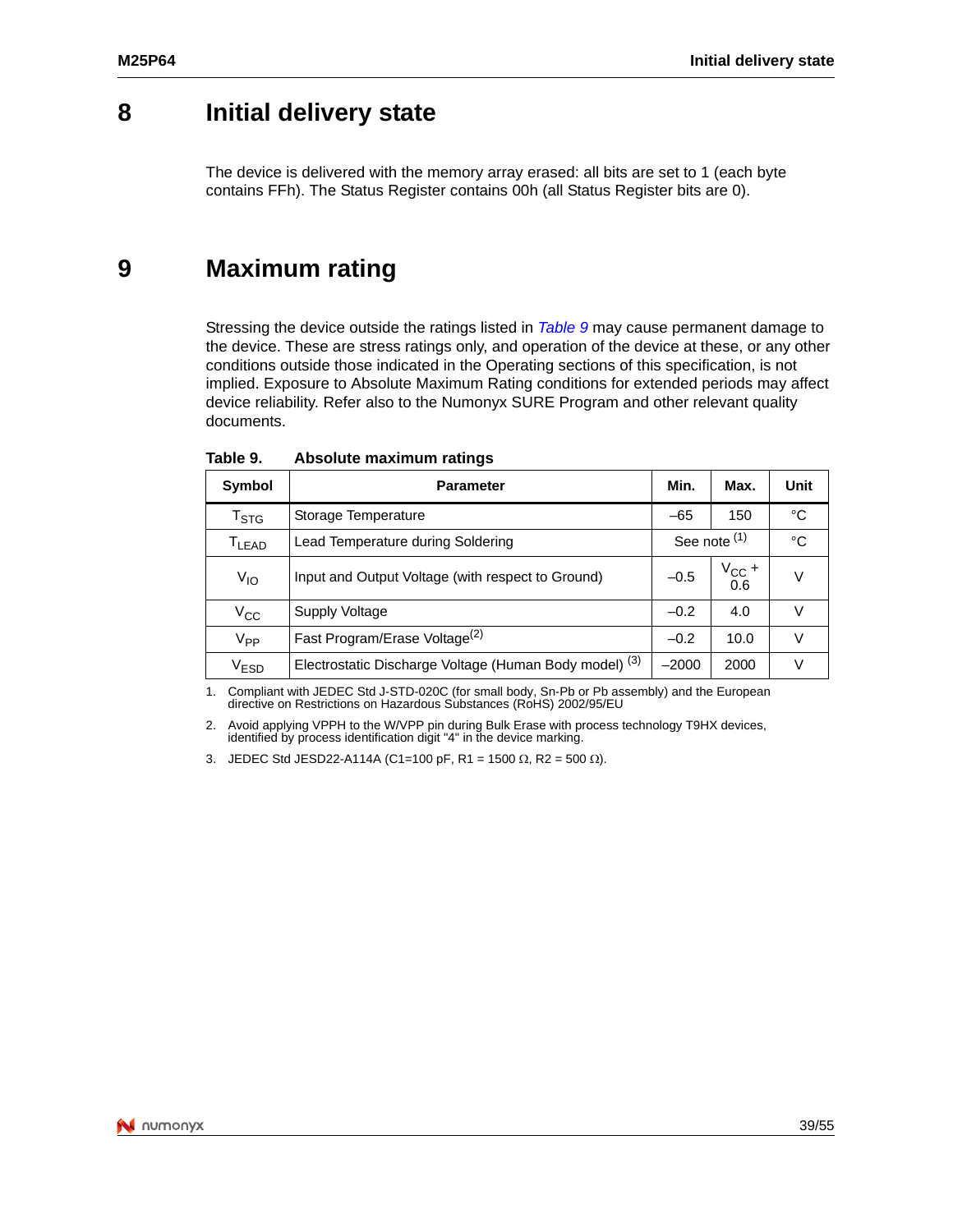## <span id="page-39-0"></span>**10 DC and AC parameters**

This section summarizes the operating and measurement conditions, and the DC and AC characteristics of the device. The parameters in the DC and AC Characteristic tables that follow are derived from tests performed under the Measurement Conditions summarized in the relevant tables. Designers should check that the operating conditions in their circuit match the measurement conditions when relying on the quoted parameters.

| Symbol            | <b>Parameter</b>                                                               | Min.  | Typ | Max. | <b>Unit</b> |
|-------------------|--------------------------------------------------------------------------------|-------|-----|------|-------------|
| $V_{\rm CC}$      | <b>Supply Voltage</b>                                                          | 2.7   |     | 3.6  |             |
| $\rm V_{PPH}$     | Supply Voltage on W/V <sub>PP</sub> pin for Fast Program/Erase<br>$mode^{(1)}$ | 8.5   |     | 9.5  | V           |
| $T_A$             | Ambient Operating Temperature (grade 6) <sup>(2)</sup>                         | $-40$ |     | 85   | °C          |
| T <sub>A</sub>    | Ambient Operating Temperature (grade 3) <sup>(3)</sup>                         | $-40$ |     | 125  | °C          |
| T <sub>AVPP</sub> | Ambient Operating Temperature for Fast<br>Program/Erase mode                   | 15    | 25  | 35   | °C          |

<span id="page-39-1"></span>Table 10. **Operating conditions** 

1. Avoid applying VPPH to the W/VPP pin during Bulk Erase with process technology T9HX devices, identified by process identification digit "4" in the device marking.

<span id="page-39-2"></span>2. "Autograde 6 and Standard parts (grade 6) are tested to 85 °C, but the Autograde 6 will follow the HRCF.

3. Autograde 3 is tested to 125 °C.

#### Table 11. **Data Retention and Endurance**

| <b>Parameter</b>       | <b>Condition</b>              | Min.    | Max. | Unit              |
|------------------------|-------------------------------|---------|------|-------------------|
| Program / erase cycles | Grade 3, Autograde 6, Grade 6 | 100,000 |      | Cycles per sector |
| Data retention         | at 55°C                       | 20      |      | vears             |

#### <span id="page-39-3"></span>**Table 12. AC measurement conditions**

| Symbol  | <b>Parameter</b>                        | Min.                               | Max.             | Unit |
|---------|-----------------------------------------|------------------------------------|------------------|------|
| $C_{L}$ | Load Capacitance                        | 30                                 |                  | рF   |
|         | Input Rise and Fall Times               |                                    | 5                | ns   |
|         | Input Pulse Voltages                    | $0.2V_{\rm CC}$ to $0.8V_{\rm CC}$ |                  |      |
|         | Input Timing Reference Voltages         | $0.3V_{\rm CC}$ to $0.7V_{\rm CC}$ |                  |      |
|         | <b>Output Timing Reference Voltages</b> |                                    | $V_{\rm CC}$ / 2 |      |

1. Output Hi-Z is defined as the point where data out is no longer driven.

![](_page_39_Picture_14.jpeg)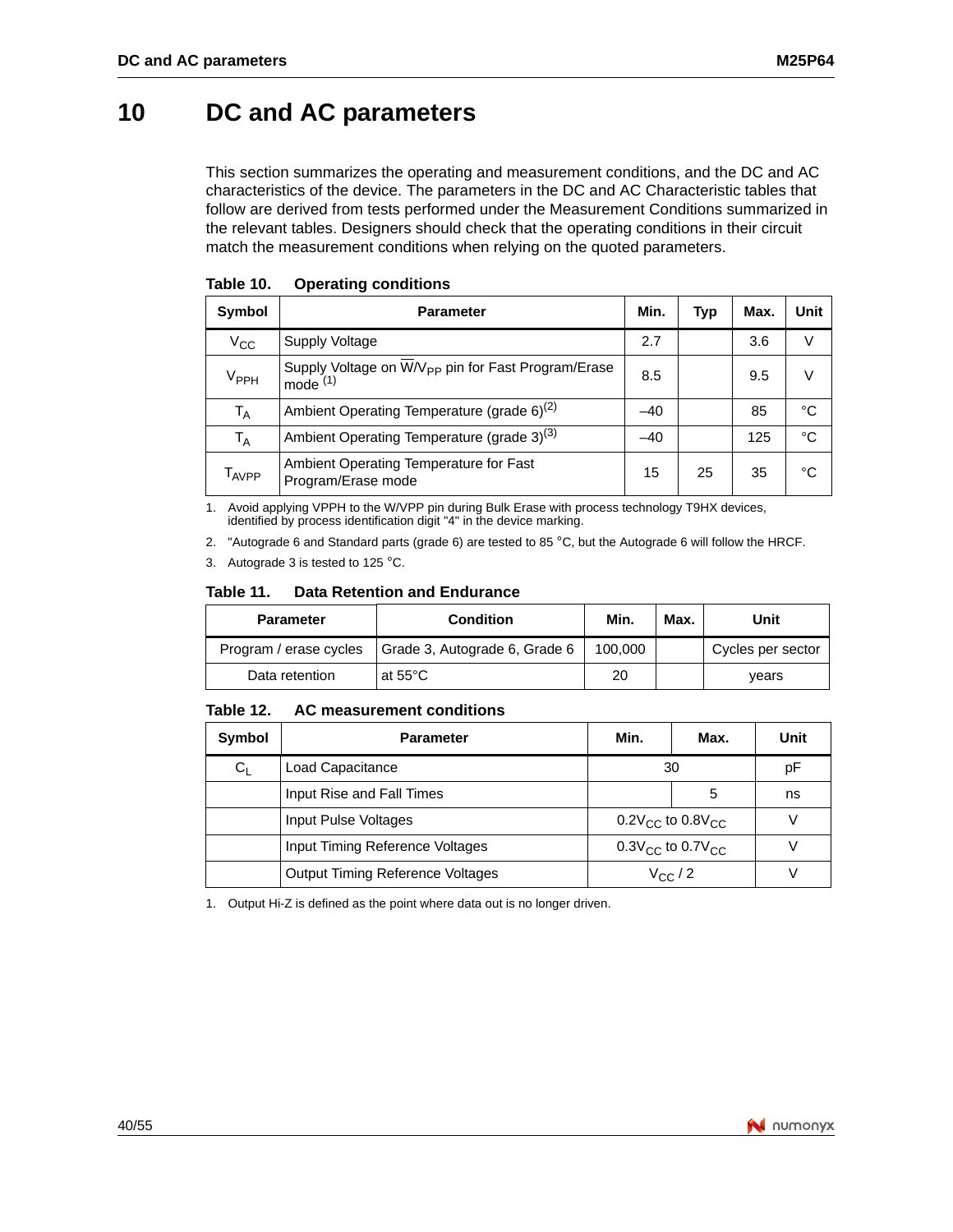![](_page_40_Figure_2.jpeg)

### <span id="page-40-2"></span>**Figure 20. AC measurement I/O waveform**

![](_page_40_Figure_4.jpeg)

#### <span id="page-40-0"></span>**Table 13. Capacitance**

| <b>Symbol</b> | <b>Parameter</b>               | <b>Test condition</b>  | Min. | Max. | Unit |
|---------------|--------------------------------|------------------------|------|------|------|
| COUT          | Output Capacitance (Q)         | $V_{\text{OUT}} = 0 V$ |      |      | рF   |
| ∨ש            | Input Capacitance (other pins) | $V_{IN} = 0 V$         |      |      | рF   |

1. Sampled only, not 100% tested, at  $T_A = 25$  °C and a frequency of 20 MHz.

#### <span id="page-40-1"></span>**Table 14. DC characteristics**

| Symbol            | <b>Parameter</b>                                 | <b>Test condition</b><br>(in addition to those in Table 10)                             | Min.          | Max.          | Unit   |
|-------------------|--------------------------------------------------|-----------------------------------------------------------------------------------------|---------------|---------------|--------|
| Īц                | Input Leakage Current                            |                                                                                         |               | ±2            | μA     |
| I <sub>LO</sub>   | Output Leakage Current                           |                                                                                         |               | ±2            | μA     |
| $I_{CC1}$ Grade 6 |                                                  | $\overline{S}$ = V <sub>CC</sub> , V <sub>IN</sub> = V <sub>SS</sub> or V <sub>CC</sub> |               | 50            | μA     |
| $I_{CC1}$ Grade 3 | <b>Standby Current</b>                           |                                                                                         |               | 100           |        |
| $I_{CC2}$ Grade 6 |                                                  | $\overline{S}$ = V <sub>CC</sub> , V <sub>IN</sub> = V <sub>SS</sub> or V <sub>CC</sub> |               | 10            |        |
| $I_{CC2}$ Grade 3 | Deep Power-down Current                          |                                                                                         |               | 50            |        |
| $I_{CC3}$         | <b>Operating Current (READ)</b>                  | C = $0.1V_{CC}$ / 0.9. $V_{CC}$ at 50 MHz,<br>$Q =$ open                                |               | 8             | mA     |
|                   |                                                  | C = $0.1V_{CC}$ / $0.9V_{CC}$ at 20 MHz,<br>$Q = open$                                  |               | 4             | mA     |
| $I_{\text{CC4}}$  | <b>Operating Current (PP)</b>                    | $\overline{S} = V_{CC}$                                                                 |               | 15            | mA     |
| $I_{CC5}$         | <b>Operating Current (WRSR)</b>                  | $\overline{S} = V_{CC}$                                                                 |               | 20            | mA     |
| $I_{CC6}$         | Operating Current (SE)                           | $\overline{S} = V_{CC}$                                                                 |               | 20            | mA     |
| $I_{CC7}$         | <b>Operating Current (BE)</b>                    | $\overline{S} = V_{CC}$                                                                 |               | 20            | mA     |
| <b>I</b> CCPP     | Operating current for Fast<br>Program/Erase mode | $\overline{S}$ = $V_{CC}$ , $V_{PP}$ = $V_{PPH}$                                        |               | 20            | mA     |
| $V_{IL}$          | Input Low Voltage                                |                                                                                         | $-0.5$        | $0.3V_{CC}$   | $\vee$ |
| V <sub>IH</sub>   | Input High Voltage                               |                                                                                         | $0.7V_{CC}$   | $V_{CC}$ +0.2 | $\vee$ |
| $V_{OL}$          | <b>Output Low Voltage</b>                        | $I_{OL} = 1.6$ mA                                                                       |               | 0.4           | $\vee$ |
| $V_{OH}$          | Output High Voltage                              | $I_{OH} = -100 \mu A$                                                                   | $V_{CC}$ -0.2 |               | V      |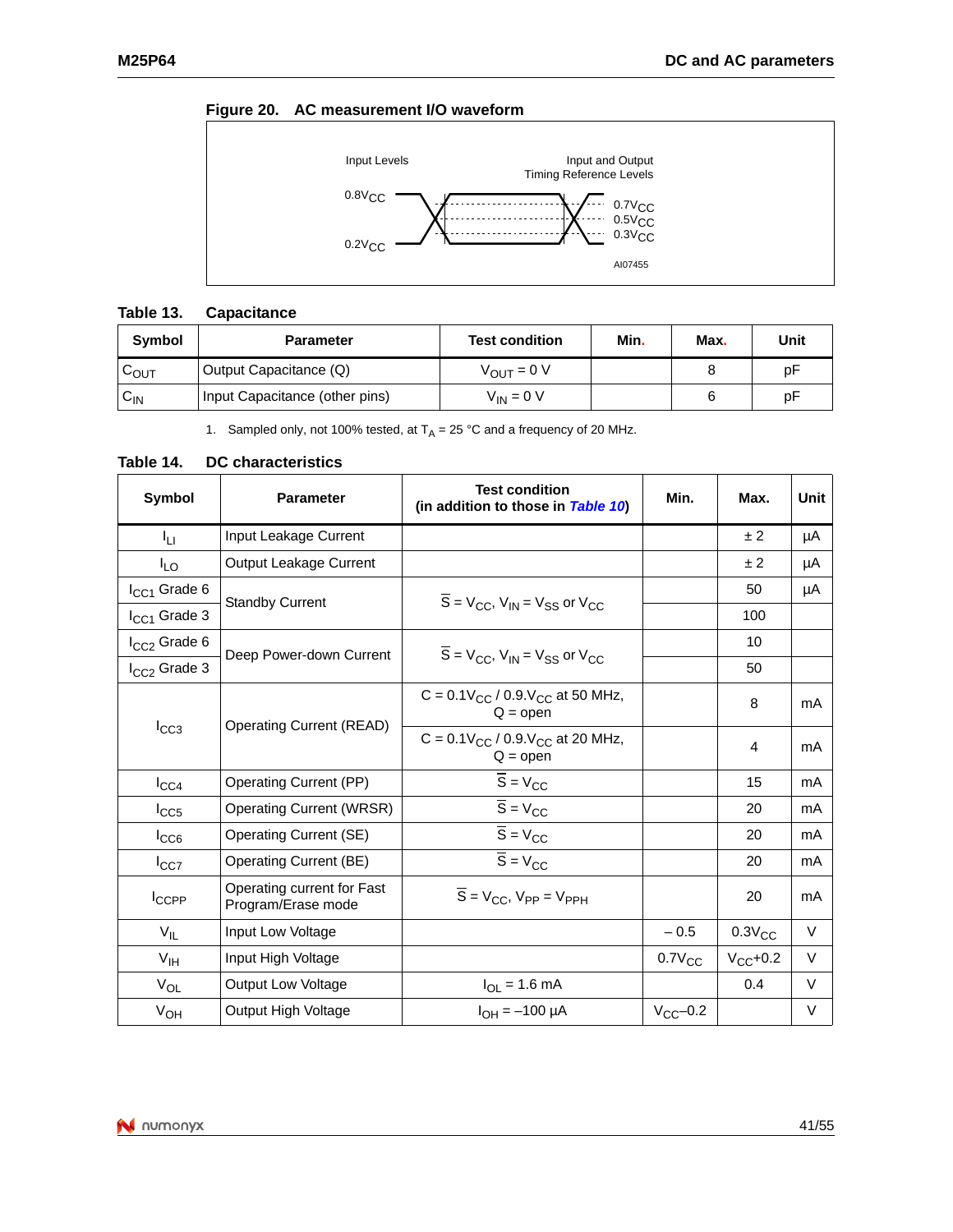| Symbol           | <b>Parameter</b>         | Test condition (in addition<br>to those in Table 10)     | Min           | Max          | Unit   |
|------------------|--------------------------|----------------------------------------------------------|---------------|--------------|--------|
| Īц               | Input leakage current    |                                                          |               | ± 2          | μA     |
| <sup>I</sup> LO  | Output leakage current   |                                                          |               | ± 2          | μA     |
| ICC1             | Standby current          | $S = V_{CC}$ , $V_{IN} = V_{SS}$ or $V_{CC}$             |               | 50           | μA     |
| $I_{CC2}$        | Deep Power-down current  | $S = V_{CC}$ , $V_{IN} = V_{SS}$ or $V_{CC}$             |               | 10           | μA     |
|                  |                          | $C = 0.1 V_{CC} / 0.9 V_{CC}$ at<br>75 MHz, $DQ1 = open$ |               | 12           | mA     |
| $I_{CC3}$        | Operating current (READ) | $C = 0.1 V_{CC} / 0.9 V_{CC}$ at<br>33 MHz, $DQ1 = open$ |               | 4            | mA     |
| $I_{\text{CC4}}$ | Operating current (PP)   | $\overline{S} = V_{CC}$                                  |               | 15           | mA     |
| $I_{CC5}$        | Operating current (WRSR) | $\overline{S}$ = $V_{CC}$                                |               | 15           | mA     |
| ICC6             | Operating current (SE)   | $\overline{S} = V_{CC}$                                  |               | 15           | mA     |
| $V_{IL}$         | Input low voltage        |                                                          | $-0.5$        | $0.3V_{CC}$  | V      |
| $V_{\text{IH}}$  | Input high voltage       |                                                          | $0.7V_{CC}$   | $V_{CC}+0.4$ | $\vee$ |
| $V_{OL}$         | Output low voltage       | $I_{OL} = 1.6$ mA                                        |               | 0.4          | $\vee$ |
| $V_{OH}$         | Output high voltage      | $I_{OH} = -100 \mu A$                                    | $V_{CC}$ -0.2 |              | V      |

<span id="page-41-0"></span>Table 15. **Table 15. DC characteristics process technol[ogy T9H](#page-39-1)X (1)**

1. Technology T9HX devices are identified by process identification digit "4" in the device marking.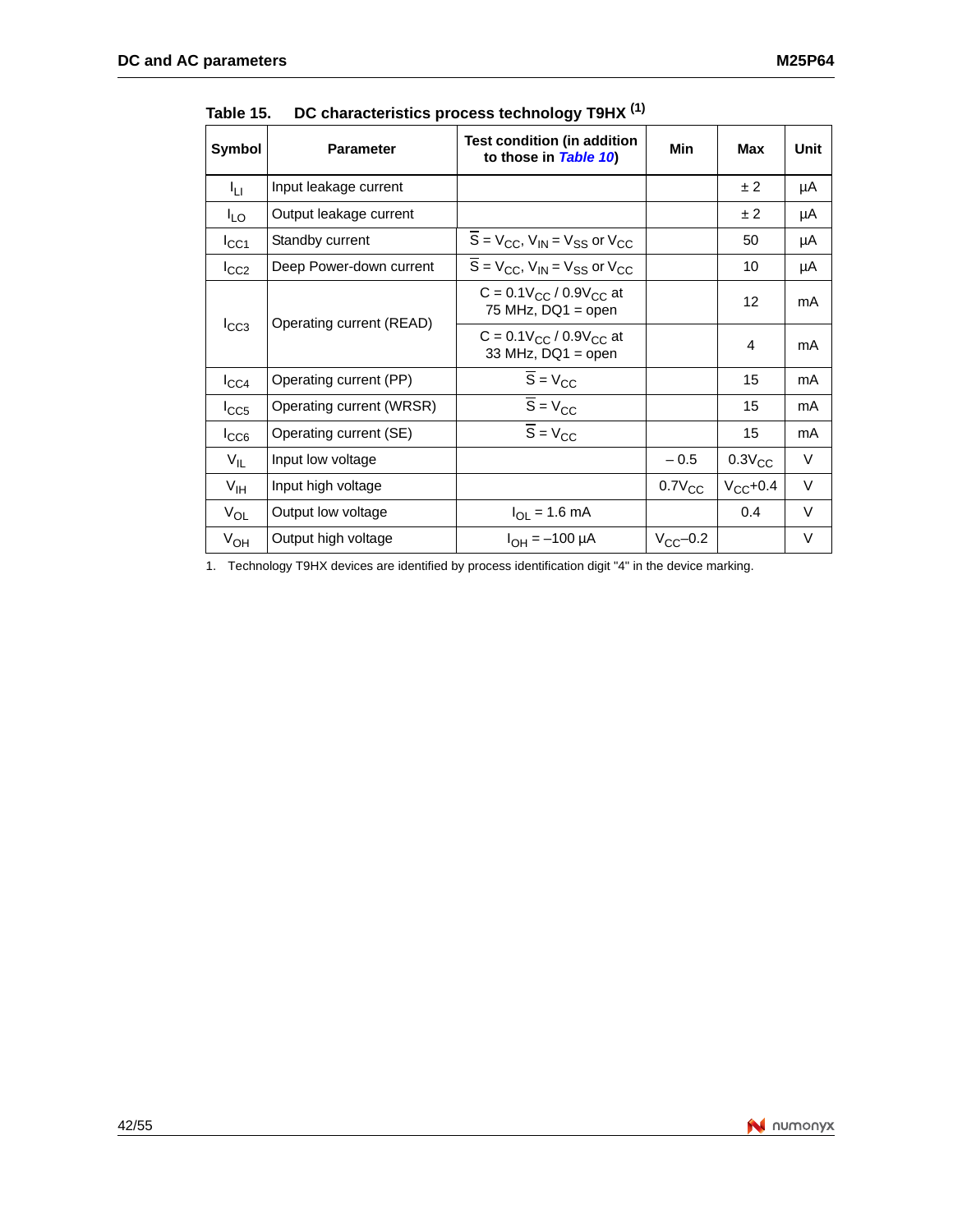<span id="page-42-0"></span>

| Table 16.<br><b>AC characteristics</b> |
|----------------------------------------|
|----------------------------------------|

| Test conditions specified in <b>Table 10</b> and Table 12 |                  |                                                                                                             |                |                 |      |             |  |
|-----------------------------------------------------------|------------------|-------------------------------------------------------------------------------------------------------------|----------------|-----------------|------|-------------|--|
| Symbol                                                    | Alt.             | <b>Parameter</b>                                                                                            | Min.           | Typ.            | Max. | <b>Unit</b> |  |
| $f_{\rm C}$                                               | $f_{\rm C}$      | Clock Frequency for the following instructions: FAST_READ,<br>PP, SE, BE, RES, WREN, WRDI, RDID, RDSR, WRSR | D.C.           |                 | 50   | <b>MHz</b>  |  |
| $f_R$                                                     |                  | Clock Frequency for READ instructions                                                                       | D.C.           |                 | 20   | <b>MHz</b>  |  |
| $t_{CH}$ <sup>(1)</sup>                                   | $t_{CLH}$        | Clock High Time                                                                                             | 9              |                 |      | ns          |  |
| $t_{CL}$ <sup>(1)</sup>                                   | $t_{CLL}$        | Clock Low Time                                                                                              | 9              |                 |      | ns          |  |
| $t_{CLCH}$ <sup>(2)</sup>                                 |                  | Clock Rise Time <sup>(3)</sup> (peak to peak)                                                               | 0.1            |                 |      | V/ns        |  |
| $t_{CHCL}$ <sup>(2)</sup>                                 |                  | Clock Fall Time <sup>(3)</sup> (peak to peak)                                                               | 0.1            |                 |      | V/ns        |  |
| t <sub>SLCH</sub>                                         | t <sub>CSS</sub> | $\overline{S}$ Active Setup Time (relative to C)                                                            | 5              |                 |      | ns          |  |
| t <sub>CHSL</sub>                                         |                  | S Not Active Hold Time (relative to C)                                                                      | 5              |                 |      | ns          |  |
| t <sub>DVCH</sub>                                         | t <sub>DSU</sub> | Data In Setup Time                                                                                          | $\overline{2}$ |                 |      | ns          |  |
| <sup>t</sup> CHDX                                         | $t_{DH}$         | Data In Hold Time                                                                                           | 5              |                 |      | ns          |  |
| t <sub>CHSH</sub>                                         |                  | S Active Hold Time (relative to C)                                                                          | 5              |                 |      | ns          |  |
| t <sub>SHCH</sub>                                         |                  | S Not Active Setup Time (relative to C)                                                                     | 5              |                 |      | ns          |  |
| t <sub>SHSL</sub>                                         | $t_{\text{CSH}}$ | S Deselect Time                                                                                             | 100            |                 |      | ns          |  |
| $t_{SHQZ}$ <sup>(2)</sup>                                 | t <sub>DIS</sub> | <b>Output Disable Time</b>                                                                                  |                |                 | 8    | ns          |  |
| t <sub>CLQV</sub>                                         | $t_V$            | Clock Low to Output Valid                                                                                   |                |                 | 8    | ns          |  |
| t <sub>CLQX</sub>                                         | t <sub>HO</sub>  | Output Hold Time                                                                                            | 0              |                 |      | ns          |  |
| <sup>t</sup> HLCH                                         |                  | HOLD Setup Time (relative to C)                                                                             | 5              |                 |      | ns          |  |
| <sup>t</sup> CHHH                                         |                  | HOLD Hold Time (relative to C)                                                                              | 5              |                 |      | ns          |  |
| <sup>t</sup> HHCH                                         |                  | HOLD Setup Time (relative to C)                                                                             | 5              |                 |      | ns          |  |
| t <sub>CHHL</sub>                                         |                  | HOLD Hold Time (relative to C)                                                                              | 5              |                 |      | ns          |  |
| $\frac{t_{HHQX}}{2}$                                      | $t_{LZ}$         | HOLD to Output Low-Z                                                                                        |                |                 | 8    | ns          |  |
| $t_{HLQZ}$ <sup>(2)</sup>                                 | $t_{HZ}$         | HOLD to Output High-Z                                                                                       |                |                 | 8    | ns          |  |
| (4)<br>t <sub>WHSL</sub>                                  |                  | Write Protect Setup Time                                                                                    | 20             |                 |      | ns          |  |
| (4)<br>t <sub>SHWL</sub>                                  |                  | Write Protect Hold Time                                                                                     | 100            |                 |      | ns          |  |
| $t_{VPPHSL}$ <sup>(6)</sup>                               |                  | Enhanced Program Supply Voltage High to Chip Select Low                                                     | 200            |                 |      | ns          |  |
| $t_{\rm W}$                                               |                  | Write Status Register Cycle Time                                                                            |                | 5               | 15   | ms          |  |
|                                                           |                  | Page Program Cycle Time (256 Bytes)                                                                         |                | 1.4             |      |             |  |
| $t_{PP}$ <sup>(5)</sup>                                   |                  | Page Program Cycle Time (n Bytes)                                                                           |                | $0.4 + n*1/256$ | 5    | ms          |  |
|                                                           |                  | Page Program Cycle Time ( $V_{PP} = V_{PPH}$ ) (256 Bytes)                                                  |                | 0.35            |      | ms          |  |
|                                                           |                  | Sector Erase Cycle Time                                                                                     |                | 1               | 3    | s           |  |
| $t_{\mathsf{SE}}$                                         |                  | Sector Erase Cycle Time ( $V_{PP} = V_{PPH}$ )                                                              |                | 0.5             |      | s           |  |
|                                                           |                  | <b>Bulk Erase Cycle Time</b>                                                                                |                | 68              | 160  | s           |  |
| $t_{BE}$                                                  |                  | Bulk Erase Cycle Time ( $V_{PP} = V_{PPH}$ )                                                                |                | 35              | 160  | s           |  |

1.  $t_{CH} + t_{CL}$  must be greater than or equal to 1/ $t_{C}$ (max)

2. Value guaranteed by characterization, not 100% tested in production.

3. Expressed as a slew-rate.

4. Only applicable as a constraint for a WRSR instruction when SRWD is set at 1.

5. When using the Page Program (PP) instruction to program consecutive Bytes, optimized timings are obtained with one sequence including all the Bytes versus several sequences of only a few Bytes. (1 <sup>≤</sup> n ≤ 256).

6. V<sub>PPH</sub> should be kept at a valid level until the program/erase operation is completed and result (success or failure) is known.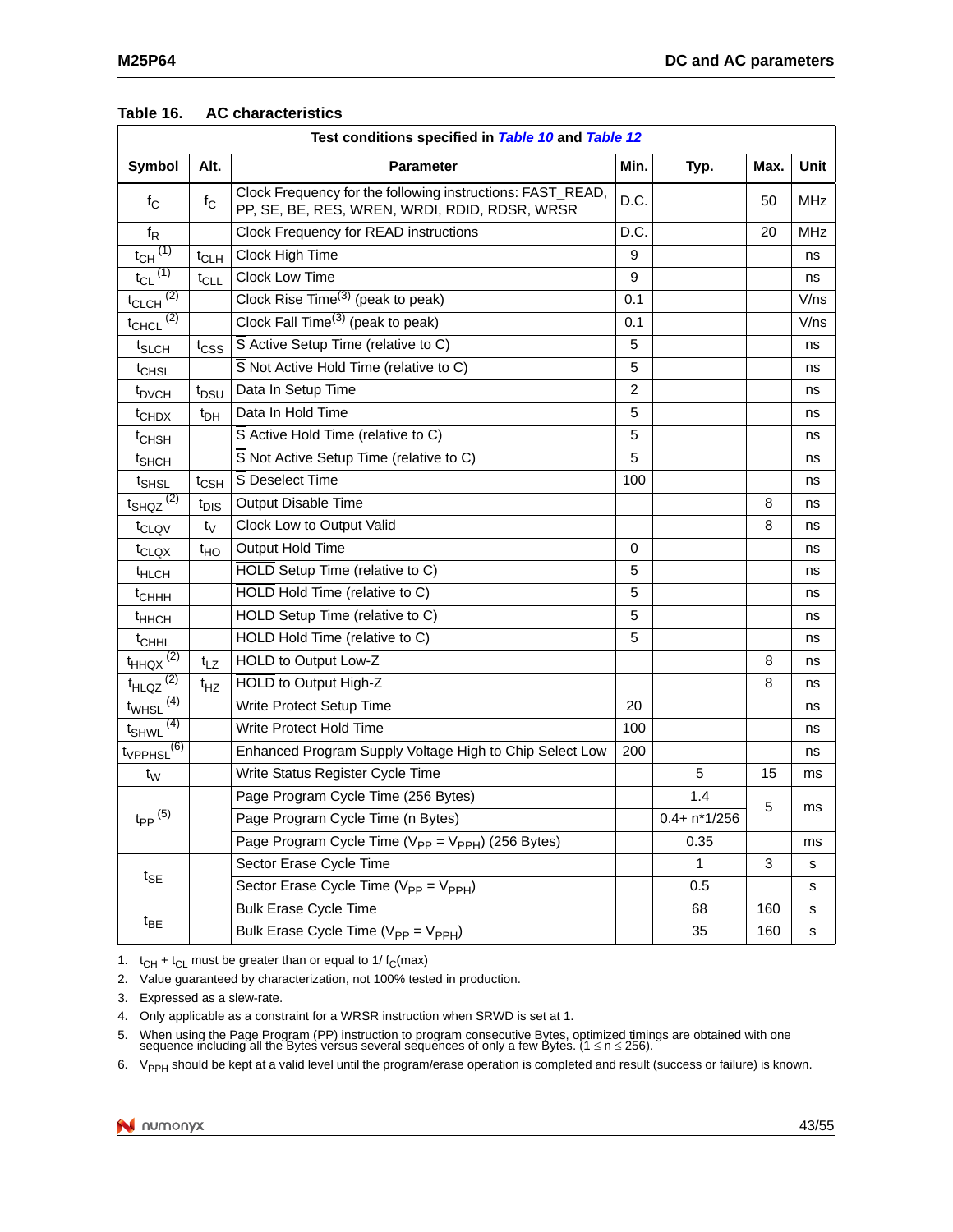|                             | Test conditions specified in Table 10 and Table 12 |                                                                                                           |          |                                        |     |             |  |  |
|-----------------------------|----------------------------------------------------|-----------------------------------------------------------------------------------------------------------|----------|----------------------------------------|-----|-------------|--|--|
| Symbol                      | Alt.                                               | <b>Parameter</b>                                                                                          | Min      | Typ <sup>(2)</sup>                     | Max | <b>Unit</b> |  |  |
| $f_{\rm C}$                 | $f_{\rm C}$                                        | Clock frequency for the following instructions:<br>FAST_READ, SE, BE, WREN, WRDI, RDID,<br>RDSR, WRSR, PP | D.C.     |                                        |     | <b>MHz</b>  |  |  |
| $f_R$                       |                                                    | Clock frequency for read instructions                                                                     | D.C.     |                                        | 33  | <b>MHz</b>  |  |  |
| $t_{CH}$ <sup>(3)</sup>     | $t_{CLH}$                                          | Clock High time                                                                                           | 6        |                                        |     | ns          |  |  |
| $t_{CL}$ <sup>(2)</sup>     | $t_{CLL}$                                          | Clock Low time                                                                                            | 6        |                                        |     | ns          |  |  |
| $t_{CLCH}$ <sup>(4)</sup>   |                                                    | Clock rise time <sup>(5)</sup> (peak to peak)                                                             | 0.1      |                                        |     | V/ns        |  |  |
| $t_{CHCL}$ (3)              |                                                    | Clock fall time $(4)$ (peak to peak)                                                                      | 0.1      |                                        |     | V/ns        |  |  |
| t <sub>SLCH</sub>           | t <sub>CSS</sub>                                   | S active setup time (relative to C)                                                                       | 5        |                                        |     | ns          |  |  |
| t <sub>CHSL</sub>           |                                                    | S not active hold time (relative to C)                                                                    | 5        |                                        |     | ns          |  |  |
| t <sub>DVCH</sub>           | t <sub>DSU</sub>                                   | Data in setup time                                                                                        | 2        |                                        |     | ns          |  |  |
| t <sub>CHDX</sub>           | $t_{DH}$                                           | Data in hold time                                                                                         | 5        |                                        |     | ns          |  |  |
| t <sub>CHSH</sub>           |                                                    | S active hold time (relative to C)                                                                        | 5        |                                        |     | ns          |  |  |
| t <sub>SHCH</sub>           |                                                    | S not active setup time (relative to C)                                                                   | 5        |                                        |     | ns          |  |  |
| t <sub>SHSL</sub>           | $t_{\text{CSH}}$                                   | S deselect time                                                                                           | 80       |                                        |     | ns          |  |  |
| $t_{SHQZ}^{(3)}$            | t <sub>DIS</sub>                                   | Output disable time                                                                                       |          |                                        | 8   | ns          |  |  |
|                             |                                                    | Clock Low to Output valid under 30 pF                                                                     |          |                                        | 8   | ns          |  |  |
| t <sub>CLQV</sub>           | t <sub>V</sub>                                     | Clock Low to Output valid under 10 pF                                                                     |          |                                        | 6   | ns          |  |  |
| $t_{\text{CLQX}}$           | $t_{HO}$                                           | Output hold time                                                                                          | $\Omega$ |                                        |     | ns          |  |  |
| <sup>t</sup> HLCH           |                                                    | HOLD setup time (relative to C)                                                                           | 5        |                                        |     | ns          |  |  |
| $t$ <sub>CHHH</sub>         |                                                    | HOLD hold time (relative to C)                                                                            | 5        |                                        |     | ns          |  |  |
| <sup>t</sup> ннсн           |                                                    | HOLD setup time (relative to C)                                                                           | 5        |                                        |     | ns          |  |  |
| t <sub>CHHL</sub>           |                                                    | HOLD hold time (relative to C)                                                                            | 5        |                                        |     | ns          |  |  |
| $t_{HHQX}$ <sup>(3)</sup>   | $t_{LZ}$                                           | HOLD to Output Low-Z                                                                                      |          |                                        | 8   | ns          |  |  |
| $t_{HLQZ}^{(3)}$            | $t_{HZ}$                                           | <b>HOLD</b> to Output High-Z                                                                              |          |                                        | 8   | ns          |  |  |
| $t_{WHSL}$ <sup>(6)</sup>   |                                                    | Write protect setup time                                                                                  | 20       |                                        |     | ns          |  |  |
| $t_{SHWL}$ (5)              |                                                    | Write protect hold time                                                                                   | 100      |                                        |     | ns          |  |  |
| $t_{VPPHSL}$ <sup>(7)</sup> |                                                    | Enhanced program supply voltage High<br>(V <sub>PPH</sub> ) to Chip Select Low                            | 200      |                                        |     | ns          |  |  |
| $t_{\mathsf{RDP}}^{(3)}$    |                                                    | S High to standby mode                                                                                    |          |                                        | 30  | μs          |  |  |
| $t_W$                       |                                                    | Write status register cycle time                                                                          |          | 1.3                                    | 15  | ms          |  |  |
|                             |                                                    | Page program cycle time (256 bytes)                                                                       |          | 0.8                                    |     |             |  |  |
| $t_{PP}$ <sup>(8)</sup>     |                                                    | Page program cycle time (n bytes)                                                                         |          | int(n/8) $\times$ 0.025 <sup>(9)</sup> | 5   | ms          |  |  |

### <span id="page-43-0"></span>**Table 17. AC characteristics, T9HX parts (page 1 [of 2\)](#page-39-1) (1)**

![](_page_43_Picture_4.jpeg)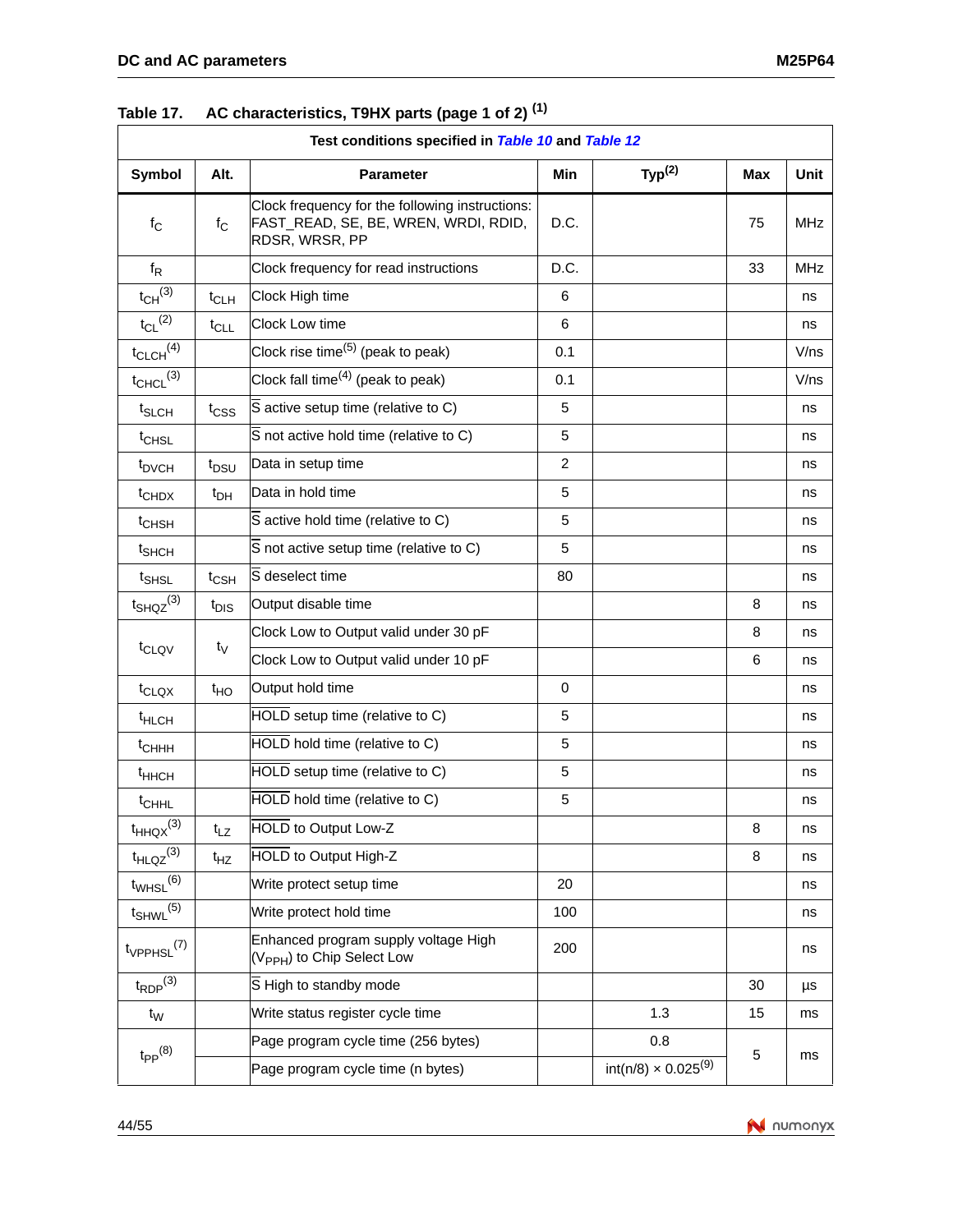| Test conditions specified in Table 10 and Table 12 |      |                         |     |                    |            |      |  |
|----------------------------------------------------|------|-------------------------|-----|--------------------|------------|------|--|
| Symbol                                             | Alt. | <b>Parameter</b>        | Min | Typ <sup>(2)</sup> | <b>Max</b> | Unit |  |
| $\mathfrak{r}_{\mathsf{SE}}$                       |      | Sector erase cycle time |     | 0.7                | 3          | s    |  |
| tв∈                                                |      | Bulk erase cycle time   |     | 68                 | 160        | s    |  |

### **Table 17. AC characteristics, T9HX parts (page 2 of 2) (1)**

1. Technology T9HX devices are identified by process identification digit "4" in the device marking.

2. Typical values given for  $T_A = 25^\circ$  C.

3.  $t_{CH} + t_{CL}$  must be greater than or equal to 1/ $t_{C}$ .

4. Value guaranteed by characterization, not 100% tested in production.

5. Expressed as a slew-rate.

6. Only applicable as a constraint for a WRSR instruction when SRWD is set to '1'.

7. V<sub>PPH</sub> should be kept at a valid level <u>un</u>til the program or erase operation has completed and its result (success or failure) is<br>known. Avoid applying V<sub>PPH</sub> to the W/VPP pin during Bulk Erase.

- 8. When using the page program (PP) instruction to program consecutive bytes, optimized timings are obtained with one sequence including all the bytes versus several sequences of only a few bytes ( $1 \le n \le 256$ ).
- <span id="page-44-0"></span>9. int(A) corresponds to the upper integer part of A. For example int(12/8) = 2, int(32/8) = 4 int(15.3) =16.

#### **Figure 21. Serial input timing**

![](_page_44_Figure_14.jpeg)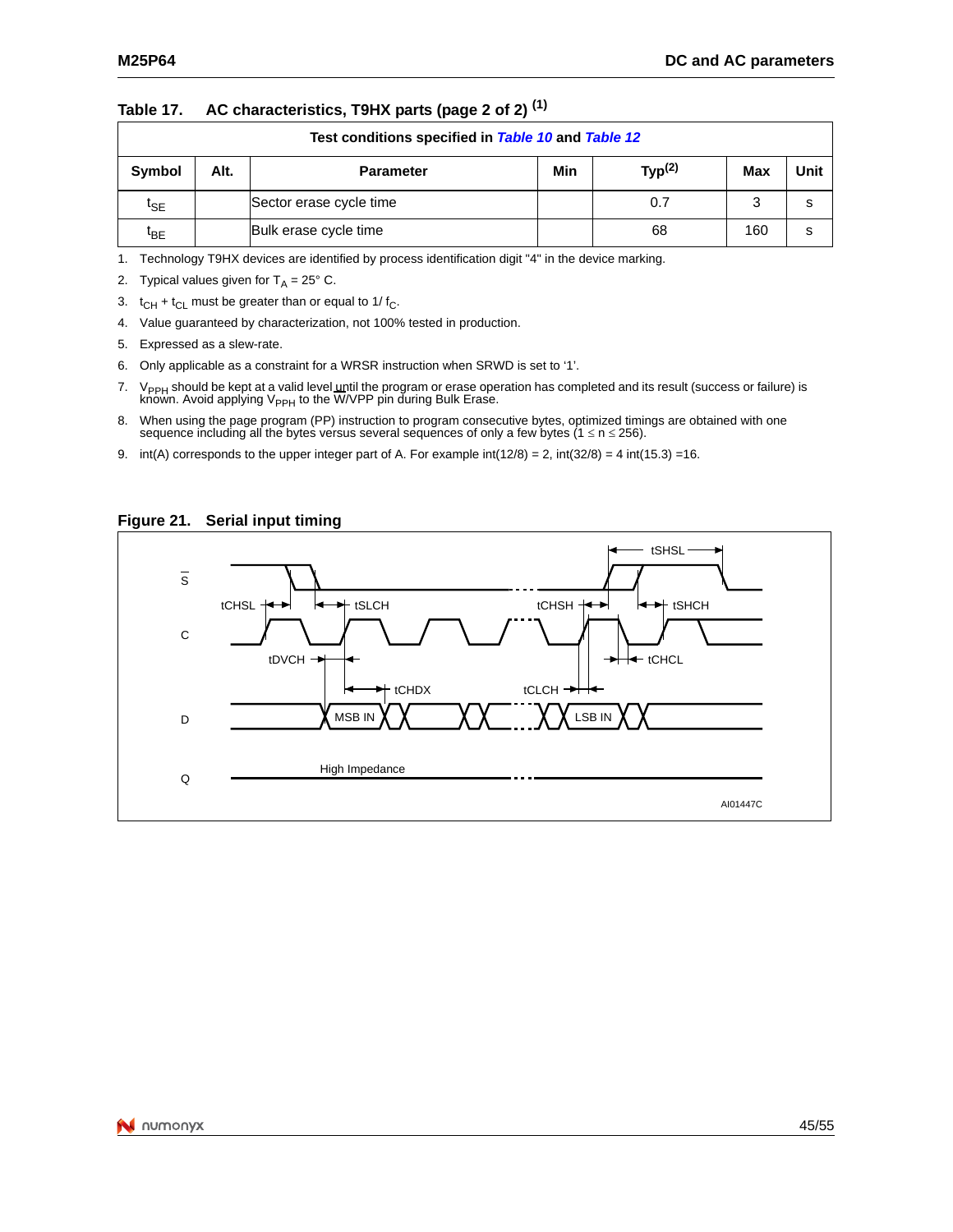![](_page_45_Figure_1.jpeg)

<span id="page-45-0"></span>![](_page_45_Figure_2.jpeg)

<span id="page-45-1"></span>![](_page_45_Figure_3.jpeg)

![](_page_45_Figure_4.jpeg)

![](_page_45_Picture_5.jpeg)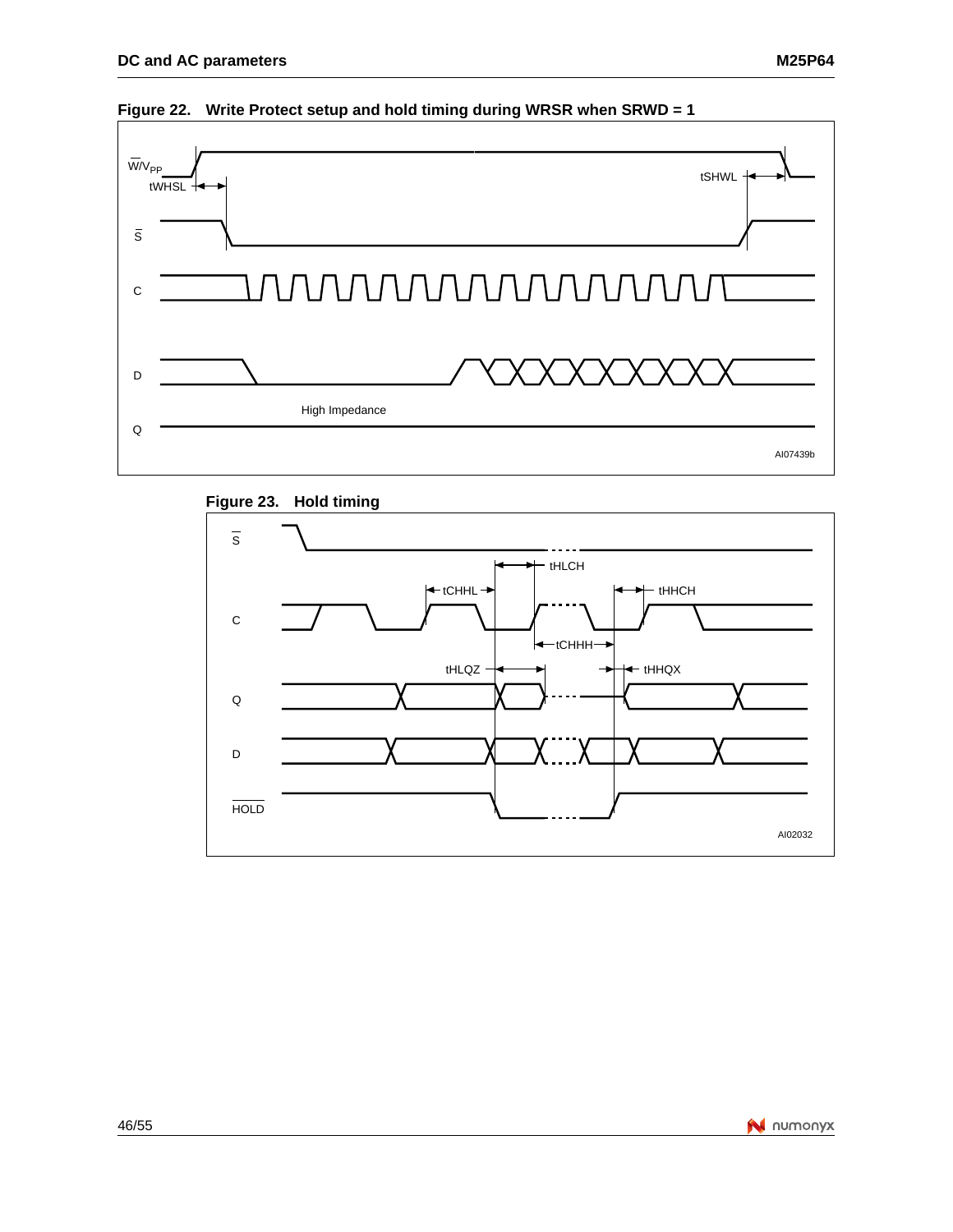<span id="page-46-0"></span>![](_page_46_Figure_2.jpeg)

![](_page_46_Figure_3.jpeg)

<span id="page-46-1"></span>![](_page_46_Figure_4.jpeg)

![](_page_46_Figure_5.jpeg)

![](_page_46_Picture_6.jpeg)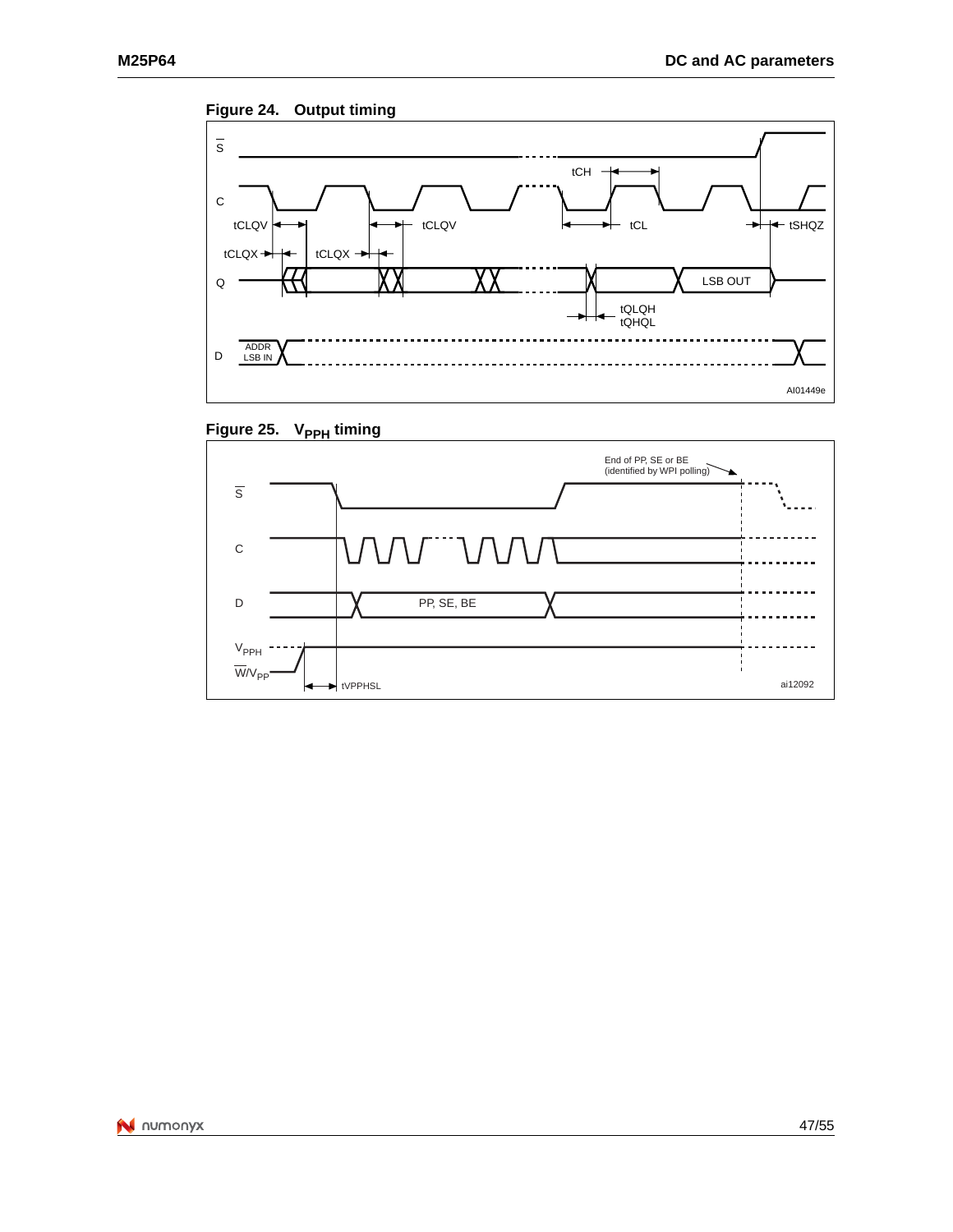## <span id="page-47-0"></span>**11 Package mechanical**

<span id="page-47-2"></span>![](_page_47_Figure_3.jpeg)

![](_page_47_Figure_4.jpeg)

<span id="page-47-1"></span>1. Drawing is not to scale.

2. The circle in the top view of the package indicates the position of pin 1.

| Table 18. | VDFPN8 (MLP8) 8-lead Very thin Dual Flat Package No lead, 8 x 6 mm, |
|-----------|---------------------------------------------------------------------|
|           | package mechanical data                                             |

|                | ັ<br>millimeters |      |            |            | inches |            |
|----------------|------------------|------|------------|------------|--------|------------|
| Symbol         | <b>Typ</b>       | Min  | <b>Max</b> | <b>Typ</b> | Min    | <b>Max</b> |
| A              | 0.85             |      | 1.00       | 0.0335     |        | 0.0394     |
| A1             |                  | 0.00 | 0.05       |            | 0.0000 | 0.0020     |
| b              | 0.40             | 0.35 | 0.48       | 0.0157     | 0.0138 | 0.0189     |
| D              | 8.00             |      |            | 0.3150     |        |            |
| D <sub>2</sub> | 5.16             |      | (1)        | 0.2031     |        |            |
| ddd            |                  |      | 0.05       |            |        | 0.0020     |
| E              | 6.00             |      |            | 0.2362     |        |            |
| E <sub>2</sub> | 4.80             |      |            | 0.1890     |        |            |
| e              | 1.27             |      |            | 0.0500     |        |            |
| K              |                  | 0.82 |            |            | 0.0323 |            |
| L              | 0.50             | 0.45 | 0.60       | 0.0197     | 0.0177 | 0.0236     |
| L1             |                  |      | 0.15       |            |        | 0.0059     |
| N              |                  | 8    |            |            | 8      |            |

<span id="page-47-3"></span>1. D2 Max must *not* exceed  $(D - K - 2 \times L)$ .

![](_page_47_Picture_10.jpeg)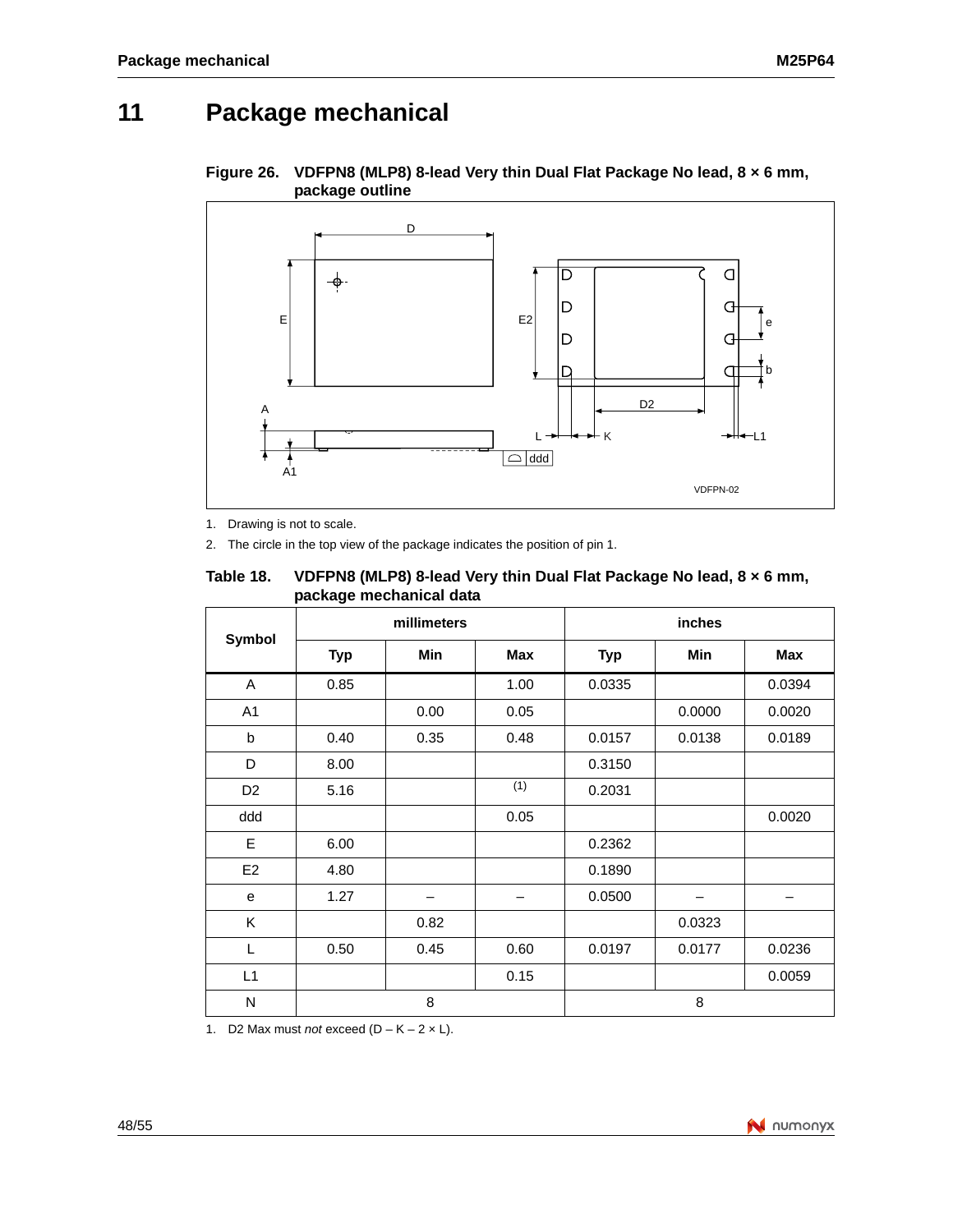![](_page_48_Figure_2.jpeg)

<span id="page-48-1"></span>**Figure 27. SO16 wide – 16 lead Plastic Small Outline, 300 mils body width**

<span id="page-48-0"></span>1. Drawing is not to scale.

 **Table 19. SO16 wide – 16 lead Plastic Small Outline, 300 mils body width, package mechanical data**

| <b>Symbol</b>         |            | millimeters     |             |            | inches      |             |
|-----------------------|------------|-----------------|-------------|------------|-------------|-------------|
|                       | <b>Typ</b> | <b>Min</b>      | Max         | <b>Typ</b> | <b>Min</b>  | <b>Max</b>  |
| A                     |            | 2.35            | 2.65        |            | 0.093       | 0.104       |
| A <sub>1</sub>        |            | 0.10            | 0.30        |            | 0.004       | 0.012       |
| B                     |            | 0.33            | 0.51        |            | 0.013       | 0.020       |
| C                     |            | 0.23            | 0.32        |            | 0.009       | 0.013       |
| D                     |            | 10.10           | 10.50       |            | 0.398       | 0.413       |
| E                     |            | 7.40            | 7.60        |            | 0.291       | 0.299       |
| e                     | 1.27       | $\qquad \qquad$ | -           | 0.050      | -           | -           |
| H                     |            | 10.00           | 10.65       |            | 0.394       | 0.419       |
| h                     |            | 0.25            | 0.75        |            | 0.010       | 0.030       |
| L                     |            | 0.40            | 1.27        |            | 0.016       | 0.050       |
| $\boldsymbol{\theta}$ |            | $0^{\circ}$     | $8^{\circ}$ |            | $0^{\circ}$ | $8^{\circ}$ |
| ddd                   |            |                 | 0.10        |            |             | 0.004       |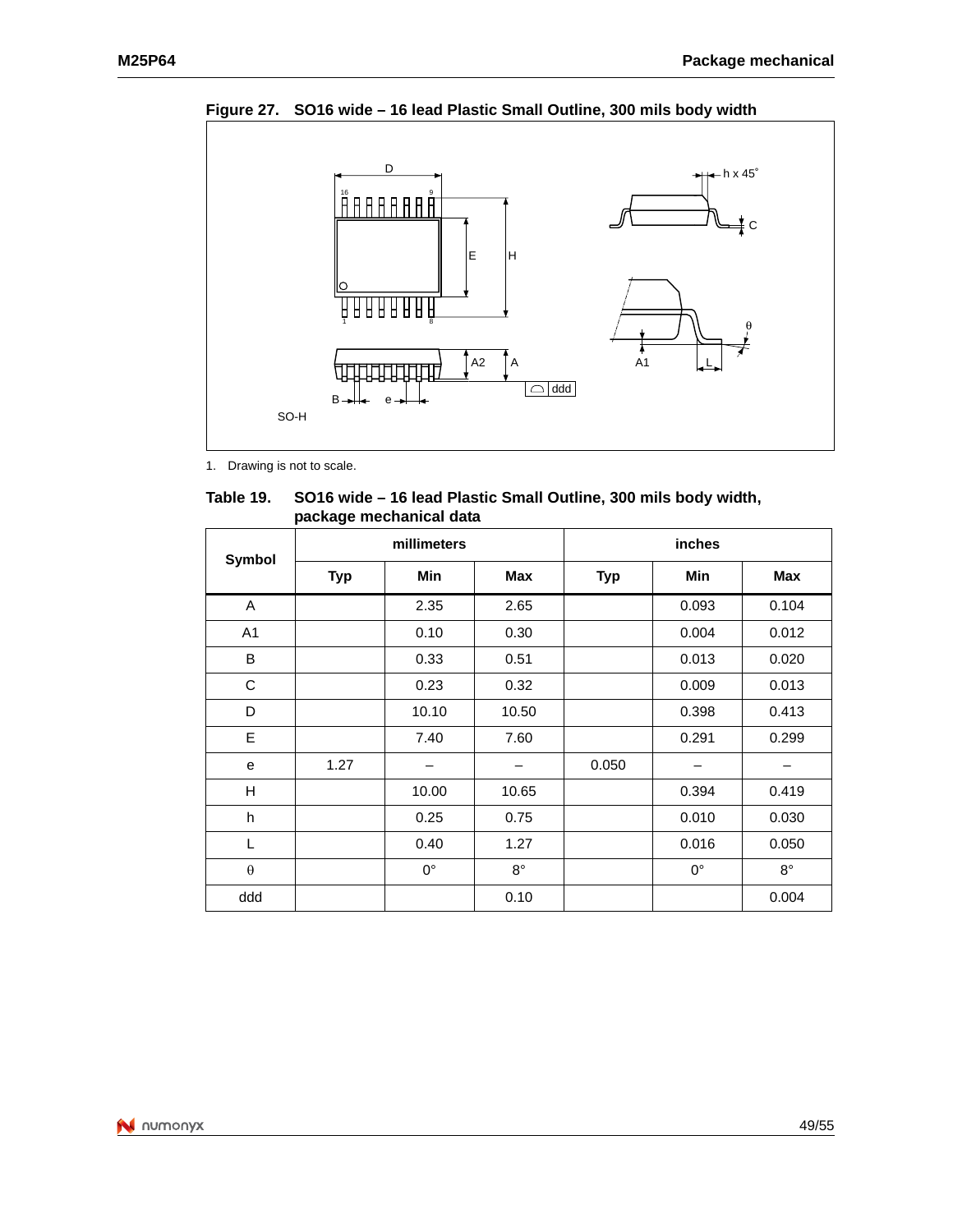## <span id="page-49-1"></span><span id="page-49-0"></span>**12 Ordering Information, Standard Parts**

### **Table 20. Ordering information scheme**

| Example:                                                                        | M25P64 | V | MF | 6 | т | P | B | Α |
|---------------------------------------------------------------------------------|--------|---|----|---|---|---|---|---|
| <b>Device Type</b>                                                              |        |   |    |   |   |   |   |   |
| M25P = Serial Flash memory for Code Storage                                     |        |   |    |   |   |   |   |   |
| <b>Device Function</b>                                                          |        |   |    |   |   |   |   |   |
| $64 = 64$ Mbit (8M x 8)                                                         |        |   |    |   |   |   |   |   |
| Security Features <sup>(1)</sup>                                                |        |   |    |   |   |   |   |   |
| $-$ = no extra security<br>$S-$ = CFD programmed with UID                       |        |   |    |   |   |   |   |   |
| <b>Operating Voltage</b>                                                        |        |   |    |   |   |   |   |   |
| $V = V_{CC} = 2.7 V$ to 3.6 V                                                   |        |   |    |   |   |   |   |   |
| Package                                                                         |        |   |    |   |   |   |   |   |
| $MF = SO16 (300 mil width)$<br>$ME = VDFPN88 \times 6$ mm (MLP8) <sup>(2)</sup> |        |   |    |   |   |   |   |   |
| <b>Device Grade</b>                                                             |        |   |    |   |   |   |   |   |
| 6 = Industrial temperature range, $-40$ to 85 °C.                               |        |   |    |   |   |   |   |   |
| Device tested with standard test flow.                                          |        |   |    |   |   |   |   |   |
| 3 = Automotive temperature range, $-40$ to 125 °C. <sup>(1)</sup>               |        |   |    |   |   |   |   |   |
| Device tested with high reliability certified flow. <sup>(3)</sup>              |        |   |    |   |   |   |   |   |
| Option                                                                          |        |   |    |   |   |   |   |   |
| blank = Standard Packing<br>$T =$ Tape and Reel Packing                         |        |   |    |   |   |   |   |   |
| <b>Plating Technology</b>                                                       |        |   |    |   |   |   |   |   |
| $P$ or $G =$ RoHS compliant                                                     |        |   |    |   |   |   |   |   |
| Lithography <sup>(4)</sup>                                                      |        |   |    |   |   |   |   |   |
| B = 110nm, Fab.2 Diffusion Plant                                                |        |   |    |   |   |   |   |   |
| <b>Automotive Grade</b>                                                         |        |   |    |   |   |   |   |   |

 $A =$  Automotive,  $-40$  to 85 °C. Device tested with high reliability certified flow(5) blank = standard  $-40$  to 85 °C device.

1. Secure options are available upon customer request.

2. Please contact your nearest Numonyx Sales Office for Automotive Package options availability.

- 3. Numonyx strongly recommends the use of the Automotive Grade devices (AutoGrade 6 and Grade 3) for use in an automotive environment. The high reliability certified flow (HRCF) is described in the quality note QNEE9801. Please ask your nearest Numonyx sales office for a copy.
- 4. The lithography digit is present only in the automotive parts ordering scheme.
- 5. Numonyx strongly recommends the use of the Automotive Grade devices for use in an automotive envirnoment. The High<br>Reliability Certified Flow (HRCF) is described in the quality note NNEE9801. Please ask your nearest Num

![](_page_49_Picture_11.jpeg)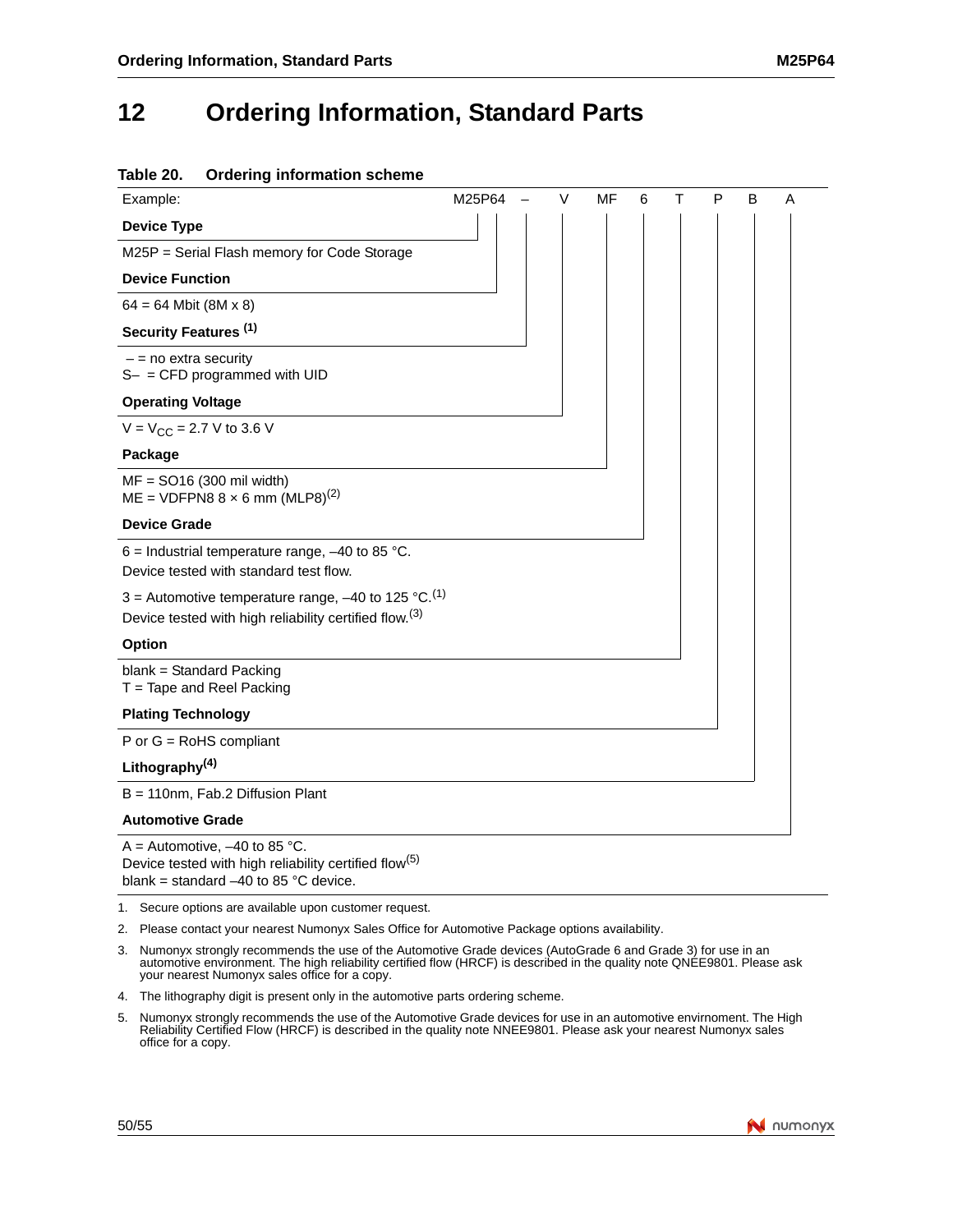For a list of available options (speed, package, etc.) or for further information on any aspect of this device, please contact your nearest Numonyx Sales Office.

The category of second-Level Interconnect is marked on the package and on the inner box label, in compliance with JEDEC Standard JESD97. The maximum ratings related to soldering conditions are also marked on the inner box label.

![](_page_50_Picture_4.jpeg)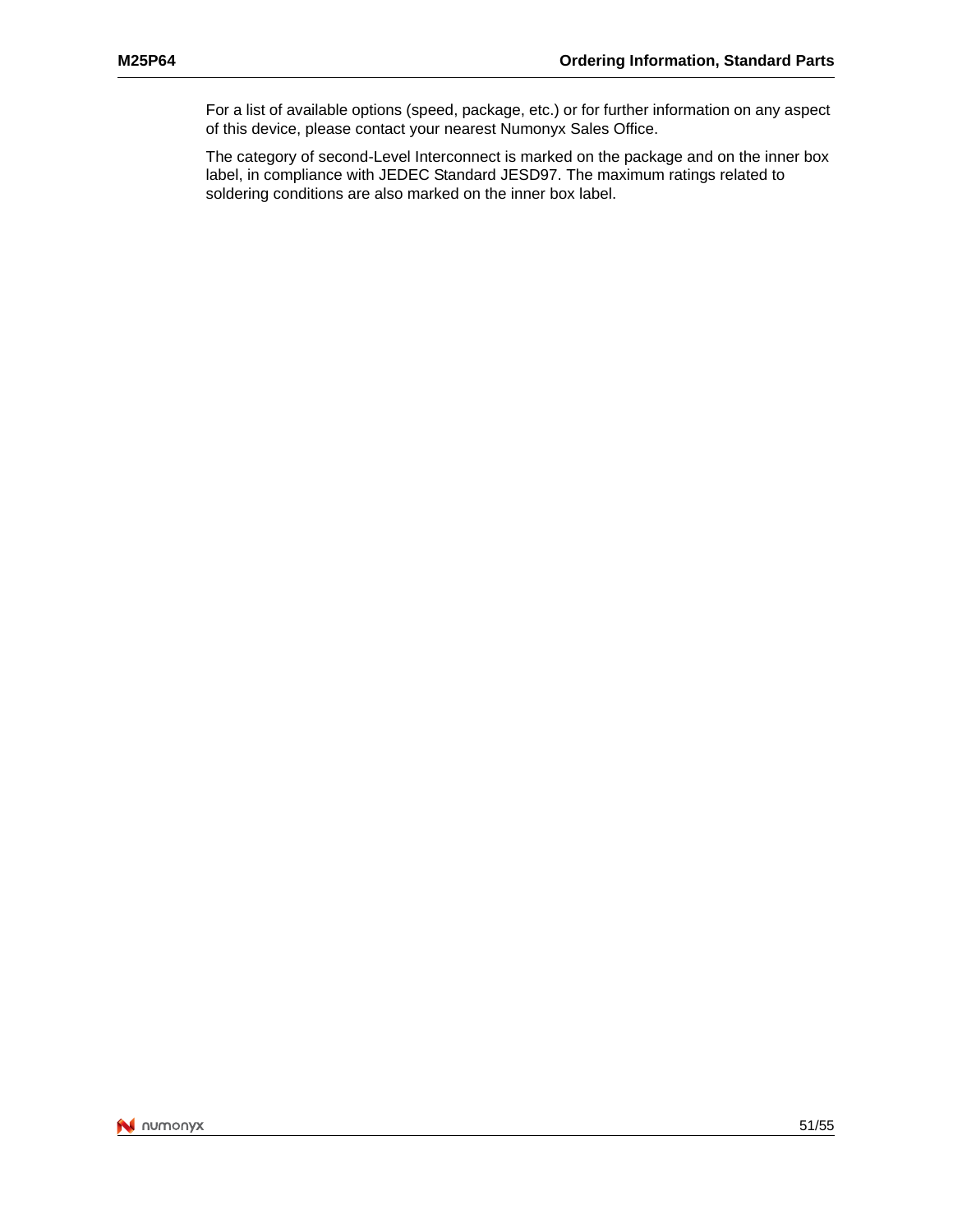## <span id="page-51-1"></span><span id="page-51-0"></span>**13 Ordering Information, Automotive Parts**

| Table 21.<br><b>Ordering information scheme</b>         |        |        |    |   |   |   |   |   |  |
|---------------------------------------------------------|--------|--------|----|---|---|---|---|---|--|
| Example:                                                | M25P64 | $\vee$ | MF | 6 | T | P | B | A |  |
| <b>Device Type</b>                                      |        |        |    |   |   |   |   |   |  |
| M25P = Serial Flash memory for Code Storage             |        |        |    |   |   |   |   |   |  |
| <b>Device Function</b>                                  |        |        |    |   |   |   |   |   |  |
| $64 = 64$ Mbit (8 Mbit x 8)                             |        |        |    |   |   |   |   |   |  |
| <b>Security Features</b>                                |        |        |    |   |   |   |   |   |  |
| $-$ = no extra security                                 |        |        |    |   |   |   |   |   |  |
| <b>Operating Voltage</b>                                |        |        |    |   |   |   |   |   |  |
| $V = V_{CC} = 2.7 V$ to 3.6 V                           |        |        |    |   |   |   |   |   |  |
| Package                                                 |        |        |    |   |   |   |   |   |  |
| $MF = SO16 (300 mil width)$                             |        |        |    |   |   |   |   |   |  |
| <b>Device Grade</b>                                     |        |        |    |   |   |   |   |   |  |
| 6 = Industrial temperature range, $-40$ to 85 °C.       |        |        |    |   |   |   |   |   |  |
| Device tested with high reliability certified flow.     |        |        |    |   |   |   |   |   |  |
| 3 = Automotive temperature range, $-40$ to 125 °C.      |        |        |    |   |   |   |   |   |  |
| Device tested with high reliability certified flow.     |        |        |    |   |   |   |   |   |  |
| <b>Option</b>                                           |        |        |    |   |   |   |   |   |  |
| blank = Standard Packing<br>$T =$ Tape and Reel Packing |        |        |    |   |   |   |   |   |  |
| <b>Plating Technology</b>                               |        |        |    |   |   |   |   |   |  |
| $P$ or $G =$ RoHS compliant                             |        |        |    |   |   |   |   |   |  |
| Lithography                                             |        |        |    |   |   |   |   |   |  |
| B = 110nm, Fab.2 Diffusion Plant                        |        |        |    |   |   |   |   |   |  |
| <b>Automotive Grade</b>                                 |        |        |    |   |   |   |   |   |  |

blank = Automotive –40 to 125 °C part

A = Automotive  $-40$  °C to 85 °C part (used ONLY in conjunction with Device Grade 6 to distinguish the Auto Tested Parts from the non Auto Tested parts).

*Note: Numonyx strongly recommends the use of the Automotive Grade devices (Auto Grade 6 and 3) in an automotive envirnoment. The high reliability certified flow (HRCF) is described in the quality note QNEE9801. Please ask your Numonyx sales office for a copy.*

![](_page_51_Picture_7.jpeg)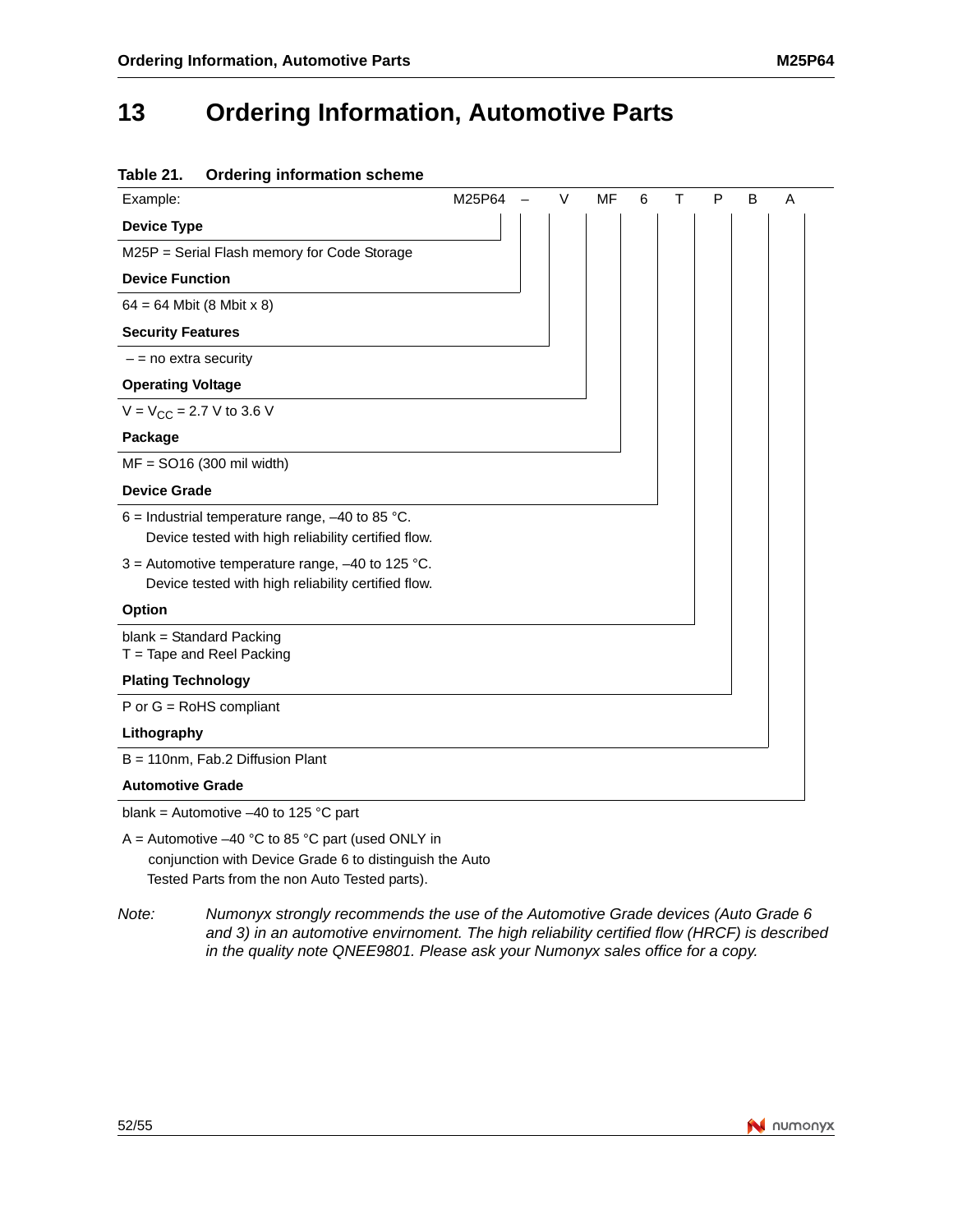# <span id="page-52-0"></span>**14 Revision history**

<span id="page-52-1"></span>

| Table 22. | <b>Document revision history</b> |  |
|-----------|----------------------------------|--|
|           |                                  |  |

| <b>Date</b> | <b>Revision</b> | <b>Changes</b>                                                                                                                                                                                                                                                                                                                                                                                                                                                                                                                                                                                                                                                              |
|-------------|-----------------|-----------------------------------------------------------------------------------------------------------------------------------------------------------------------------------------------------------------------------------------------------------------------------------------------------------------------------------------------------------------------------------------------------------------------------------------------------------------------------------------------------------------------------------------------------------------------------------------------------------------------------------------------------------------------------|
| 28-Apr-2003 | 0.1             | Target Specification Document written in brief form                                                                                                                                                                                                                                                                                                                                                                                                                                                                                                                                                                                                                         |
| 15-May-2003 | 0.2             | Target Specification Document written in full                                                                                                                                                                                                                                                                                                                                                                                                                                                                                                                                                                                                                               |
| 20-Jun-2003 | 0.3             | 8x6 MLP8 and SO16(300 mil) packages added                                                                                                                                                                                                                                                                                                                                                                                                                                                                                                                                                                                                                                   |
| 18-Jul-2003 | 0.4             | $tpp$ , $t_{SE}$ and $t_{BE}$ revised                                                                                                                                                                                                                                                                                                                                                                                                                                                                                                                                                                                                                                       |
| 02-Sep-2003 | 0.5             | Voltage supply range changed                                                                                                                                                                                                                                                                                                                                                                                                                                                                                                                                                                                                                                                |
| 19-Sep-2003 | 0.6             | Table of contents, warning about exposed paddle on MLP8, and Pb-free<br>options added                                                                                                                                                                                                                                                                                                                                                                                                                                                                                                                                                                                       |
| 17-Dec-2003 | 0.7             | Value of $t_{VSL}(min)$ V <sub>WI</sub> , $t_{PP}(typ)$ and $t_{BE}(typ)$ changed. MLP8 package<br>removed.                                                                                                                                                                                                                                                                                                                                                                                                                                                                                                                                                                 |
| 15-Nov-2004 | 1.0             | Document status promoted from Target Specification to Preliminary Data.<br>8x6 MLP8 package added. Minor wording changes.                                                                                                                                                                                                                                                                                                                                                                                                                                                                                                                                                   |
| 24-Feb-2005 | 2.0             | Deep Power-Down mode removed from datasheet ( <i>Figure 18: Read</i><br>Electronic Signature (RES) instruction sequence and data-out sequence<br>modified and tRES1 and tRES2 removed from Table 16: AC<br>characteristics). SO16 Wide package specifications updated. End timing<br>line of t <sub>SHOZ</sub> modified in <i>Figure 24: Output timing</i> . Figures moved below<br>the corresponding instructions in the <i>Instructions</i> section.                                                                                                                                                                                                                      |
| 23-Dec-2005 | 3.0             | Updated Page Program (PP) instructions in Page Programming, Page<br>Program (PP) and Table 16: AC characteristics.<br>Fast Program/Erase mode added and Power-up specified for Fast<br>Program/Erase mode in Power-up and Power-down section. W pin<br>changed to W/V <sub>PP</sub> . (see Write Protect/Enhanced Program supply voltage<br>(W/VPP) description). Note 2 inserted below Figure 26 Blank option<br>removed under Plating Technology.<br>t <sub>VPPHSI</sub> added to Table 16: AC characteristics and Figure 25: VPPH<br>timing inserted.<br>All packages are RoHS compliant.<br>Document status promoted from Preliminary Data to full Datasheet<br>status. |
| 16-Feb-2006 | 4.0             | VDFPN8 (MLP8) package specifications updated (see Section 11:<br>Package mechanical).                                                                                                                                                                                                                                                                                                                                                                                                                                                                                                                                                                                       |
| 07-Sep-2006 | 5               | Figure 4: Bus master and memory devices on the SPI bus modified.<br>I <sub>CC1</sub> maximum value updated in Table 14: DC characteristics.                                                                                                                                                                                                                                                                                                                                                                                                                                                                                                                                 |
| 19-Jan-2007 | 6               | Hardware Write Protection feature added to Features on page 1.<br>VCC supply voltage and VSS ground descriptions added.<br>Figure 4: Bus master and memory devices on the SPI bus updated and<br>explanatory paragraph added.<br>At Power-up The Write In Progress (WIP) bit is reset.<br>$V_{1O}$ max modified and $T_{LEAD}$ added in Table 9: Absolute maximum<br>ratings. Small text changes.<br>Note 1 added to Table 18: VDFPN8 (MLP8) 8-lead Very thin Dual Flat<br>Package No lead, 8 x 6 mm, package mechanical data.                                                                                                                                              |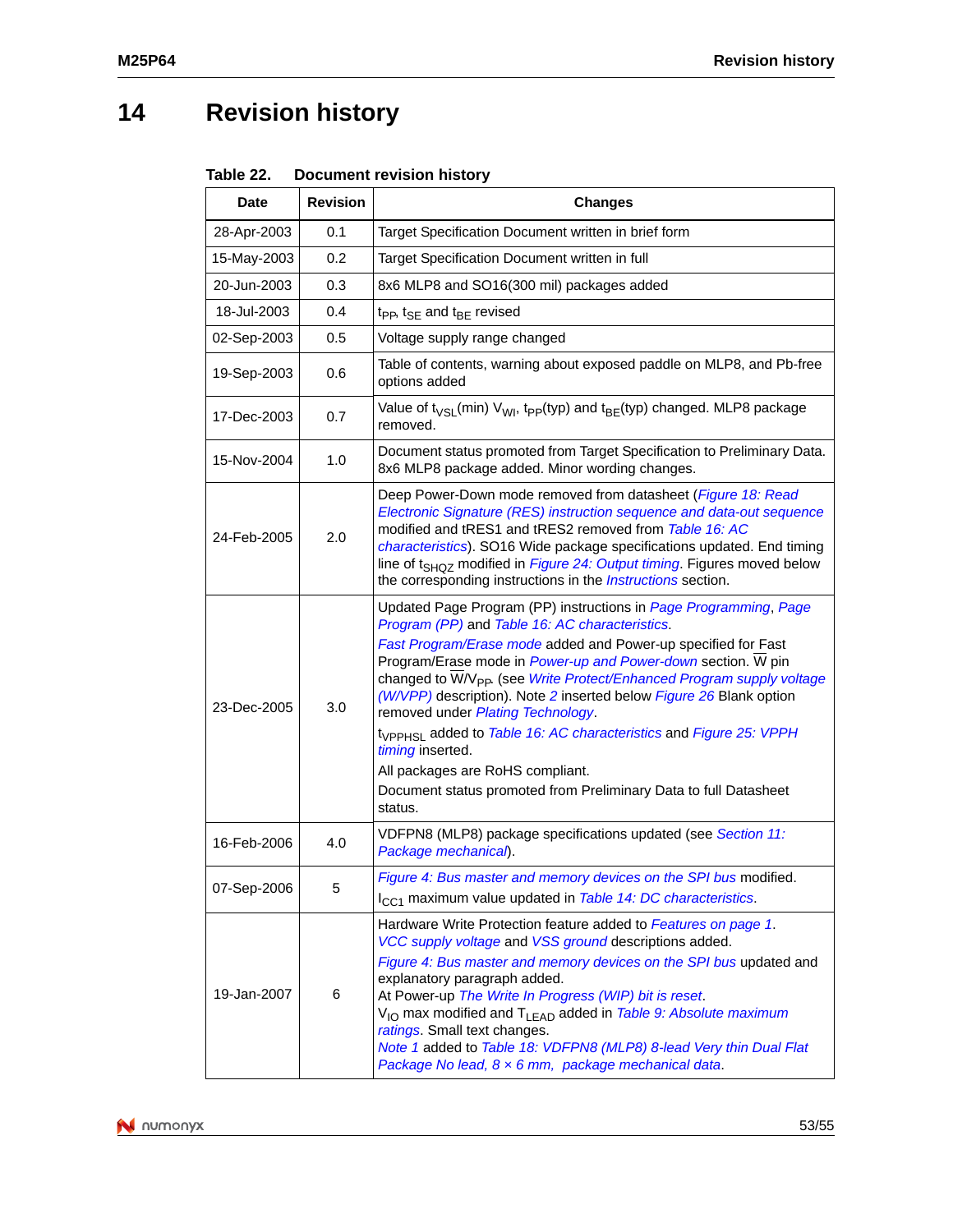| <b>Date</b>      | <b>Revision</b> | <b>Changes</b>                                                                                                                                                                                                                                                                                        |
|------------------|-----------------|-------------------------------------------------------------------------------------------------------------------------------------------------------------------------------------------------------------------------------------------------------------------------------------------------------|
| 10-Dec-2007      | $\overline{7}$  | Applied Numonyx branding.                                                                                                                                                                                                                                                                             |
| 30-Oct-2008      | 8               | To provide support for the Automotive market, added the following:<br>- Automotive bullet to cover page;<br>- Grade 3 and grade 6 information to Table 10.: Operating conditions;<br>- Table 11.: Data Retention and Endurance<br>- Automotive information to Table 20.: Ordering information scheme. |
| 22-May-2009      | 9               | Added a lithography note to Table 20.: Ordering information scheme;<br>Added information supporting 75 MHz.                                                                                                                                                                                           |
| 2-Oct-2009       | 10              | Introduced CFD programmed secure version.                                                                                                                                                                                                                                                             |
| 2-Nov-2009       | 11              | Updated ordering information.                                                                                                                                                                                                                                                                         |
| 8-March-<br>2010 | 12              | Created Icc1, Grade 6 and Grade 3 and Icc2, Grade 6 and Grade 3 in<br>Table 14.: DC characteristics.                                                                                                                                                                                                  |

**Table 22. Document revision history**

![](_page_53_Picture_4.jpeg)